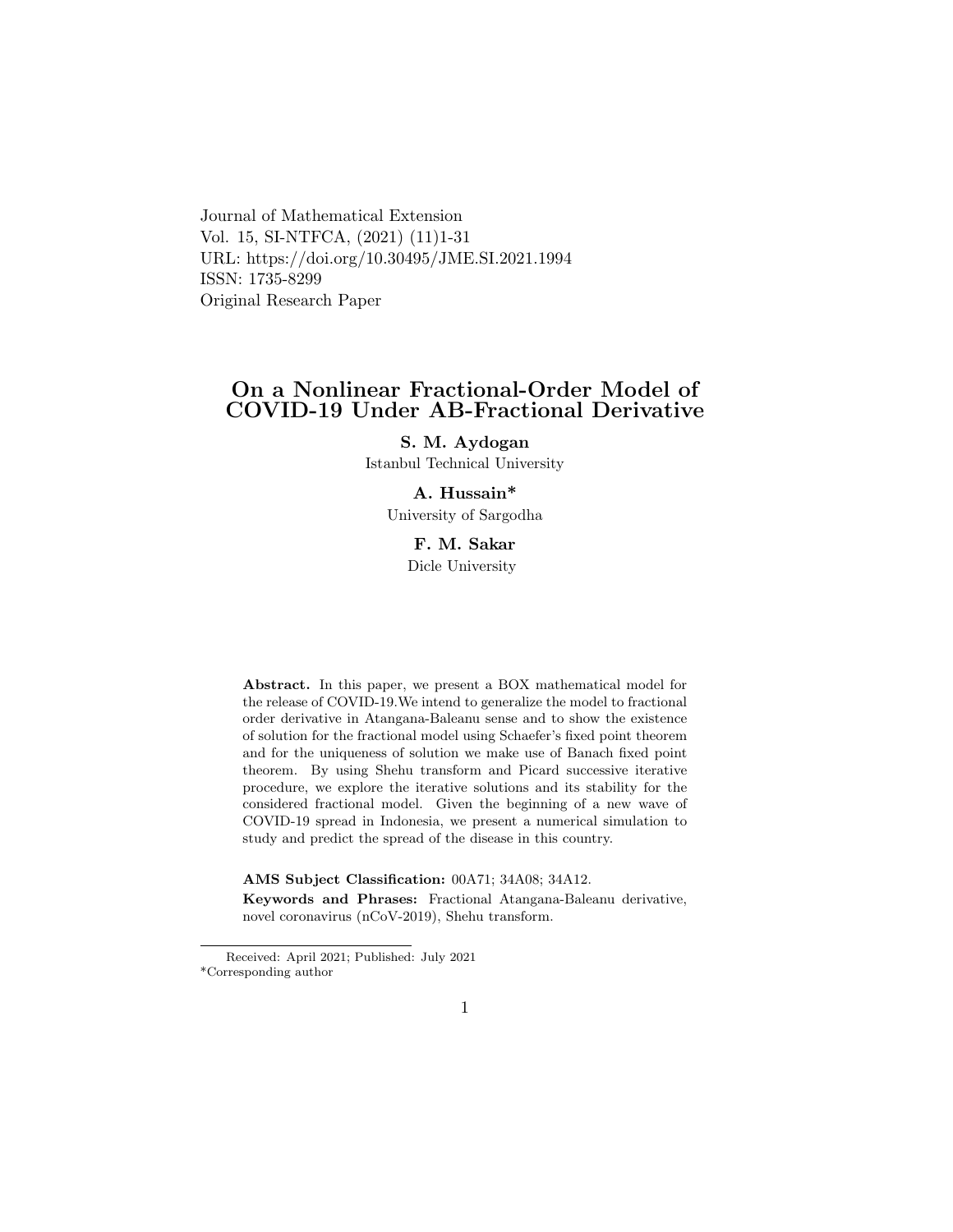### 1 Introduction

In late 2019, a new virus from the corona virus, called the Novel Corona virus, was identified in Wuhan, China, and spread rapidly in several parts of China. It was initially reported that the virus had spread from the seafood market, now, it has been almost a year and a half since the virus was identified and its origin has not been determined. The SARS-CoV-2 quickly spread to other countries and spread widely, with the World Health Organization announcing a pandemic and informing all countries of rapid measures to control the spread of COVID-19, such as hand washing, mask use and social distancing. COVID-19, which is caused by SARSCOV-2, has different symptoms in different people. The most common symptoms are fever, lethargy, dry cough, and lung involvement, some other symptoms such as sore throat, body aches, digestive problems, and skin and heart problems, etc... can add to symptoms of the disease.At the beginning of the outbreak of COVID-19, it was announced that children and adolescents would not be infected, but by mutations in the SARSCOV-2 virus, new strains of the virus have identified that is more rapidly transmitted and infect children.Various vaccines have already been developed for COVID-19 and vaccination has begun in many countries, however, the spread of the disease continues and it is unclear whether vaccinated individuals will be resistant to the new strains of SARACOV-2, or no?

The theory of fractional calculus, especially differential equations of fractional order derivatives have a significance important in the modeling of many real world problems arising in science and engineering (see e.g. [\[2,](#page-26-0) [5,](#page-26-1) [6,](#page-26-2) [12,](#page-27-0) [18,](#page-28-0) [20,](#page-28-1) [27,](#page-29-0) [28,](#page-29-1) [32,](#page-29-2) [33,](#page-29-3) [35,](#page-29-4) [36\]](#page-30-0) and references therein). Fractional derivative due to Riemann-Liouville and Caputo were used widely in the early literature. But due to the presence of singularities in their kernels, some new fractional derivatives were introduced which settled the arisen problem, for details, we refer [\[1,](#page-26-3) [3,](#page-26-4) [4,](#page-26-5) [10,](#page-27-1) [19,](#page-28-2) [21,](#page-28-3) [24,](#page-28-4) [29,](#page-29-5) [31,](#page-29-6) [37\]](#page-30-1). More precisely, to study the complex biological systems and diseases, fractional calculus played an important role as it provides better results than the integer order models (see e.g.  $[7, 14, 15, 16, 17, 22]$  $[7, 14, 15, 16, 17, 22]$  $[7, 14, 15, 16, 17, 22]$  $[7, 14, 15, 16, 17, 22]$  $[7, 14, 15, 16, 17, 22]$  $[7, 14, 15, 16, 17, 22]$  $[7, 14, 15, 16, 17, 22]$  $[7, 14, 15, 16, 17, 22]$  $[7, 14, 15, 16, 17, 22]$  $[7, 14, 15, 16, 17, 22]$ .

In the past, the integer-order derivative was used for modeling that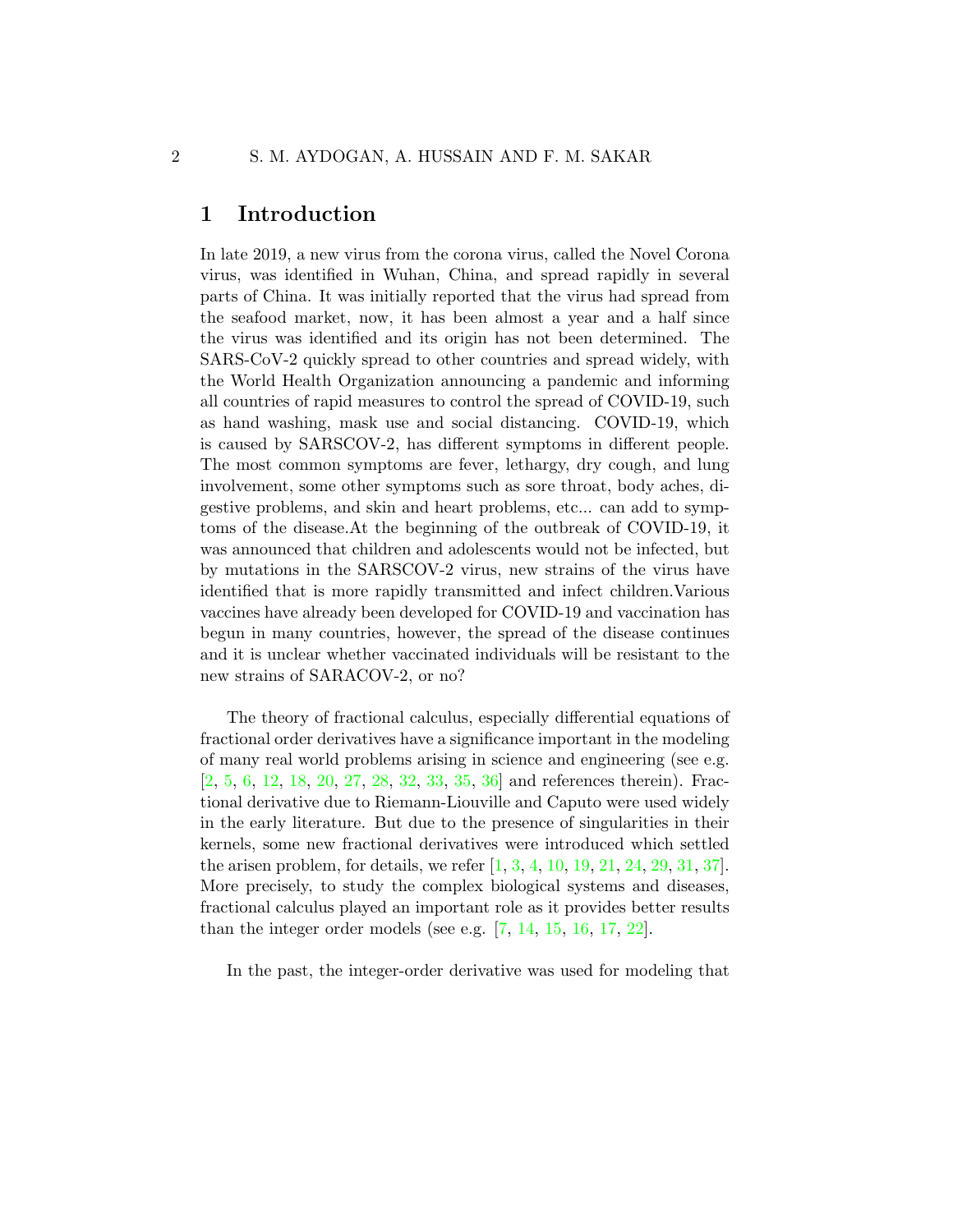did not preserve the system's historical memory, but in recent decades, with the expansion of the use of the fractional order derivative that preserves the system's historical memory, researchers have begun to use the fractional order derivative instead of ordinary derivative. With the outbreak of COVID-19, mathematicians and biologists studied the spread of the disease. Depending on the behaviour of the SARSCOV-2 virus and how the disease spreads, various mathematical models have been written (see e.g. [\[8,](#page-27-6) [13,](#page-27-7) [23,](#page-28-7) [26,](#page-29-7) [34\]](#page-29-8)).

Due to the nature of the prevalence of COVID-19, the number of infected people at any time depends on the number of infected people in previous times, and the disease transmission system has historical memory. So we use the fractional-order derivative, which preserves the historical memory of the system, to investigate the spread of COVID-19. On the other hand, because some fraction-order derivatives have a singularity in their kernels, we use the Atangana-Baleanu-Caputo fractional-order derivative whose kernel has no singularity. We also present a numerical simulation to better investigate the COVID- 19 transmission.

The structure of the paper will be as follows: In the next section, some basic definitions and concepts are recalled. The fractional order model is presented in Section 3 to investigate the release of COVID-19. The equilibrium points of the system and its stability conditions are determined in Section 4. The existence of the system solution is proved using the fixed point theory in Section 5. Using Shehu transform, a specific solution for the system is determined in Section 6, and the stability of the method in Section 7 is demonstrated. Numerical results and conclusions are presented in sections 8 and 9, respectively.

### 2 Preliminaries

In present section, we recall the some basic definitions of fractional calculus. We start with the definition of Caputo fractional-order derivative which can be found in many books (see, e.g.,  $[18]$ ).

**Definition 2.1.** For a differentiable function  $h$ , the Caputo derivative of order  $\delta \in (0,1)$  is defined by

$$
{}^{C}\mathfrak{D}^{\delta}h(t) = \frac{1}{\Gamma(1-\delta)} \int_{0}^{t} h^{'}(s) \frac{1}{(t-s)^{\delta}} ds.
$$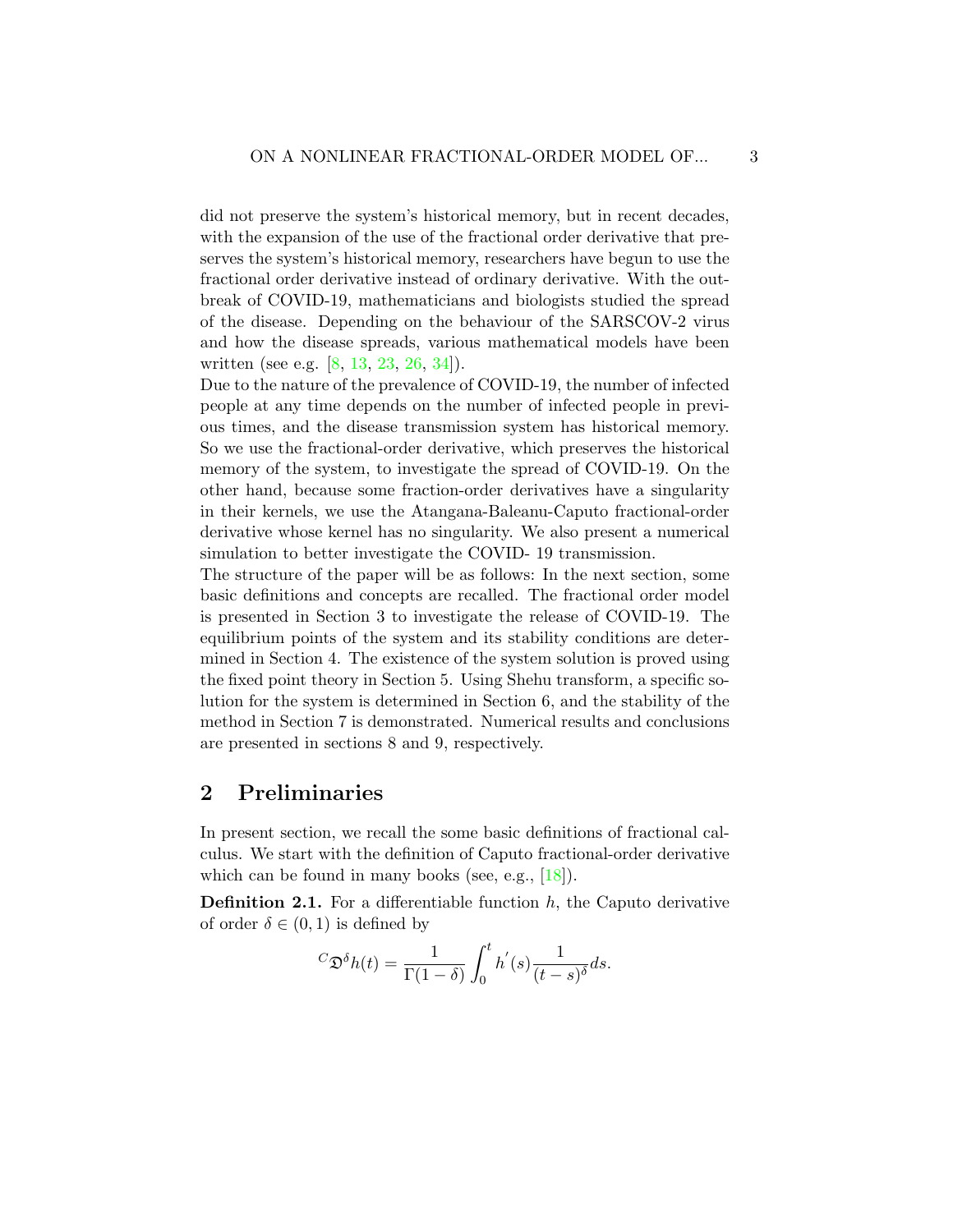**Definition 2.2.** [\[3\]](#page-26-4) Let  $h \in \mathcal{H}^1(0,1)$  and  $\delta \in [0,1]$  then the Atangana-Baleanu-Caputo (ABC) fractional derivative is defined by

$$
^{ABC}\mathfrak{D}^{\delta}h(t) = \frac{M(\delta)}{(1-\delta)} \int_0^t h'(\omega) E_{\delta}[-\frac{\delta}{1-\delta}(t-\omega)^{\delta}] d\omega.
$$

Definition 2.3. [\[3\]](#page-26-4) The integral operator associated with ABC-fractional derivative is defined by

$$
{}^{ABC}\mathfrak{I}^{\delta}h(t) = \frac{(1-\delta)}{M(\delta)}h(t) + \frac{\delta}{M(\delta)\Gamma(\delta)}\int_0^t h(\omega)(t-\omega)^{\delta-1}d\omega,
$$

where  $M(\delta)$  is the normalization function.

**Definition 2.4.** [\[25\]](#page-28-8) For a function  $\xi(t)$  in

$$
A = \{\xi(t) : \text{there exist } \chi, t_1, t_2 > 0, |\xi(t)| < \chi \exp\left(\frac{|t|}{t_i}\right), \text{ if } t \in (-1)^j \times [0, \infty)\},\
$$

the Shehu transform of  $\xi(t) \in A$  is given by

$$
S_h(\xi(t)) = \int\limits_0^\infty \exp\left(-\frac{st}{u}\right) \xi(t) dt \qquad u \in (-t_1, t_2).
$$

**Lemma 2.5.** [\[9\]](#page-27-8) Assume  $h \in H^1(a,b)$ ,  $b > a$ ,  $\gamma \in (0,1)$  and  $h(t) \in A$ , the Shehu transform  $(S_h)$  of Atangana-Baleanu fractional derivative in Caputo sense is

$$
S_h({}^{ABC}\mathfrak{D}^{\delta}h(t)) = \frac{M(\gamma)}{1 - \gamma + \gamma(\frac{u}{s})^{\gamma}}(S_h(h(t)) - \frac{u}{s}h(0)).
$$

### 3 Fractional Model in Atangana-Baleanu Sense

In this section, we present a fractional-order mathematical model for the transmission of COVID-19, using the idea in the work of Chen *et al.* [\[11\]](#page-27-9). In this model, the people are divided into five compartments: susceptible people  $(\mathfrak{S}_p)$ , exposed people  $(\mathfrak{E}_p)$ , symptomatic infected people  $(\mathfrak{I}_p)$ , asymptomatic infected people  $(\mathfrak{A}_p)$ , and removed people  $(\mathfrak{R}_p)$  including recovered and dead people. Also, the virus repository from which the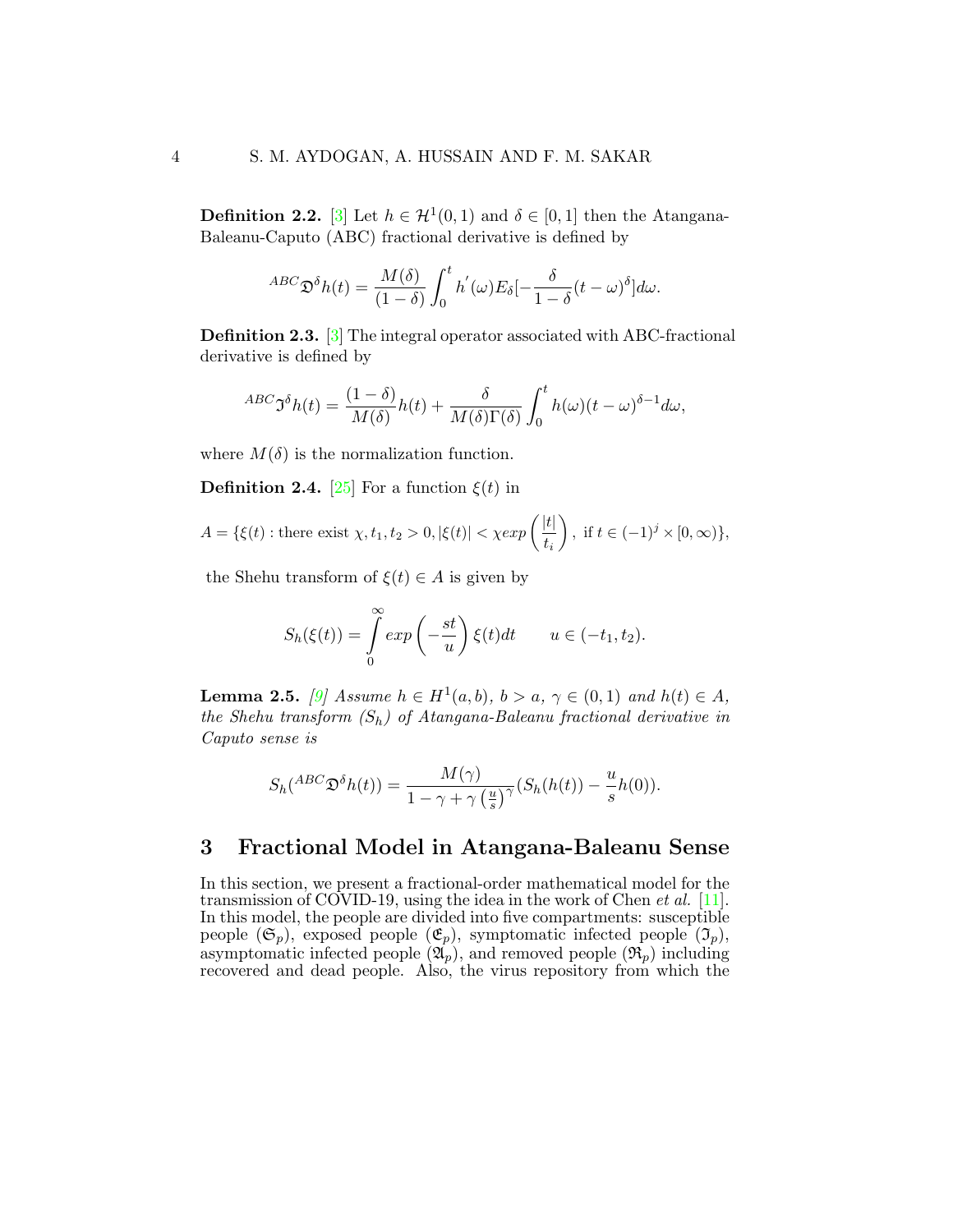virus starts spreading is indicated by M. We consider the desired model as follows:

<span id="page-4-0"></span>
$$
\frac{d\mathfrak{S}_p}{dt} = \prod_p -\omega_p \mathfrak{S}_p - \zeta_p \mathfrak{S}_p (\mathfrak{I}_p + \Psi \mathfrak{A}_p) - \omega_w \mathfrak{S}_p \mathfrak{M},
$$
\n
$$
\frac{d\mathfrak{E}_p}{dt} = \zeta_p \mathfrak{S}_p (\mathfrak{I}_p + \Psi \mathfrak{A}_p) + \omega_w \mathfrak{S}_p \mathfrak{M} - (1 - \Phi_p) \eta_p \mathfrak{E}_p - \Phi_p \varrho_p \mathfrak{E}_p - \omega_p \mathfrak{E}_p,
$$
\n
$$
\frac{d\mathfrak{I}_p}{dt} = (1 - \Phi_p) \eta_p \mathfrak{E}_p - (\tau_p + \omega_p) \mathfrak{I}_p,
$$
\n
$$
\frac{d\mathfrak{A}_p}{dt} = \Phi_p \varrho_p \mathfrak{E}_p - (\tau_{ap} + \omega_p) \mathfrak{A}_p,
$$
\n
$$
\frac{d\mathfrak{R}_p}{dt} = \tau_p \mathfrak{I}_p + \tau_{ap} \mathfrak{A}_p - \omega_p \mathfrak{R}_p,
$$
\n
$$
\frac{d\mathfrak{M}}{dt} = \phi_p \mathfrak{I}_p + \tau_{ap} \mathfrak{A}_p - \varphi \mathfrak{M},
$$
\n(1)

with the initial conditions

$$
\mathfrak{S}_p(0) = \mathfrak{S}_p(0) \ge 0, \mathfrak{E}_p(0) = \mathfrak{E}_p(0) \ge 0, \mathfrak{I}_p(0) = \mathfrak{I}_p(0) \ge 0, \mathfrak{A}_p(0) = \mathfrak{A}_p(0) \ge 0, \mathfrak{R}_p(0) = \mathfrak{R}_p(0) \ge 0, \mathfrak{M}(0) = \mathfrak{M}(0) \ge 0.
$$

The parameters of the model are: the birth rate  $\prod_p$ , the death rate  $\omega_p$ , the transmission rate from  $\mathfrak{I}_p$  to  $\mathfrak{S}_p$  as  $\zeta_p$ , the transmission rate of  $\mathfrak{A}_p$  to that of  $\mathfrak{I}_p$  as  $\Psi$ , the transmission rate from  $\mathfrak{M}$  to  $\mathfrak{S}_p$  as  $\omega_w$ , the proportion of asymptomatic infection rate of people  $\Phi_p$ , the incubation period of people  $\frac{1}{\eta_p}$ , The latent period of people  $\rho_p$ , the infectious period of symptomatic infection of people  $\frac{1}{\tau_p}$ , the infectious period of asymptomatic infection of people  $\tau_{ap}$ , the shedding coefficients from  $\mathfrak{I}_p$  to  $\mathfrak{M}$ as  $\phi_p$ , the shedding coefficients from  $\mathfrak{A}_p$  to  $\mathfrak{M}$  as  $\varpi_p$ , the lifetime of the virus in  $\mathfrak{M}$  as  $\frac{1}{\varphi}$ .

We generalize the model  $(1)$  to a fractional order model using the Atangana-Baleanu derivative in Caputo sense as follows:

<span id="page-4-1"></span>
$$
^{ABC}_{\mathfrak{D}}\mathfrak{D}^{\delta}\mathfrak{S}_{p} = \prod_{p} -\omega_{p}\mathfrak{S}_{p} - \zeta_{p}\mathfrak{S}_{p}(\mathfrak{I}_{p} + \Psi\mathfrak{A}_{p}) - \omega_{w}\mathfrak{S}_{p}\mathfrak{M},
$$
  
\n
$$
^{ABC}_{\mathfrak{D}}\mathfrak{D}^{\delta}\mathfrak{E}_{p} = \zeta_{p}\mathfrak{S}_{p}(\mathfrak{I}_{p} + \Psi\mathfrak{A}_{p}) + \omega_{w}\mathfrak{S}_{p}\mathfrak{M} - (1 - \Phi_{p})\eta_{p}\mathfrak{E}_{p} - \Phi_{p}\varrho_{p}\mathfrak{E}_{p} - \omega_{p}\mathfrak{E}_{p},
$$
  
\n
$$
^{ABC}_{\mathfrak{D}}\mathfrak{D}^{\delta}\mathfrak{Y}_{p} = (1 - \Phi_{p})\eta_{p}\mathfrak{E}_{p} - (\tau_{p} + \omega_{p})\mathfrak{I}_{p},
$$
  
\n
$$
^{ABC}_{\mathfrak{D}}\mathfrak{D}^{\delta}\mathfrak{Y}_{p} = \Phi_{p}\varrho_{p}\mathfrak{E}_{p} - (\tau_{ap} + \omega_{p})\mathfrak{A}_{p},
$$
  
\n
$$
^{ABC}_{\mathfrak{D}}\mathfrak{D}^{\delta}\mathfrak{Y}_{p} = \tau_{p}\mathfrak{I}_{p} + \tau_{ap}\mathfrak{A}_{p} - \omega_{p}\mathfrak{R}_{p},
$$
  
\n
$$
^{ABC}_{\mathfrak{D}}\mathfrak{D}^{\delta}\mathfrak{M} = \phi_{p}\mathfrak{I}_{p} + \varpi_{p}\mathfrak{A}_{p} - \varphi\mathfrak{M},
$$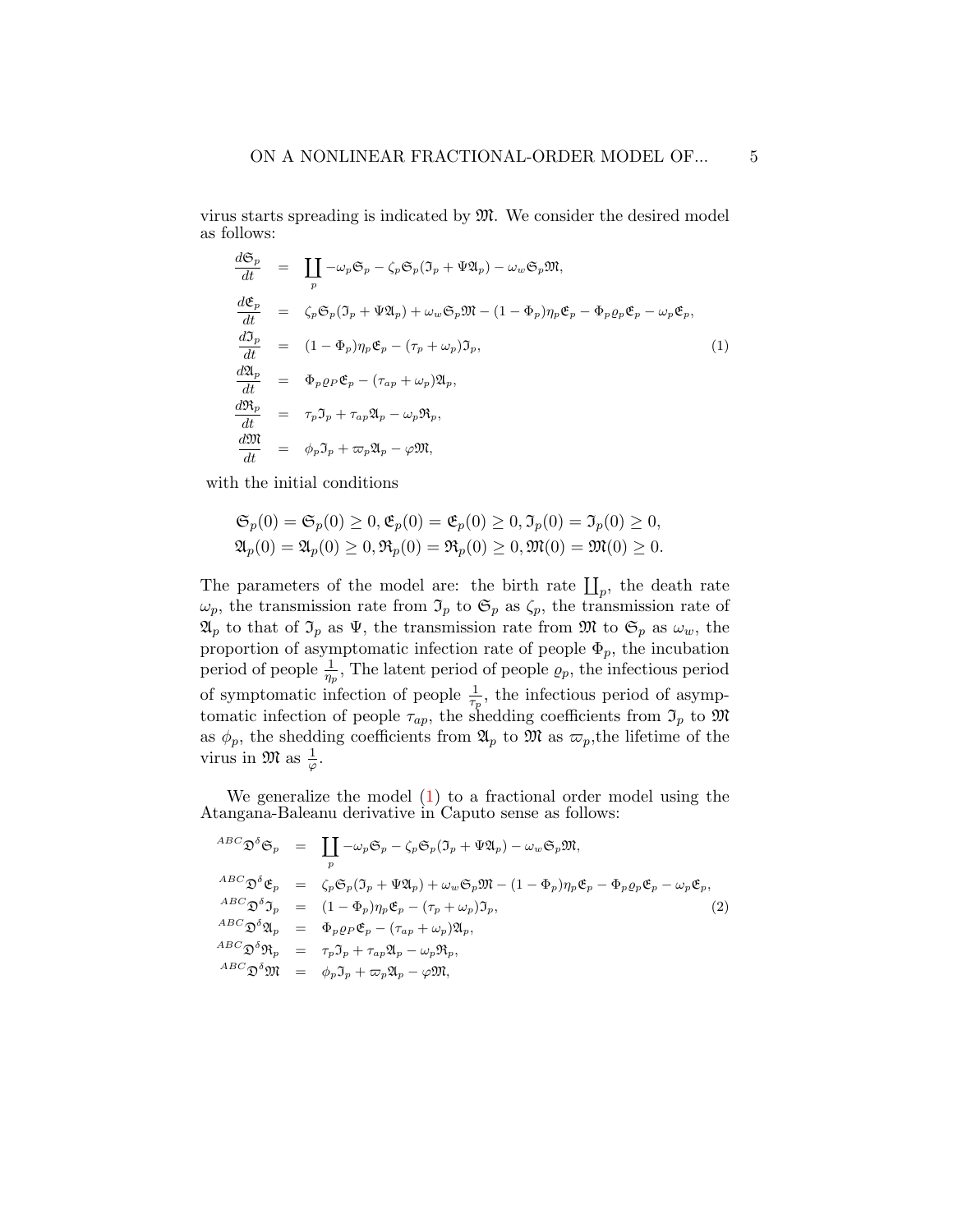where  $\delta$  denotes the the fractional order parameter and the model variables in [\(2\)](#page-4-1) are nonnegative and the initial conditions are given by

$$
\mathfrak{S}_p(0) = \mathfrak{S}_p(0) \ge 0, \mathfrak{E}_p(0) = \mathfrak{E}_p(0) \ge 0, \mathfrak{I}_p(0) = \mathfrak{I}_p(0) \ge 0, \mathfrak{A}_p(0) = \mathfrak{A}_p(0) \ge 0, \mathfrak{R}_p(0) = \mathfrak{R}_p(0) \ge 0, \mathfrak{M}(0) = \mathfrak{M}(0) \ge 0.
$$

## 4 Equilibrium Points

To determine the equilibrium points of the fractional order system [\(2\)](#page-4-1), we solve the following equations

$$
~^{ABC}\mathfrak{D}^{\delta}\mathfrak{S}_p=^{ABC}\mathfrak{D}^{\delta}\mathfrak{E}_p=^{ABC}\mathfrak{D}^{\delta}\mathfrak{I}_p=^{ABC}\mathfrak{D}^{\delta}\mathfrak{A}_p=^{ABC}\mathfrak{D}^{\delta}\mathfrak{R}_p=^{ABC}\mathfrak{D}^{\delta}\mathfrak{M}=0.
$$

By solving the algebraic equations we obtain equilibrium points of system. The disease-free equilibrium point, the point where there is no disease, given by  $E^0 = (\frac{\prod_p}{\omega_p}, 0, 0, 0, 0, 0)$ . In addition, if  $R_0 > 1$ , then the system [\(2\)](#page-4-1) has a positive endemic equilibrium

$$
E_1^* = (S_P^*, E_P^*, I_P^*, A_P^*, R_P^*, M^*),
$$
  

$$
S^* = \frac{xyz\varphi}{\tau_{ap}\Phi_p\varphi\psi\zeta_p y + \tau_{ap}\varphi_p\omega_w\Phi_p y - \omega_w\Phi_p\phi_p\eta_p z - \Phi_p\varphi\eta_p\zeta_p z + \omega_w\phi_p\eta_p z + \varphi\eta_p\zeta_p z},
$$

$$
E^* = \frac{G^1_{a,p,w}}{x(\tau_{ap}\Phi_p\varphi\psi py + \tau_{ap}\varphi_p\omega_w\Phi_p y - \omega_w\Phi_p\phi_p\eta_pz - \Phi_p\varphi\eta_p\zeta_pz + \omega_w\phi_p\eta_pz + \varphi\eta_p\zeta_pz)}
$$

with

$$
G_{a,p,w}^{1} = \tau_{ap} \prod_{p} \Phi_{p} \varphi \psi \zeta_{p} y + \tau_{ap} \prod_{p} \varphi_{p} \omega_{w} \Phi_{p} y - \prod_{p} \omega_{w} \Phi_{p} \phi_{p} \eta_{p} z
$$

$$
- \prod_{p} \Phi_{p} \varphi \eta_{p} \zeta_{p} z + \prod_{p} \omega_{w} \phi_{p} \eta_{p} z + \prod_{p} \varphi \eta_{p} \zeta_{p} z - \varphi \omega_{p} xyz,
$$

$$
I^* = -\frac{G_{a,p,w}^2}{x(\tau_{ap}\Phi_p\varphi\psi\zeta_p y + \tau_{ap}\varphi_p\omega_w\Phi_p y - \omega_w\Phi_p\phi_p\eta_p z - \Phi_p\varphi\eta_p\zeta_p z + \omega_w\phi_p\eta_p z + \varphi\eta_p\zeta_p z)y}
$$

with

$$
G_{a,p,w}^2 = \eta_p(\tau_{ap} \coprod_p y(\Phi_p \varphi \psi \zeta_p + \varphi_p \omega_w \Phi_p)
$$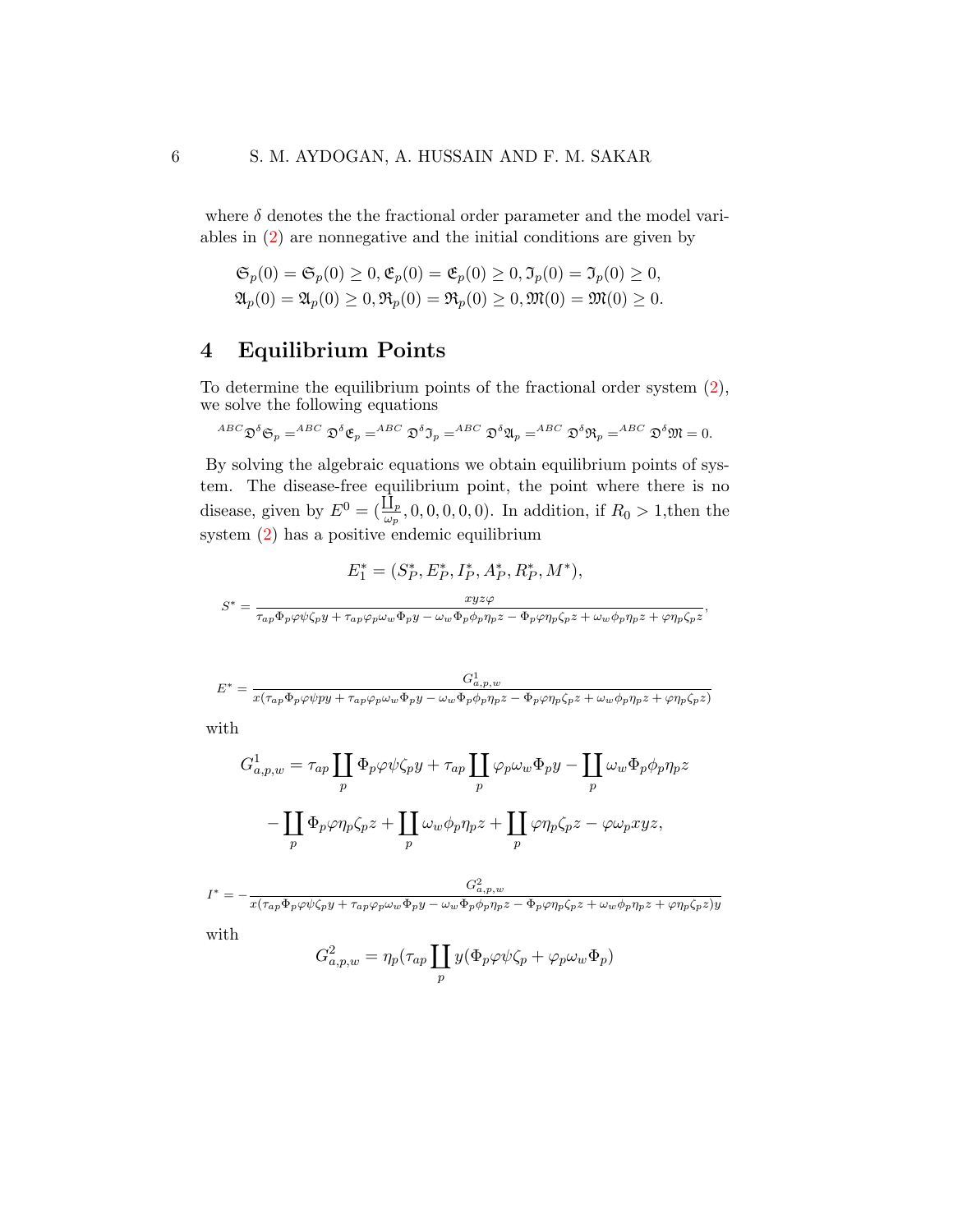$$
-\coprod_{p} \eta_{p}(\omega_{w}\Phi_{p}\phi_{p}z - \Phi_{p}\varphi\zeta_{p}z + \zeta_{p}\phi_{p}z + \varphi\zeta_{p}z) - \varphi\omega_{p}xyz)(\Phi_{p} - 1),
$$

$$
A^{*} = \frac{G^{3}_{a,p,w}}{x(\tau_{ap}\Phi_{p}\varphi\psi\zeta_{p}y + \tau_{ap}\varphi_{p}\omega_{w}\Phi_{p}y - \omega_{w}\Phi_{p}\phi_{p}\eta_{p}z - \Phi_{p}\varphi\eta_{p}\zeta_{p}z + \omega_{w}\phi_{p}\eta_{p}z + \varphi\eta_{p}\zeta_{p}z)z}
$$

with

$$
G_{a,p,w}^3 = \Phi_p \tau_{ap} (\tau_{ap} \coprod_p \Phi_p \varphi \psi \zeta_p y + \tau_{ap} \coprod_p \varphi_p \omega_w \Phi_p y - \coprod_p \omega_w \Phi_p \phi_p \eta_p z
$$

$$
- \coprod_p \Phi_p \varphi \eta_p \zeta_p z + \coprod_p \omega_w \phi_p \eta_p z + \coprod_p \varphi \eta_p \zeta_p z - \varphi \omega_p x y z),
$$

$$
R^* = \frac{G^4_{a,p,w}}{x(\tau_{ap}\Phi_p\varphi\psi\zeta_p y + \tau_{ap}a\omega_w\Phi_p y - \omega_w\Phi_p\phi_p\eta_p z - \Phi_p\varphi\eta_p\zeta_p z + \omega_w\phi_p\eta_p z + \varphi\eta_p\zeta_p z)\omega_p yz}
$$

with

$$
G_{a,p,w}^4 = (\tau_{ap} \coprod_p \Phi_p y (\varphi \psi \zeta_p + \varphi_p \omega_w) + (- \coprod_p \Phi_p \eta_p z
$$

$$
+ \coprod_p \eta_p z)(\omega_w \phi_p + \varphi \zeta_p) - \varphi \omega_p x y z)(\tau_{ap} \Phi_p y \Upsilon - \tau_p \eta_p z (\Phi_p - 1)),
$$

$$
W^* = \frac{G^5_{a,p,w}}{x(\tau_{ap}\Phi_p\varphi\psi\zeta_p y + \tau_{ap}\varphi_p\beta\Phi_p y - \beta\Phi_p\phi_p\eta_p z - \Phi_p\varphi\eta_p\zeta_p z + \zeta_p\phi_p\eta_p z + \varphi\eta_p\zeta_p z)\varphi yz}
$$

with

$$
G_{a,p,w}^5 = (\tau_{ap} \prod_p \Phi_p y(\varphi \psi \zeta_p + \varphi_p \omega_w) - (\prod_p \Phi_p \eta_p z)
$$

$$
-\prod_p \eta_p z)(\omega_w \phi_p + \varphi \zeta_p) - \varphi \omega_p xyz)(\tau_{ap} \varphi_p \Phi_p y - \phi_p \eta_p z(\Phi_p - 1)),
$$

where  $y = (\tau_p + \omega_p)$ ,  $x = (1 - \Phi_p)\eta_p + \Phi_p \varrho_p + \omega_p$ ,  $z = \tau_{ap} + \omega_p$ . Also,  $R_0$  is the basic reproduction number and is obtained using the next generation method. To find  $R_0$ , we first consider the system as follows

$$
^{ABC}\!D^{\delta}\Psi(t) = F(\Psi(t)) - V(\Psi(t)),
$$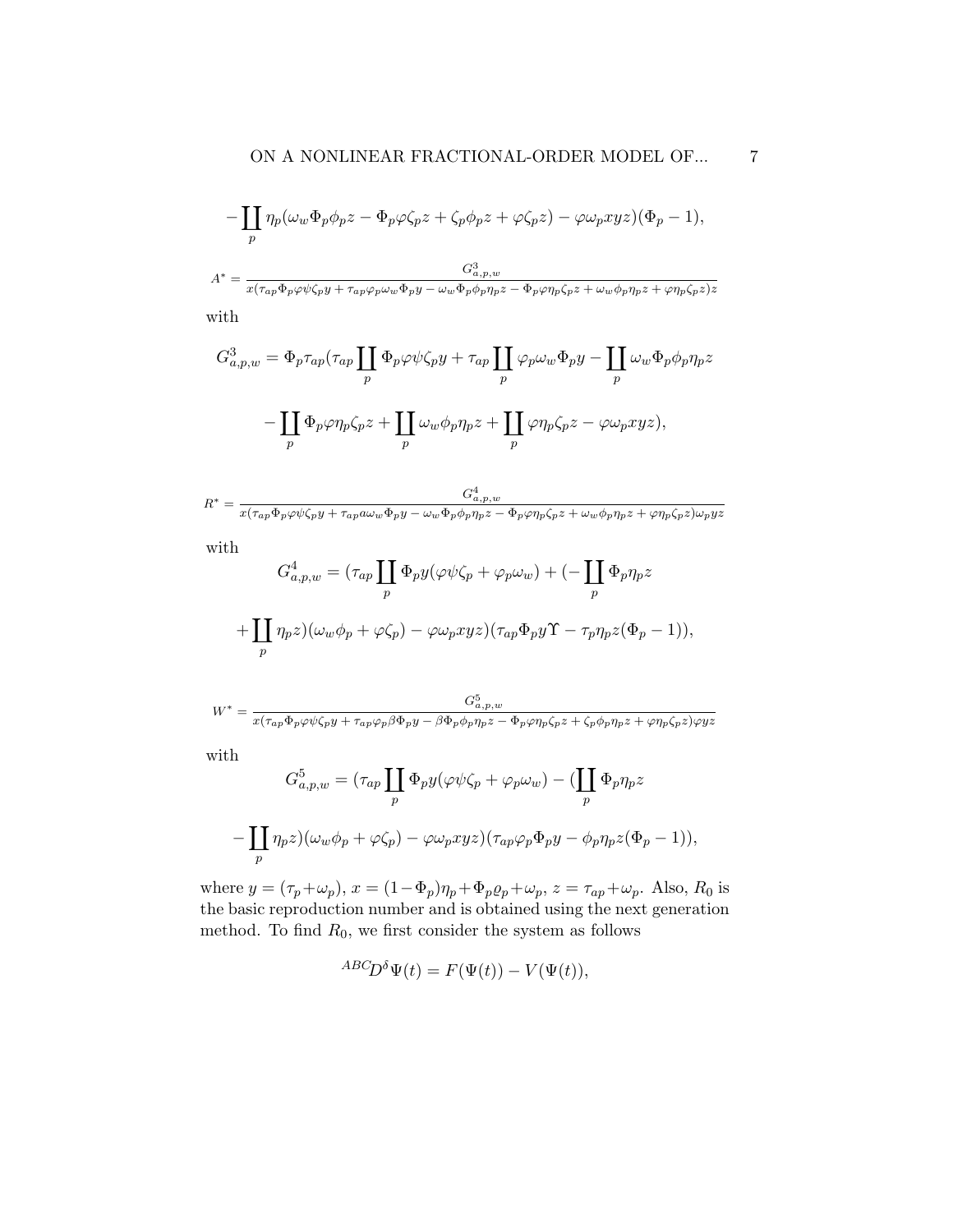where

$$
F(\Psi(t)) = \begin{bmatrix} \zeta_p S(t)(I(t) + \psi A(t)) + \omega_w S(t)W(t) \\ 0 \\ 0 \\ 0 \end{bmatrix}
$$

and

$$
V(\Psi(t)) = \begin{bmatrix} (1 - \Phi_p)\eta_p E(t) + \Phi_p \varrho_p E(t) + \omega_p E(t) \\ -(1 - \Phi_p)\eta_p E(t) + (\tau_p + \omega_p)I(t) \\ -\Phi_p \varrho_p E(t) + (\tau_{ap} + \omega_p)A(t) \\ -\phi_p I(t) - \varphi_p A(t) + \varepsilon W(t) \end{bmatrix}
$$

At  $E^0$ , the Jacobian matrix for F and V are obtained as

$$
J_F(E^0) = \begin{bmatrix} 0 & N_{3 \times 3} \\ 0 & 0 \end{bmatrix}, N_{3 \times 3} = \begin{bmatrix} \zeta_p S & \zeta_p \psi S & \omega_w S \\ 0 & 0 & 0 \\ 0 & 0 & 0 \end{bmatrix}
$$

and

$$
J_v(E^0) = \begin{bmatrix} (1 - \Phi_p)\eta_p + \Phi_p \varrho_p + \omega_p & 0 & 0 & 0 \\ -(1 - \Phi_p)\eta_p & \tau_p + \omega_p & 0 & 0 \\ -\Phi_p \varrho_p & 0 & \tau_{ap} + \omega_p & 0 \\ 0 & -\phi_p & -\varphi_p & \varepsilon \end{bmatrix}
$$

 $FV^{-1}$  is the next generation matrix for system  $(2)$ , then the basic reproduction number is  $-1\sqrt{ }$ 

$$
R_0 = \rho (FV^{-1})
$$
  
= 
$$
\frac{\zeta_p \prod_p (1 - \Phi_p) \eta_p (\omega_p + \tau_{ap}) + \zeta_p \psi \prod_p \Phi_p \eta_p (\omega_p + \tau_p)}{\omega_p (\omega_p + \eta_p) (\omega_p + \tau_p) (\omega_p + \tau_{ap})}
$$
  
+ 
$$
\frac{\omega_w \prod_p \phi_p \eta_p (1 - \Phi_p) (\omega_p + \tau_{ap}) + \omega_w \prod_p \Phi_p \eta_p \varphi_p (\omega_p + \tau_p)}{\omega_p \varepsilon (\omega_p + \eta_p) (\omega_p + \tau_p) (\omega_p + \tau_{ap})}.
$$

This basic reproduction number  $R_0$ , is an epidemiologic metric used to describe the contagiousness or transmissibility of infectious agents. In the next section we investigate the existence and uniqueness of the solution for system [\(2\)](#page-4-1) by fixed point theory.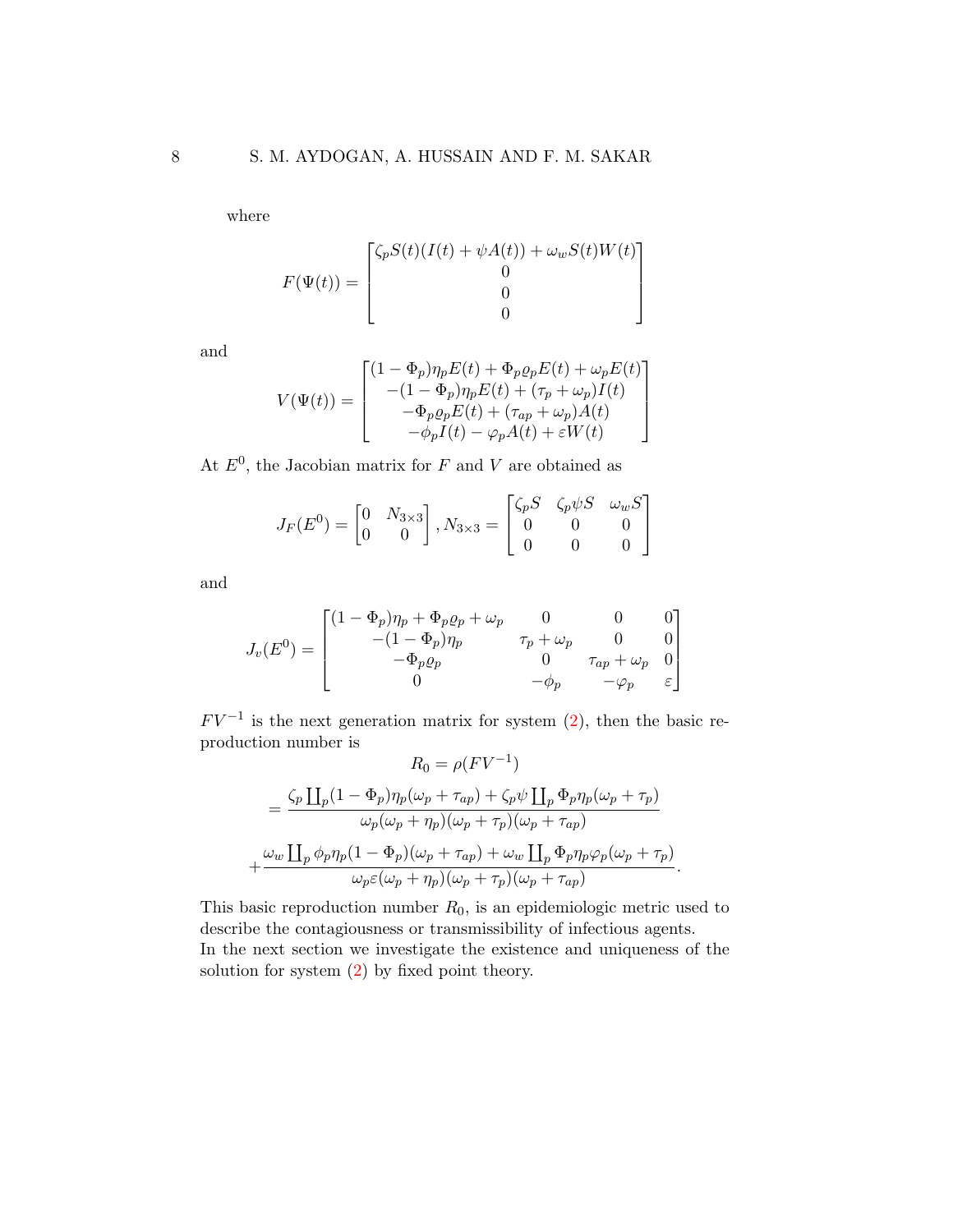# 5 Existence of Solution

Using the initial conditions and fractional integral operator, we convert model [\(2\)](#page-4-1) into integral equations

<span id="page-8-2"></span>
$$
\mathfrak{S}_p(t) - \mathfrak{S}_p(0) = \left. \begin{array}{lll} ABC \mathfrak{I}^{\delta} \left[ \prod_P -\omega_p \mathfrak{S}_p - \zeta_p \mathfrak{S}_p (\mathfrak{I}_p + \Psi \mathfrak{A}_p) - \omega_w \mathfrak{S}_p \mathfrak{M} \right], \\ \mathfrak{E}_p(t) - \mathfrak{E}_p(0) = \left. \begin{array}{lll} ABC \mathfrak{I}^{\delta} \left[ \zeta_p \mathfrak{S}_p (\mathfrak{I}_p + \Psi \mathfrak{A}_p) + \omega_w \mathfrak{S}_p \mathfrak{M} - (1 - \Phi_p) \eta_p \mathfrak{E}_p \right. \\ - \Phi_p \varrho_p \mathfrak{E}_p - \omega_p \mathfrak{E}_p \right], \end{array} \\ \mathfrak{I}_p(t) - \mathfrak{I}_p(0) = \left. \begin{array}{lll} ABC \mathfrak{I}^{\delta} [(1 - \Phi_p) \eta_p \mathfrak{E}_p - (\tau_p + \omega_p) \mathfrak{I}_p], \\ \mathfrak{R}_p(t) - \mathfrak{A}_p(0) = \left. \begin{array}{lll} ABC \mathfrak{I}^{\delta} [\Phi_p \varrho_P \mathfrak{E}_p - (\tau_{ap} + \omega_p) \mathfrak{A}_p], \\ \mathfrak{R}_p(t) - \mathfrak{R}_p(0) = \left. \begin{array}{lll} ABC \mathfrak{I}^{\delta} [\tau_p \mathfrak{I}_p + \tau_{ap} \mathfrak{A}_p - \omega_p \mathfrak{R}_p], \\ \mathfrak{M}(t) - \mathfrak{M}(0) = \left. \begin{array}{lll} ABC \mathfrak{I}^{\delta} [\phi_p \mathfrak{I}_p + \tau_{ap} \mathfrak{A}_p - \omega_p \mathfrak{M}]. \end{array} \end{array} \right. \end{array} \right.
$$

For simplicity, we write the kernels

<span id="page-8-0"></span>
$$
\mathfrak{F}_1(t, \mathfrak{S}_p(t)) = \prod_p -\omega_p \mathfrak{S}_p(t) - \zeta_p \mathfrak{S}_p(t) (\mathfrak{I}_p(t) + \Psi \mathfrak{A}_p(t)) - \omega_w \mathfrak{S}_p(t) \mathfrak{M}(t), \n\mathfrak{F}_2(t, \mathfrak{E}_p(t)) = \zeta_p \mathfrak{S}_p(t) (\mathfrak{I}_p(t) + \Psi \mathfrak{A}_p(t)) + \omega_w \mathfrak{S}_p(t) \mathfrak{M}(t) - (1 - \Phi_p) \eta_p \mathfrak{E}_p(t) \n- \Phi_p \varrho_p \mathfrak{E}_p(t) - \omega_p \mathfrak{E}_p(t), \n\mathfrak{F}_3(t, \mathfrak{I}_p(t)) = (1 - \Phi_p) \eta_p \mathfrak{E}_p(t) - (\tau_p + \omega_p) \mathfrak{I}_p(t), \n\mathfrak{F}_4(t, \mathfrak{A}_p(t)) = \Phi_p \varrho_p \mathfrak{E}_p(t) - (\tau_{ap} + \omega_p) \mathfrak{A}_p(t), \n\mathfrak{F}_5(t, \mathfrak{R}_p(t)) = \tau_p \mathfrak{I}_p(t) + \tau_{ap} \mathfrak{A}_p(t) - \omega_p \mathfrak{R}_p(t), \n\mathfrak{F}_6(t, \mathfrak{M}(t)) = \phi_p \mathfrak{I}_p(t) + \omega_p \mathfrak{A}_p(t) - \varphi \mathfrak{M}(t)
$$

and the functions

<span id="page-8-1"></span>
$$
\Upsilon(\delta) = \frac{1 - \delta}{M(\delta)}, \quad \Lambda(\delta) = \frac{\delta}{\Gamma(\delta)M(\delta)}.
$$
\n(5)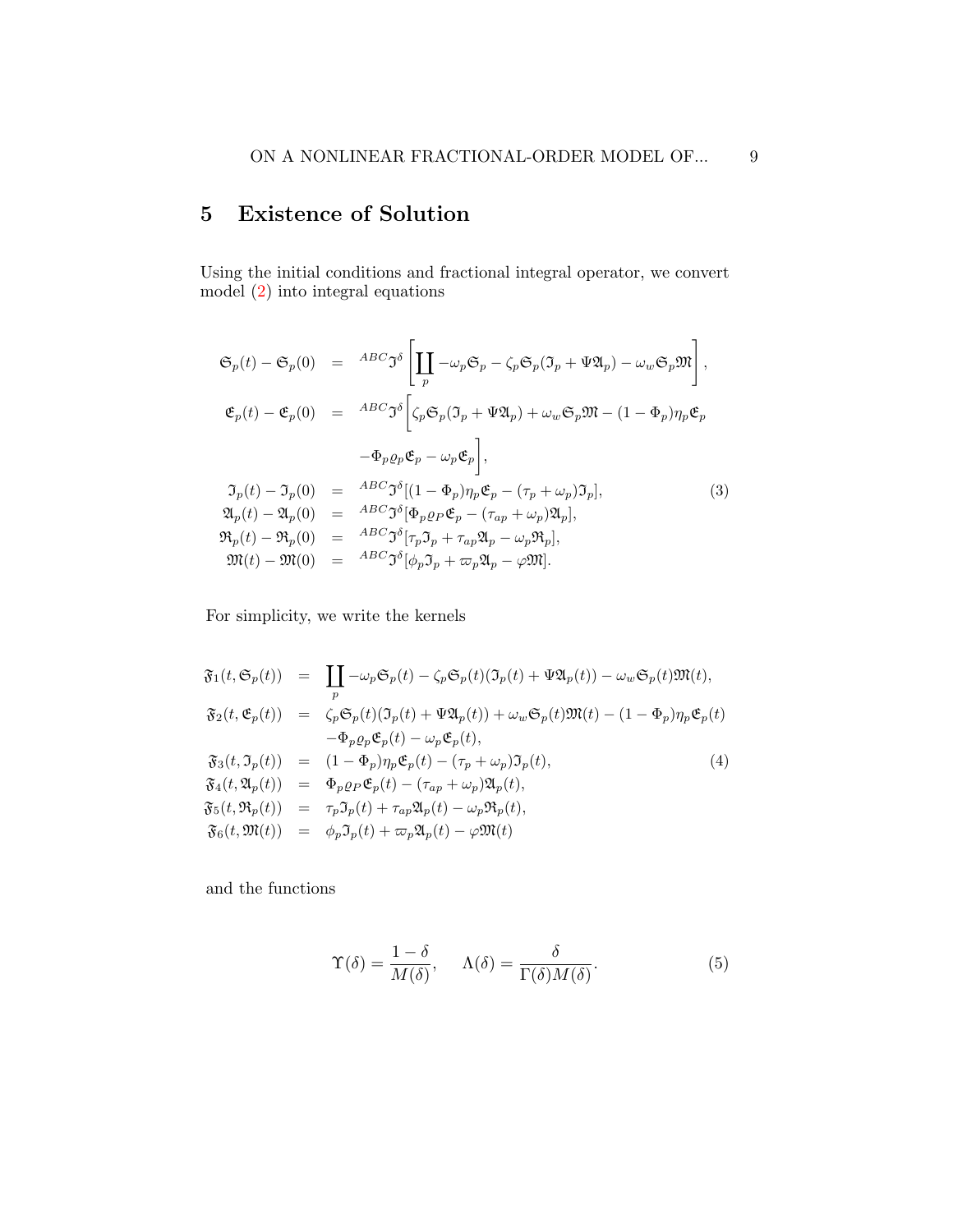Applying [\(4\)](#page-8-0) and [\(5\)](#page-8-1) in [\(3\)](#page-8-2) and writing state variables in terms of kernels, we obtain

$$
\mathfrak{S}_p(t) = \mathfrak{S}_p(0) + \Upsilon(\delta)\mathfrak{F}_1(t, \mathfrak{S}_p(t)) + \Lambda(\delta)\int_0^t \mathfrak{F}_1(x, \mathfrak{S}_p(x))(t-x)^{\delta-1}dx,
$$
  
\n
$$
\mathfrak{E}_p(t) = \mathfrak{E}_p(0) + \Upsilon(\delta)\mathfrak{F}_2(t, \mathfrak{E}_p(t)) + \Lambda(\delta)\int_0^t \mathfrak{F}_2(x, \mathfrak{E}_p(x))(t-x)^{\delta-1}dx,
$$
  
\n
$$
\mathfrak{I}_p(t) = \mathfrak{I}_p(0) + \Upsilon(\delta)\mathfrak{F}_3(t, \mathfrak{I}_p(t)) + \Lambda(\delta)\int_0^t \mathfrak{F}_3(x, \mathfrak{I}_p(x))(t-x)^{\delta-1}dx, \quad (6)
$$
  
\n
$$
\mathfrak{A}_p(t) = \mathfrak{A}_p(0) + \Upsilon(\delta)\mathfrak{F}_4(t, \mathfrak{A}_p(t)) + \Lambda(\delta)\int_0^t \mathfrak{F}_4(x, \mathfrak{A}_p(x))(t-x)^{\delta-1}dx,
$$
  
\n
$$
\mathfrak{R}_p(t) = \mathfrak{R}_p(0) + \Upsilon(\delta)\mathfrak{F}_5(t, \mathfrak{R}_p(t)) + \Lambda(\delta)\int_0^t \mathfrak{F}_5(x, \mathfrak{R}_p(x))(t-x)^{\delta-1}dx,
$$
  
\n
$$
\mathfrak{M}(t) = \mathfrak{M}(0) + \Upsilon(\delta)\mathfrak{F}_6(t, \mathfrak{M}(t)) + \Lambda(\delta)\int_0^t \mathfrak{F}_6(x, \mathfrak{M}(x))(t-x)^{\delta-1}dx.
$$

The Picard iterations are given by

$$
\mathfrak{S}_{p}^{j+1}(t) = \Upsilon(\delta)\mathfrak{F}_{1}(t,\mathfrak{S}_{p}^{j}(t)) + \Lambda(\delta_{1})\int_{0}^{t}\mathfrak{F}_{1}(x,\mathfrak{S}_{p}^{j}(x))(t-x)^{\delta-1}dx,
$$
  
\n
$$
\mathfrak{E}_{p}^{j+1}(t) = \Upsilon(\delta)\mathfrak{F}_{2}(t,\mathfrak{E}_{p}^{j}(t)) + \Lambda(\delta_{2})\int_{0}^{t}\mathfrak{F}_{2}(x,\mathfrak{E}_{p}^{j}(x))(t-x)^{\delta-1}dx,
$$
  
\n
$$
\mathfrak{I}_{p}^{j+1}(t) = \Upsilon(\delta)\mathfrak{F}_{3}(t,\mathfrak{I}_{p}^{j}(t)) + \Lambda(\delta_{3})\int_{0}^{t}\mathfrak{F}_{3}(x,\mathfrak{I}_{p}^{j}(x))(t-x)^{\delta-1}dx,
$$
  
\n
$$
\mathfrak{A}_{p}^{j+1}(t) = \Upsilon(\delta)\mathfrak{F}_{4}(t,\mathfrak{A}_{p}^{j}(t)) + \Lambda(\delta_{4})\int_{0}^{t}\mathfrak{F}_{4}(x,\mathfrak{A}_{p}^{j}(x))(t-x)^{\delta-1}dx,
$$
  
\n
$$
\mathfrak{R}_{p}^{j+1}(t) = \Upsilon(\delta)\mathfrak{F}_{5}(t,\mathfrak{R}_{p}^{j}(t)) + \Lambda(\delta_{5})\int_{0}^{t}\mathfrak{F}_{5}(x,\mathfrak{R}_{p}^{j}(x))(t-x)^{\delta-1}dx,
$$
  
\n
$$
\mathfrak{M}^{j+1}(t) = \Upsilon(\delta)\mathfrak{F}_{6}(t,\mathfrak{M}^{j}(t)) + \Lambda(\delta_{6})\int_{0}^{t}\mathfrak{F}_{6}(x,\mathfrak{M}^{j}(x))(t-x)^{\delta-1}dx.
$$

In order to show the existence and uniqueness of solution of the model [\(2\)](#page-4-1), we make use of fixed point theory. First, we re-write the model [\(2\)](#page-4-1) in the following way:

<span id="page-9-0"></span>
$$
\begin{cases}\n\begin{aligned}\n\frac{ABC}{\mathfrak{D}} \delta \zeta(t) &= \mathfrak{F}(t, \zeta(t)), \\
\zeta(0) &= \zeta_0, \quad 0 < t < T < \infty.\n\end{aligned}\n\end{cases}\n\tag{8}
$$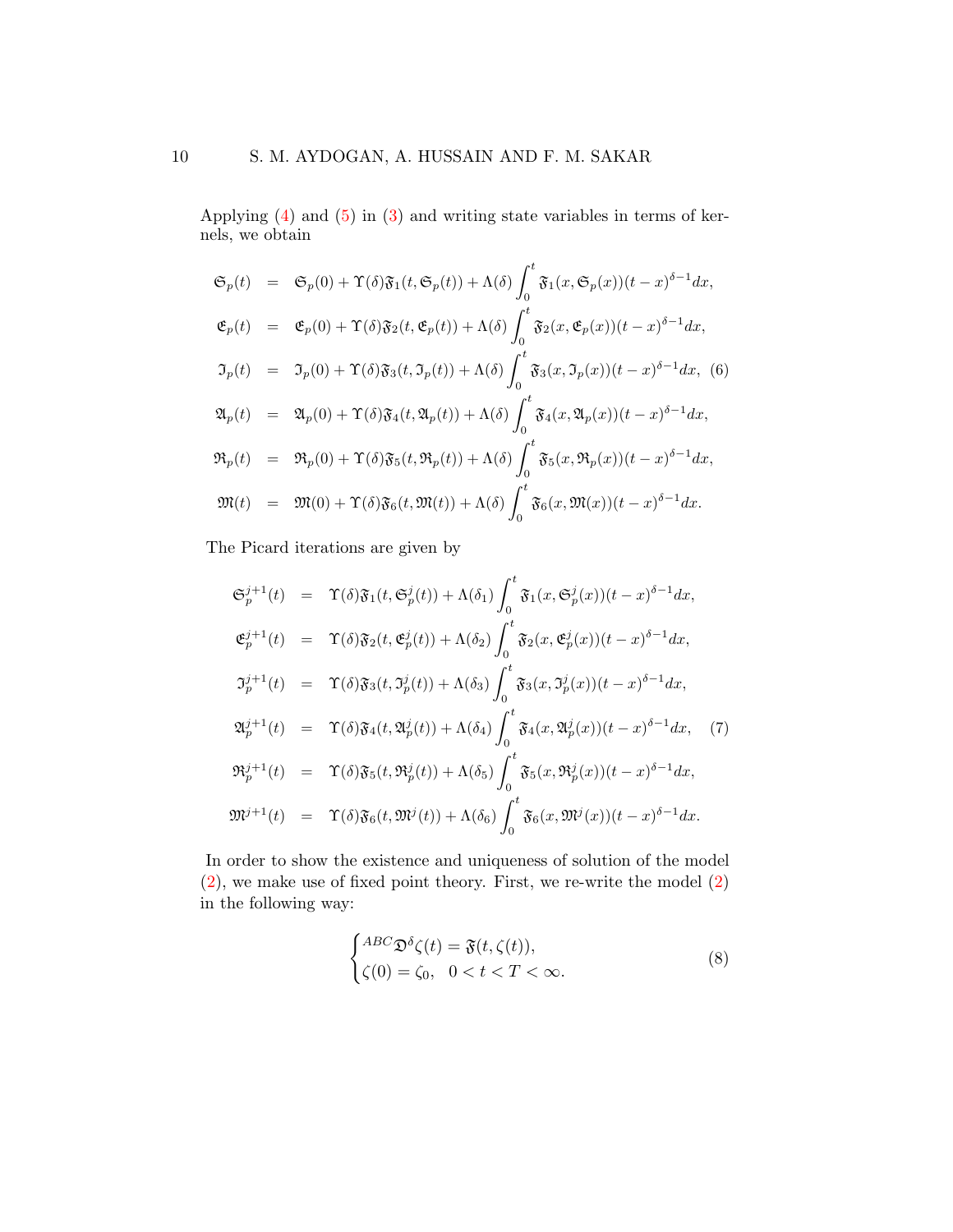The vector  $\zeta(t) = (\mathfrak{S}_p, \mathfrak{E}_p, \mathfrak{I}_p, \mathfrak{A}_p, \mathfrak{M})$  and  $\mathfrak{F}$  in [\(8\)](#page-9-0) represent the state variables and a continuous vector function respectively defined as follows:

$$
\mathfrak{F} = \left(\begin{array}{c} \mathfrak{F}_{1} \\ \mathfrak{F}_{2} \\ \mathfrak{F}_{3} \\ \mathfrak{F}_{4} \\ \mathfrak{F}_{6} \\ \mathfrak{F}_{6} \end{array}\right) = \left(\begin{array}{c} \prod_{p} -\omega_{p} \mathfrak{S}_{p}(t) - \zeta_{p} \mathfrak{S}_{p}(t)(\mathfrak{I}_{p}(t) + \Psi \mathfrak{A}_{p}(t)) - \omega_{w} \mathfrak{S}_{p}(t) \mathfrak{M}(t) \\ \zeta_{p} \mathfrak{S}_{p}(t)(\mathfrak{I}_{p}(t) + \Psi \mathfrak{A}_{p}(t)) + \omega_{w} \mathfrak{S}_{p}(t) \mathfrak{M}(t) - (1 - \Phi_{p}) \eta_{p} \mathfrak{E}_{p}(t) \\ -\Phi_{p} \rho_{p} \mathfrak{E}_{p}(t) - \omega_{p} \mathfrak{E}_{p}(t) \\ (1 - \Phi_{p}) \eta_{p} \mathfrak{E}_{p}(t) - (\tau_{p} + \omega_{p}) \mathfrak{I}_{p}(t) \\ \Phi_{p} \rho_{p} \mathfrak{E}_{p}(t) - (\tau_{ap} + \omega_{p}) \mathfrak{A}_{p}(t) \\ \tau_{p} \mathfrak{I}_{p}(t) + \tau_{ap} \mathfrak{A}_{p}(t) - \omega_{p} \mathfrak{R}_{p}(t) \\ \phi_{p} \mathfrak{I}_{p}(t) + \varpi_{p} \mathfrak{A}_{p}(t) - \varphi \mathfrak{M}(t) \end{array}\right) \tag{9}
$$

with initial conditions  $\zeta_0(t) = (\mathfrak{S}_p(0), \mathfrak{E}_p(0), \mathfrak{I}_p(0), \mathfrak{A}_p(0), \mathfrak{R}_p(0), \mathfrak{M}(0)).$ Corresponding to  $(8)$ , the integral equation is give by

$$
\zeta(t) = \zeta_0 + \Upsilon(\delta)\mathfrak{F}(t,\zeta(t)) + \Lambda(\delta)\int_0^t \mathfrak{F}(x,\zeta(x))(t-x)^{\delta-1}dx.
$$
 (10)

#### 5.1 The Existence of Unique Solution

Consider  $A = [0, T]$ ,  $\mathcal{E} = \mathcal{C}(A, \mathbb{R}^6)$  and the Picard operator  $\mathcal{P} : \mathcal{E} \to \mathcal{E}$ be given by

<span id="page-10-0"></span>
$$
\mathcal{P}[\zeta(t)] = \zeta_0 + \Upsilon(\delta)\mathfrak{F}(t,\zeta(t)) + \Lambda(\delta)\int_0^t \mathfrak{F}(x,\zeta(x))(t-x)^{\delta-1}dx. \tag{11}
$$

Together with the supremum norm  $\|\cdot\|_{\mathcal{C}}$ , on  $\zeta$  is defined by

$$
\|\zeta(t)\|_{\mathcal{C}} = \sup_{t \in A} \|\zeta(t)\|, \quad \zeta(t) \in \mathcal{E},\tag{12}
$$

 $\mathcal E$  defines a Banach space. Assume the following

 $[\mathcal{A}_1]$  Let  $\mathfrak{F}: A \times \mathbb{R}^6 \to \mathbb{R}^6$  is continuous.

 $[\mathcal{A}_2$  ] There exists  $C_{\mathfrak{F}}>0$  such that

$$
|\mathfrak{F}(t,\zeta)-\mathfrak{F}(x,\zeta')|\leq C_{\mathfrak{F}}|\zeta-\zeta'|
$$

for all  $\zeta, \zeta' \in \mathbb{R}^6, t \in A$ .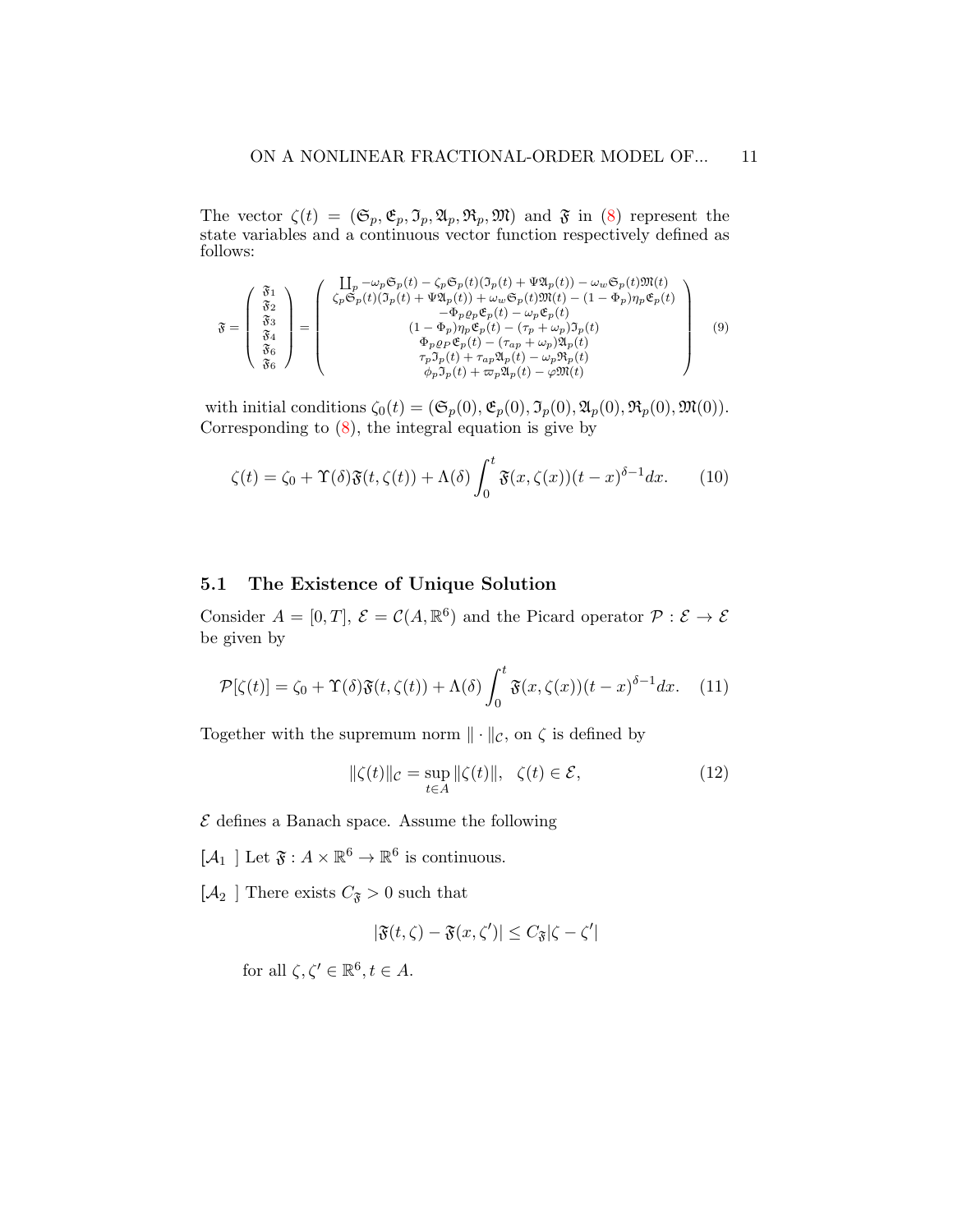$[\mathcal{A}_3]$  There exist a constant  $L > 0$  such that  $|\mathfrak{F}(x,\zeta)| \leq L(1+|\zeta|)$  for each  $x \in A$  and all  $\zeta \in \mathbb{R}^6$ .

We prove the existence of solution of  $(8)$  by Schaefer's fixed point theorem.

**Theorem 5.1.** If  $[A_1]$ - $[A_3]$  together with  $1 - \Upsilon(\delta) L > 0$  hold, then [\(8\)](#page-9-0) has at least one solution.

**Proof.** We first show that the operator  $P$  given in [\(11\)](#page-10-0) is continuous. Consider a sequence  $(\zeta_j)$  such that  $\zeta_j \to \zeta$  in  $\mathcal{E}$ . Now

$$
|\mathcal{P}\zeta_j(t) - \mathcal{P}\zeta(t)| = \left| \Upsilon(\delta)\mathfrak{F}(t,\zeta_j(t)) + \Lambda(\delta)\int_0^t \mathfrak{F}(x,\zeta_j(x))(t-x)^{\delta-1}dx \right|
$$
  
\n
$$
-\Upsilon(\delta)\mathfrak{F}(t,\zeta(t)) - \Lambda(\delta)\int_0^t \mathfrak{F}(x,\zeta(x))(t-x)^{\delta-1}dx \right|
$$
  
\n
$$
\leq \Upsilon(\delta) \left| \left( \mathfrak{F}(t,\zeta_j(t)) - \mathfrak{F}(t,\zeta(t)) \right) \right|
$$
  
\n
$$
+ \Lambda(\delta) \left| \int_0^t \mathfrak{F}(x,\zeta_j(x))(t-x)^{\delta-1}dx - \int_0^t \mathfrak{F}(x,\zeta(x))(t-x)^{\delta-1}dx \right|
$$
  
\n
$$
\leq \Upsilon(\delta) \left| \left( \mathfrak{F}(t,\zeta_j(t)) - \mathfrak{F}(t,\zeta(t)) \right) \right| + \Lambda(\delta) \int_0^t \left| \mathfrak{F}(x,\zeta_j(x)) - \mathfrak{F}(x,\zeta(x)) \right| (t-x)^{\delta-1}dx
$$
  
\n
$$
\leq \Upsilon(\delta)C_{\delta} \left\| \mathfrak{F}(x,\zeta_j(x)) - \mathfrak{F}(x,\zeta(x)) \right\|_{\mathcal{C}} + \Lambda(\delta)C_{\delta} \left\| \mathfrak{F}(x,\zeta_j(x)) - \mathfrak{F}(x,\zeta(x)) \right\|_{\mathcal{C}} \frac{t^{\delta}}{\delta}
$$
  
\n
$$
\leq \Upsilon(\delta) + \frac{\Lambda(\delta)T^{\delta}}{\delta} \right) C_{\delta} \left\| \mathfrak{F}(x,\zeta_j(x)) - \mathfrak{F}(x,\zeta(x)) \right\|_{\mathcal{C}}.
$$

Continuity of  $\mathfrak F$  implies the continuity of  $\mathcal P$ .

Now suppose that  $W = \{ \zeta \in \mathcal{E} : ||\zeta|| \leq c > 0 \}.$  We now show that  $\mathcal{P}[W]$  is bounded, i.e. there exists  $d > 0$  such that for every  $\zeta \in W$ ,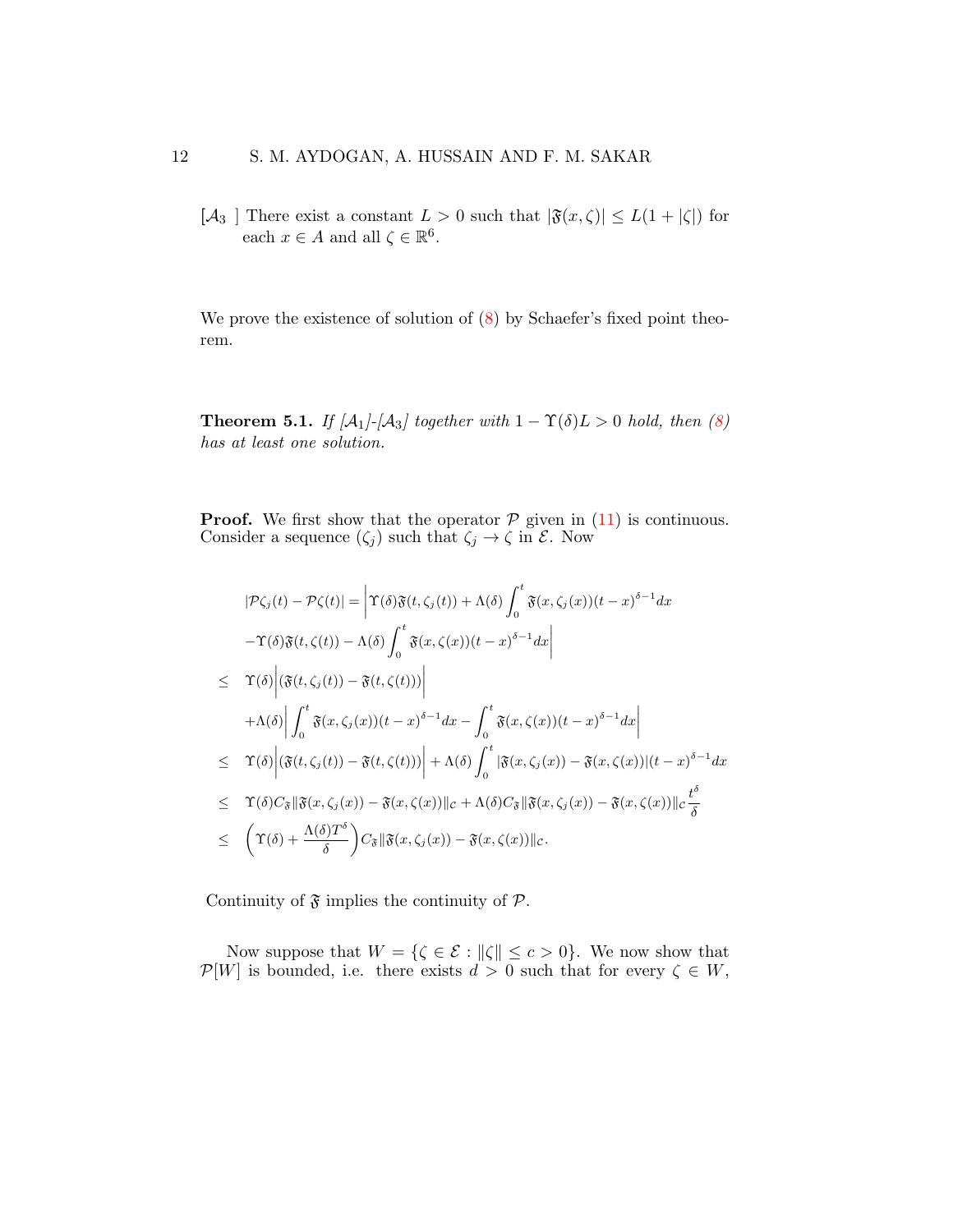$\|\mathcal{P}\zeta\| \leq d.$  For any  $t \in A$ , we have

$$
|\mathcal{P}\zeta(t)| = \left|\zeta_0 + \Upsilon(\delta)\mathfrak{F}(t,\zeta_j(t)) + \Lambda(\delta)\int_0^t \mathfrak{F}(x,\zeta_j(x))(t-x)^{\delta-1}dx\right|
$$
  
\n
$$
\leq |\zeta_0| + \Upsilon(\delta)|\mathfrak{F}(t,\zeta(t))| + \Lambda(\delta)\left|\int_0^t \mathfrak{F}(x,\zeta(x))(t-x)^{\delta-1}dx\right|
$$
  
\n
$$
\leq |\zeta_0| + \Upsilon(\delta)|\mathfrak{F}(t,\zeta(t))| + \Lambda(\delta)\int_0^t |\mathfrak{F}(x,\zeta(x))|(t-x)^{\delta-1}dx
$$
  
\n
$$
\leq |\zeta_0| + \Upsilon(\delta)L(1+|\zeta|) + \Lambda(\delta)L\int_0^t (1+|\zeta(x)|)(t-x)^{\delta-1}dx
$$
  
\n
$$
\leq |\zeta_0| + \Upsilon(\delta)L(1+||\zeta||) + \Lambda(\delta)L(1+||\zeta||)\frac{T^{\delta}}{\delta}
$$
  
\n
$$
\leq |\zeta_0| + \Upsilon(\delta)L(1+c) + \Lambda(\delta)L(1+c)\frac{T^{\delta}}{\delta}
$$
  
\n
$$
= |\zeta_0| + \Upsilon(\delta) + \Lambda(\delta)\frac{T^{\delta}}{\delta}L(1+c) = d,
$$

which implies  $|\mathcal{P}\zeta(t)| \leq d$ . For the equicontinuity of  $\mathcal{P}$ , let  $t_1, t_2 \in A$ with  $0 \le t_1, t_2 \le T$  and  $\zeta \in W$ . Utilizing  $[\mathcal{A}_{\exists}]$ , we have

$$
|\mathcal{P}\zeta(t_1) - \mathcal{P}\zeta(t_2)| = \left| \Upsilon(\delta)\mathfrak{F}(t_1, \zeta(t_1)) + \Lambda(\delta) \int_0^{t_1} \mathfrak{F}(x, \zeta(x))(t_1 - x)^{\delta - 1} dx \right|
$$
  
\n
$$
- \Upsilon(\delta)\mathfrak{F}(t_2, \zeta(t_2)) - \Lambda(\delta) \int_0^{t_2} \mathfrak{F}(x, \zeta(x))(t_2 - x)^{\delta - 1} dx \Big|
$$
  
\n
$$
\leq \Upsilon(\delta) \Big| \langle \mathfrak{F}(t_1, \zeta(t_1)) - \mathfrak{F}(t_2, \zeta(t_2)) \rangle \Big|
$$
  
\n
$$
+ \Lambda(\delta) \Big| \int_0^{t_1} \mathfrak{F}(x, \zeta(x))(t_1 - x)^{\delta - 1} dx - \int_0^{t_2} \mathfrak{F}(x, \zeta(x))(t_2 - x)^{\delta - 1} dx \Big|
$$
  
\n
$$
\leq \Upsilon(\delta) \Big| \langle \mathfrak{F}(t_1, \zeta(t_1)) - \mathfrak{F}(t_2, \zeta(t_2)) \rangle \Big| + \Lambda(\delta) \Big| \int_0^{t_1} \mathfrak{F}(x, \zeta(x))(t_1 - x)^{\delta - 1} dx \Big|
$$
  
\n
$$
- \int_0^{t_1} \mathfrak{F}(x, \zeta(x))(t_2 - x)^{\delta - 1} dx - \int_{t_1}^{t_2} \mathfrak{F}(x, \zeta(x))(t_2 - x)^{\delta - 1} dx \Big|
$$
  
\n
$$
\leq \Upsilon(\delta) \Big| \langle \mathfrak{F}(t_1, \zeta(t_1)) - \mathfrak{F}(t_2, \zeta(t_2)) \rangle \Big| + \Lambda(\delta) \Big| \int_0^{t_1} \mathfrak{F}(x, \zeta(x))[(t_1 - x)^{\delta - 1} - (t_2 - x)^{\delta - 1}] dx \Big|
$$
  
\n
$$
+ \Lambda(\delta) \Big| \int_{t_1}^{t_2} \mathfrak{F}(x, \zeta(x))(t_2 - x)^{\delta - 1} dx \Big| \leq \Upsilon(\delta) \Big| \langle \mathfr
$$

 $\overline{\phantom{a}}$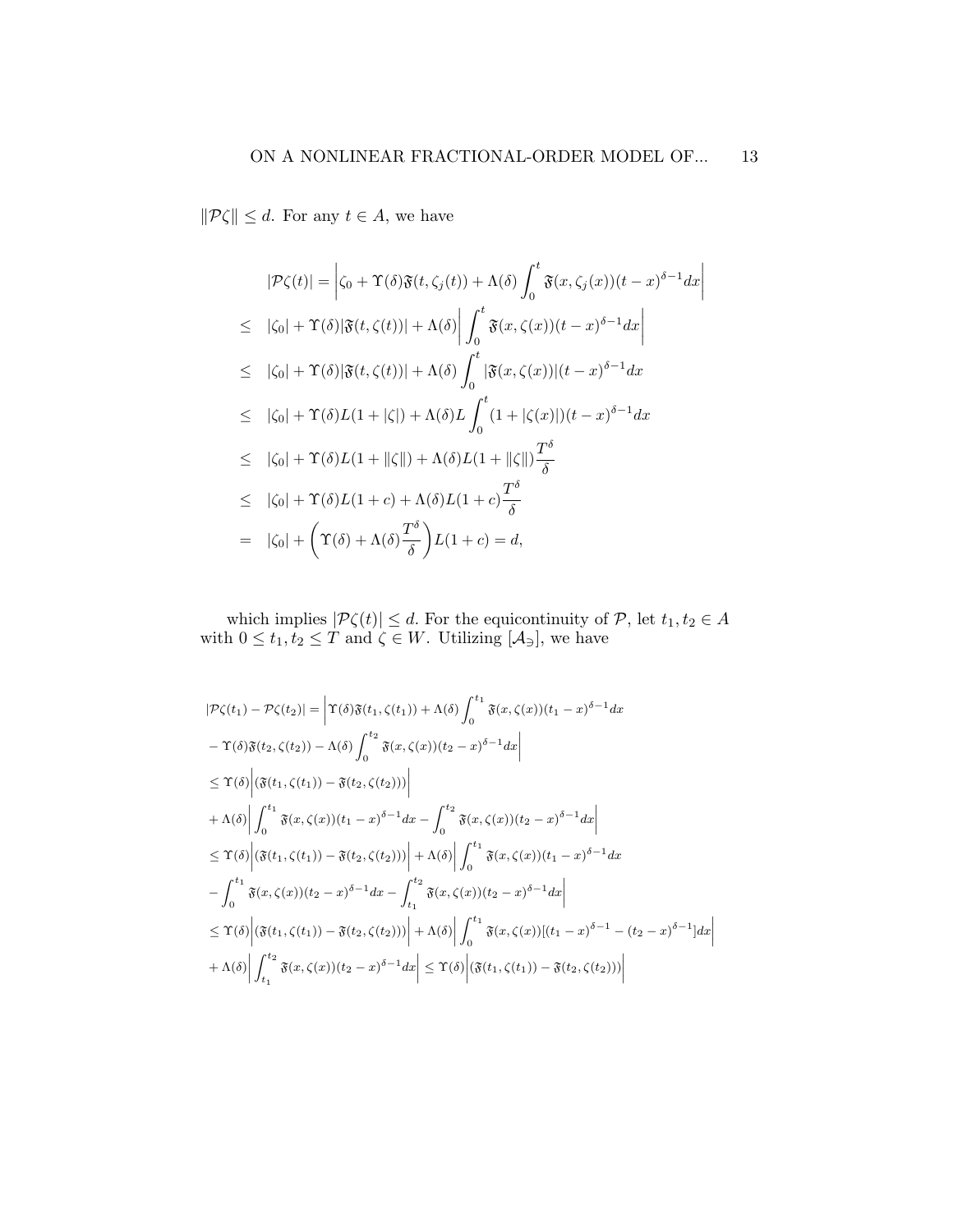$$
+\Lambda(\delta)\left|\int_{0}^{t_1} \mathfrak{F}(x,\zeta(x))[(t_1-x)^{\delta-1}-(t_2-x)^{\delta-1}]dx\right|+\Lambda(\delta)L(1+|\zeta|)\int_{t_1}^{t_2} |(t_2-x)^{\delta-1}|dx
$$
  
\n
$$
\leq \Upsilon(\delta)\left|\left(\mathfrak{F}(t_1,\zeta(t_1))-\mathfrak{F}(t_2,\zeta(t_2))\right)\right|+\Lambda(\delta)\left|\int_{0}^{t_1} \mathfrak{F}(x,\zeta(x))[(t_1-x)^{\delta-1}-(t_2-x)^{\delta-1}]dx\right|
$$
  
\n
$$
+\Lambda(\delta)L(1+d)\frac{(t_2-t_1)^{\delta}}{\delta}.
$$

As  $t_1$  tends to  $t_2$ , continuity of  $\mathfrak F$  tends R.H.S of above inequality to zero. Hence  $P$  is equicontinuous. Therefore, we conclude by Arzela-Ascoli Theorem that  $P$  is completely continuous.

Finally, we show that the set  $Q(\mathcal{P}) = {\{\zeta \in \mathcal{E} : \zeta = \vartheta \mathcal{P} \zeta\}}$  is bounded for some  $\vartheta \in (0,1)$ . For each  $t \in A$ , we have

$$
|\mathcal{P}\zeta(t)| = \left|\zeta_0 + \Upsilon(\delta)\mathfrak{F}(t,\zeta_j(t)) + \Lambda(\delta)\int_0^t \mathfrak{F}(x,\zeta_j(x))(t-x)^{\delta-1}dx\right|
$$
  
\n
$$
\leq |\zeta_0| + \Upsilon(\delta)|\mathfrak{F}(t,\zeta(t))| + \Lambda(\delta)\left|\int_0^t \mathfrak{F}(x,\zeta(x))(t-x)^{\delta-1}dx\right|
$$
  
\n
$$
\leq |\zeta_0| + \Upsilon(\delta)|\mathfrak{F}(t,\zeta(t))| + \Lambda(\delta)\int_0^t |\mathfrak{F}(x,\zeta(x))|(t-x)^{\delta-1}dx
$$

$$
\leq |\zeta_0| + \Upsilon(\delta)L(1+|\zeta(t)|) + \Lambda(\delta)L \int_0^t (1+|\zeta(x)|)(t-x)^{\delta-1} dx
$$

$$
\leq |\zeta_0| + \Upsilon(\delta)L(1+|\zeta(t)|) + \Lambda(\delta)L\frac{T^{\delta}}{\delta} + \Lambda(\delta)L\int_0^t |\zeta(x)|(t-x)^{\delta-1}dx
$$

$$
= |\zeta_0| + \Upsilon(\delta)L + \Upsilon(\delta)L|\zeta(t)| + \Lambda(\delta)L\frac{T^{\delta}}{\delta} + \Lambda(\delta)L\int_0^t |\zeta(x)|(t-x)^{\delta-1}dx.
$$

Writing  $S = |\zeta_0| + \Upsilon(\delta)L + \Lambda(\delta)L\frac{T^{\delta}}{\delta}$  $\frac{\partial^{\alpha}}{\partial \delta}$  and since  $1 - \Upsilon(\delta) L > 0$ , we can have

$$
|\mathcal{P}\zeta(t)| \leq \frac{S}{1-\Upsilon(\delta)L} + \frac{\Lambda(\delta)L}{1-\Upsilon(\delta)L} \int_0^t |\zeta(x)|(t-x)^{\delta-1}dx,
$$

utilizing Gronwall's inequality, we obtain

$$
|\mathcal{P}\zeta(t)| \leq \frac{S}{1-\Upsilon(\delta)L} exp\bigg(\frac{\Lambda(\delta)LT^{\delta}}{(1-\Upsilon(\delta)L)\delta}\bigg).
$$

Therefore  $Q(\mathcal{P})$  is bounded. Consequently, by Schaefer's theorem  $\mathcal P$  has a fixed point which is infact a solution of  $(8)$ .  $\Box$ 

We now show by using Banach contraction principle that solution of [\(8\)](#page-9-0) is unique.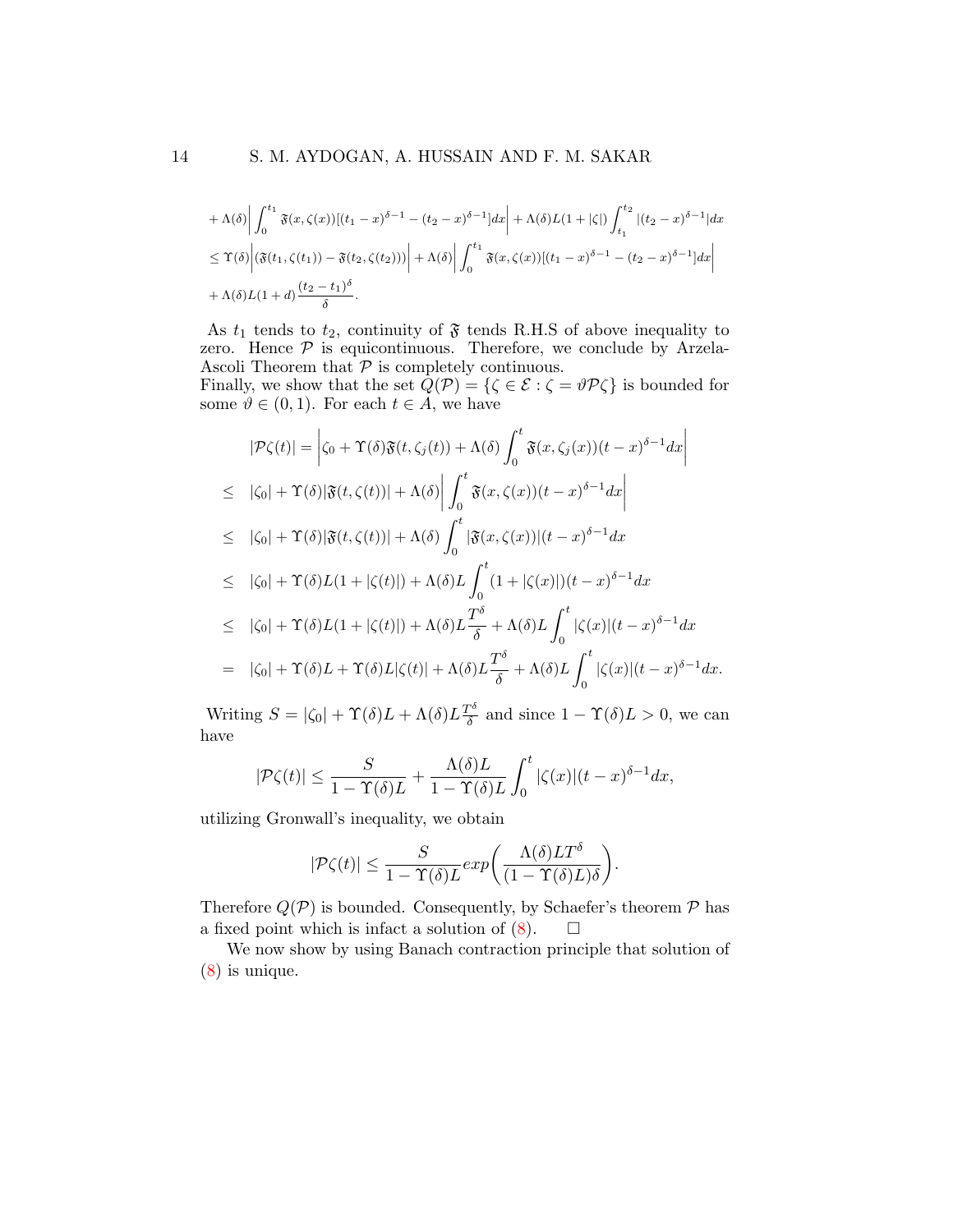**Theorem 5.2.** If  $[A_1]$ - $[A_2]$  together with  $(\Upsilon(\delta) + \frac{\Lambda(\delta)T^{\delta}}{\delta})$  $\left(\frac{\delta T^{\delta}}{\delta}\right) C_{\mathfrak{F}} < 1 \text{ hold},$ then there exists a unique solution of  $(8)$ .

**Proof.** Considering the equation together with  $(8)$ , we have

$$
\zeta(t) = \mathcal{P}[\zeta(t)].\tag{13}
$$

The operator P given in [\(11\)](#page-10-0), is well defined by  $[A_1]$ . Now for all  $\zeta, \zeta' \in$  $\mathcal{E}$ , we have

$$
|\mathcal{P}[\zeta(t)] - \mathcal{P}[\zeta'(t)]|
$$
\n
$$
= \left| \Upsilon(\delta)(\mathfrak{F}(t,\zeta(t)) - \mathfrak{F}(t,\zeta'(t))) + \Lambda(\delta) \int_0^t (\mathfrak{F}(x,\zeta(x)) - \mathfrak{F}(x,\zeta'(x)))(t-x)^{\delta-1} dx \right|
$$
\n
$$
\leq \Upsilon(\delta)|\mathfrak{F}(t,\zeta(t)) - \mathfrak{F}(t,\zeta'(t))| + \Lambda(\delta) \int_0^t |\mathfrak{F}(x,\zeta(x)) - \mathfrak{F}(x,\zeta(x))|(t-x)^{\delta-1} dx
$$
\n
$$
\leq \Upsilon(\delta)C_{\mathfrak{F}}|\zeta(t) - \zeta'(t)| + \Lambda(\delta)C_{\mathfrak{F}} \int_0^t |\zeta(x) - \zeta'(x)|(t-x)^{\delta-1} dx
$$
\n
$$
\leq \Upsilon(\delta)C_{\mathfrak{F}}||\zeta - \zeta'||c + \Lambda(\delta)C_{\mathfrak{F}}||\zeta - \zeta'||c \int_0^t (t-x)^{\delta-1} dx
$$
\n
$$
\leq (\Upsilon(\delta) + \frac{\Lambda(\delta)T^{\delta}}{\delta})C_{\mathfrak{F}}||\zeta - \zeta'||c
$$
\n
$$
= A||\zeta - \zeta'||c,
$$

where

$$
\mathcal{A} = \left(\Upsilon(\delta) + \frac{\Lambda(\delta)T^{\delta}}{\delta}\right)C_{\mathfrak{F}}.
$$

This implies

$$
\|\mathcal{P}[\zeta(t)] - \mathcal{P}[\zeta'(t)]\|_{\mathcal{C}} \le \mathcal{A}\|\zeta - \zeta'\|_{\mathcal{C}},\tag{14}
$$

Thus the defined operator  $P$  is a contraction, and hence Banach contraction principle guarantees that  $P$  has a unique fixed point which is the solution model  $(8)$ .  $\Box$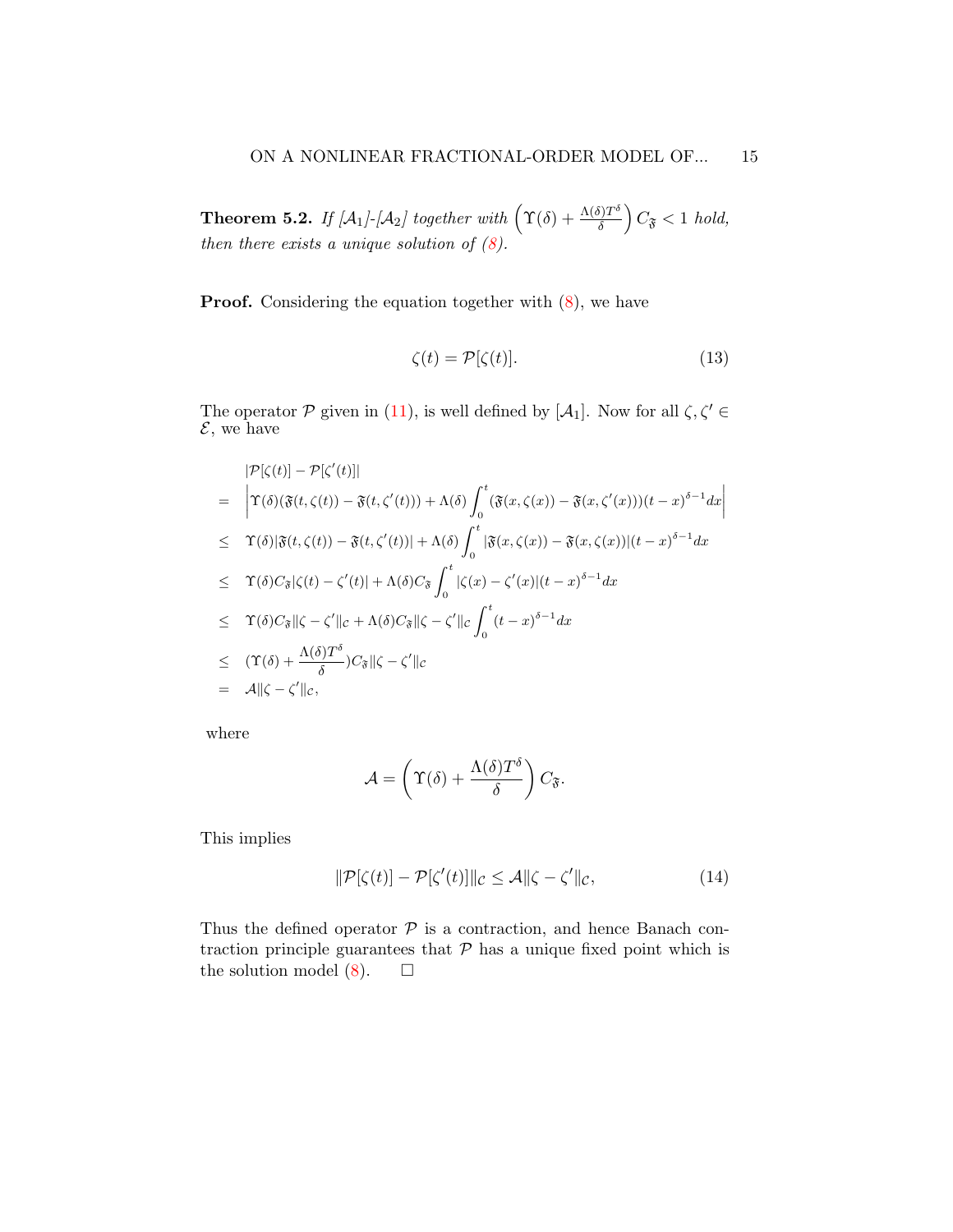# 6 Special Solution by Iterative Approach

We obtain iterative solution of the model  $(2)$ . Apply Shehu transforms  $(S_h)$  on both sides of  $(2)$ , we get  $\overline{1}$ 

$$
S_h[^{ABC}\mathfrak{D}^{\delta}\mathfrak{S}_p] = S_h [ \prod_p \left[ -\omega_p \mathfrak{S}_p - \zeta_p \mathfrak{S}_p (\mathfrak{I}_p + \Psi \mathfrak{A}_p) - \omega_w \mathfrak{S}_p \mathfrak{M} \right],
$$
  
\n
$$
S_h[^{ABC}\mathfrak{D}^{\delta}\mathfrak{C}_p] = S_h [ \zeta_p \mathfrak{S}_p (\mathfrak{I}_p + \Psi \mathfrak{A}_p) + \omega_w \mathfrak{S}_p \mathfrak{M} - (1 - \Phi_p) \eta_p \mathfrak{C}_p - \Phi_p \varrho_p \mathfrak{C}_p - \omega_p \mathfrak{C}_p],
$$
  
\n
$$
S_h[^{ABC}\mathfrak{D}^{\delta}\mathfrak{I}_p] = S_h [(1 - \Phi_p) \eta_p \mathfrak{C}_p - (\tau_p + \omega_p) \mathfrak{I}_p],
$$
  
\n
$$
S_h[^{ABC}\mathfrak{D}^{\delta}\mathfrak{N}_p] = S_h [\Phi_p \varrho_p \mathfrak{C}_p - (\tau_{ap} + \omega_p) \mathfrak{A}_p],
$$
  
\n
$$
S_h[^{ABC}\mathfrak{D}^{\delta}\mathfrak{N}_p] = S_h [\tau_p \mathfrak{I}_p + \tau_{ap} \mathfrak{A}_p - \omega_p \mathfrak{R}_p],
$$
  
\n
$$
S_h[^{ABC}\mathfrak{D}^{\delta}\mathfrak{M}] = S_h [\varphi_p \mathfrak{I}_p + \tau_p \mathfrak{A}_p - \varphi \mathfrak{M}].
$$
  
\n(15)

Using definition of Shehu transforms of ABC-derivative, we get

$$
\frac{M(\delta)}{1-\delta+\delta\left(\frac{u}{s}\right)^{\delta}}\left[S_{h}(\mathfrak{S}_{p})-\left(\frac{u}{s}\right)\mathfrak{S}_{p}(0)\right] = S_{h}\left[\prod_{p}\{-\omega_{p}\mathfrak{S}_{p}-\zeta_{p}\mathfrak{S}_{p}(\mathfrak{I}_{p}+\Psi\mathfrak{A}_{p})-\omega_{w}\mathfrak{S}_{p}\mathfrak{M}\right],
$$
  

$$
\frac{M(\delta)}{1-\delta+\delta\left(\frac{u}{s}\right)^{\delta}}\left[S_{h}(\mathfrak{E}_{p})-\left(\frac{u}{s}\right)\mathfrak{E}_{p}(0)\right] = S_{h}\left[\zeta_{p}\mathfrak{S}_{p}(\mathfrak{I}_{p}+\Psi\mathfrak{A}_{p})+\omega_{w}\mathfrak{S}_{p}\mathfrak{M}-(1-\Phi_{p})\eta_{p}\mathfrak{E}_{p}\right]
$$

$$
-\Phi_{p}\varrho_{p}\mathfrak{E}_{p}-\omega_{p}\mathfrak{E}_{p}\right],
$$
  

$$
\frac{M(\delta)}{1-\delta+\delta\left(\frac{u}{s}\right)^{\delta}}\left[S_{h}(\mathfrak{I}_{p})-\left(\frac{u}{s}\right)\mathfrak{I}_{p}(0)\right] = S_{h}[(1-\Phi_{p})\eta_{p}\mathfrak{E}_{p}-(\tau_{p}+\omega_{p})\mathfrak{I}_{p}],
$$

$$
\frac{M(\delta)}{1-\delta+\delta\left(\frac{u}{s}\right)^{\delta}}\left[S_{h}(\mathfrak{A}_{p})-\left(\frac{u}{s}\right)\mathfrak{A}_{p}(0)\right] = S_{h}[\Phi_{p}\varrho_{p}\mathfrak{E}_{p}-(\tau_{a p}+\omega_{p})\mathfrak{A}_{p}],
$$

$$
\frac{M(\delta)}{1-\delta+\delta\left(\frac{u}{s}\right)^{\delta}}\left[S_{h}(\mathfrak{R}_{p})-\left(\frac{u}{s}\right)\mathfrak{R}_{p}(0)\right] = S_{h}[\tau_{p}\mathfrak{I}_{p}+\tau_{a p}\mathfrak{A}_{p}-\omega_{p}\mathfrak{R}_{p}],
$$

$$
\frac{M(\delta)}{1-\delta+\delta\left(\frac{u}{s}\right)^{\delta}}\left[S_{h}(\mathfrak{M}_{p})-\left(\frac{u}{s}\right)\mathfrak{M}_{p}(
$$

On rearranging

<span id="page-15-0"></span>
$$
S_h(\mathfrak{S}_p) = \left(\frac{u}{s}\right) \mathfrak{S}_p(0) + \frac{1 - \delta + \delta \left(\frac{u}{s}\right)^{\delta}}{M(\delta)} S_h \left[\prod_p -\omega_p \mathfrak{S}_p - \zeta_p \mathfrak{S}_p(\mathfrak{I}_p + \Psi \mathfrak{A}_p) - \omega_w \mathfrak{S}_p \mathfrak{M}\right],
$$
  
\n
$$
S_h(\mathfrak{E}_p) = \left(\frac{u}{s}\right) \mathfrak{E}_p(0) + \frac{1 - \delta + \delta \left(\frac{u}{s}\right)^{\delta}}{M(\delta)} S_h \left[\zeta_p \mathfrak{S}_p(\mathfrak{I}_p + \Psi \mathfrak{A}_p) + \omega_w \mathfrak{S}_p \mathfrak{M} - (1 - \Phi_p)\eta_p \mathfrak{E}_p - \Phi_p \varrho_p \mathfrak{E}_p - \omega_p \mathfrak{E}_p\right],
$$
  
\n
$$
S_h(\mathfrak{I}_p) = \left(\frac{u}{s}\right) \mathfrak{I}_p(0) + \frac{1 - \delta + \delta \left(\frac{u}{s}\right)^{\delta}}{M(\delta)} S_h [(1 - \Phi_p)\eta_p \mathfrak{E}_p - (\tau_p + \omega_p)\mathfrak{I}_p],
$$
  
\n
$$
S_h(\mathfrak{A}_p) = \left(\frac{u}{s}\right) \mathfrak{A}_p(0) + \frac{1 - \delta + \delta \left(\frac{u}{s}\right)^{\delta}}{M(\delta)} S_h [\Phi_p \varrho_p \mathfrak{E}_p - (\tau_{ap} + \omega_p) \mathfrak{A}_p],
$$
  
\n
$$
S_h(\mathfrak{R}_p) = \left(\frac{u}{s}\right) \mathfrak{R}_p(0) + \frac{1 - \delta + \delta \left(\frac{u}{s}\right)^{\delta}}{M(\delta)} S_h [\tau_p \mathfrak{I}_p + \tau_{ap} \mathfrak{A}_p - \omega_p \mathfrak{R}_p],
$$
  
\n
$$
S_h(\mathfrak{M}_p) = \left(\frac{u}{s}\right) \mathfrak{M}_p(0) + \frac{1 - \delta + \delta \left(\frac{u}{s}\right)^{\delta}}{M(\delta)} S_h [\phi_p \mathfrak{I}_p + \tau_{ap} \mathfrak{A
$$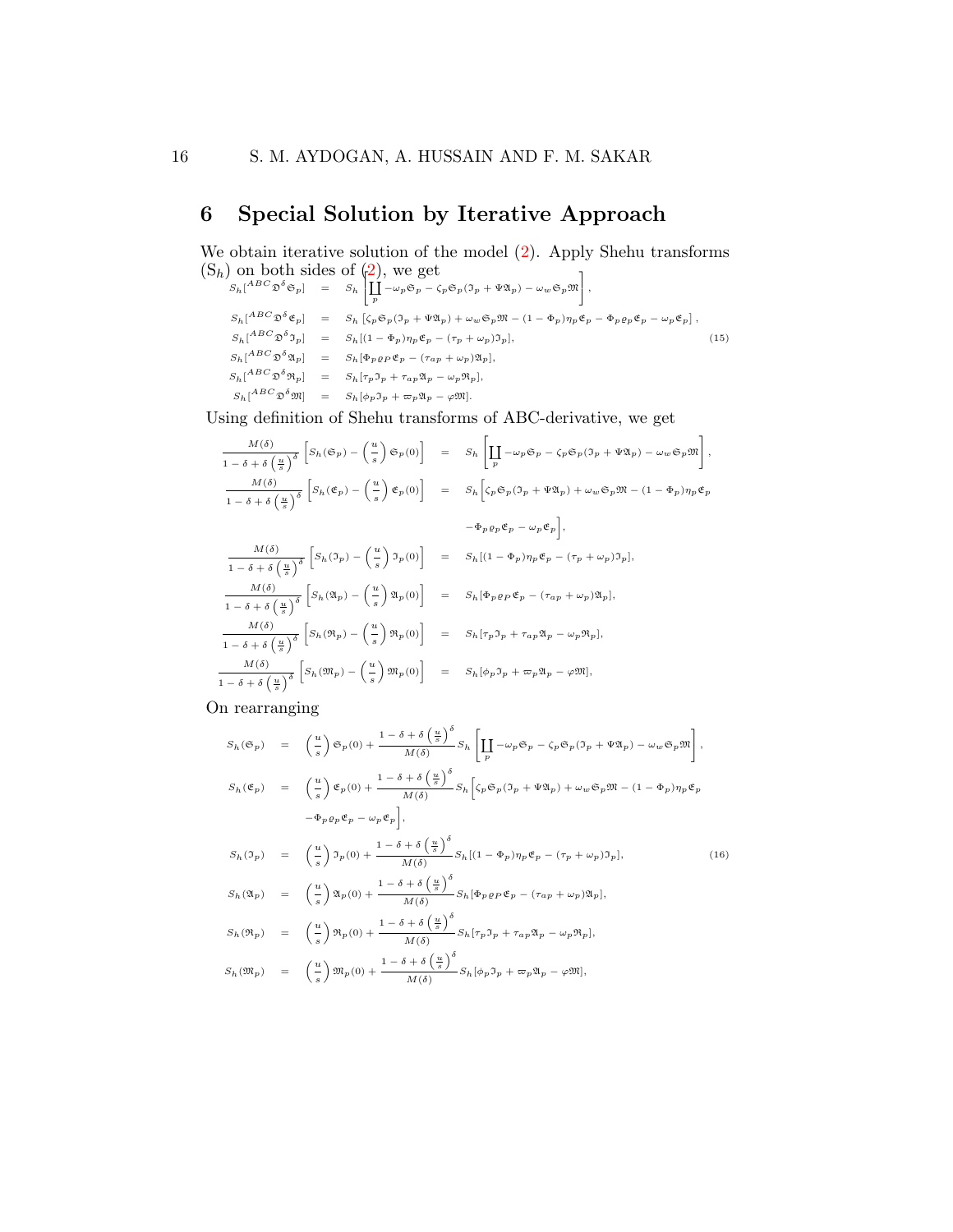Operating  $S_h^{-1}$  $h^{-1}$  on both sides of [\(16\)](#page-15-0) and taking into account that  $S_h^{-1}$  $\frac{-1}{h}$   $\left(\frac{u}{s}\right)$  $\frac{u}{s}$ ) = 1, we get

$$
\mathfrak{S}_{p} = \mathfrak{S}_{p}(0) + S_{h}^{-1} \left\{ \frac{1 - \delta + \delta \left(\frac{u}{s}\right)^{\delta}}{M(\delta)} S_{h} \left[ \prod_{p} -\omega_{p} \mathfrak{S}_{p} - \zeta_{p} \mathfrak{S}_{p} (\mathfrak{I}_{p} + \Psi \mathfrak{A}_{p}) - \omega_{w} \mathfrak{S}_{p} \mathfrak{M} \right] \right\},
$$
\n
$$
\mathfrak{E}_{p} = \mathfrak{E}_{p}(0) + S_{h}^{-1} \left\{ \frac{1 - \delta + \delta \left(\frac{u}{s}\right)^{\delta}}{M(\delta)} S_{h} \left[ \zeta_{p} \mathfrak{S}_{p} (\mathfrak{I}_{p} + \Psi \mathfrak{A}_{p}) + \omega_{w} \mathfrak{S}_{p} \mathfrak{M} - (1 - \Phi_{p}) \eta_{p} \mathfrak{E}_{p} - \Phi_{p} \varrho_{p} \mathfrak{E}_{p} - \omega_{p} \mathfrak{E}_{p} \right] \right\},
$$
\n
$$
\mathfrak{I}_{p} = \mathfrak{I}_{p}(0) + S_{h}^{-1} \left\{ \frac{1 - \delta + \delta \left(\frac{u}{s}\right)^{\delta}}{M(\delta)} S_{h} [(1 - \Phi_{p}) \eta_{p} \mathfrak{E}_{p} - (\tau_{p} + \omega_{p}) \mathfrak{I}_{p}] \right\},
$$
\n
$$
\mathfrak{A}_{p} = \mathfrak{A}_{p}(0) + S_{h}^{-1} \left\{ \frac{1 - \delta + \delta \left(\frac{u}{s}\right)^{\delta}}{M(\delta)} S_{h} [\Phi_{p} \varrho_{p} \mathfrak{E}_{p} - (\tau_{a} - \omega_{p}) \mathfrak{A}_{p}] \right\},
$$
\n
$$
\mathfrak{R}_{p} = \mathfrak{R}_{p}(0) + S_{h}^{-1} \left\{ \frac{1 - \delta + \delta \left(\frac{u}{s}\right)^{\delta}}{M(\delta)} S_{h} [\tau_{p} \mathfrak{I}_{p} + \tau_{a} \mathfrak{A}_{p} - \omega_{p} \mathfrak{R}_{p}] \right\},
$$
\n
$$
\mathfrak{M}_{p} = \mathfrak{M}_{p}(0) + S_{h}^{-1}
$$

The recursive formula is given by

<span id="page-16-0"></span>
$$
\mathfrak{S}_{p}^{n+1} = \mathfrak{S}_{p}^{n}(0) + S_{h}^{-1} \left\{ \frac{1 - \delta + \delta \left(\frac{u}{s}\right)^{\delta}}{M(\delta)} S_{h} \left[ \prod_{p} -\omega_{p} \mathfrak{S}_{p}^{n} - \zeta_{p} \mathfrak{S}_{p}^{n} (\Im_{p} + \Psi \mathfrak{A}_{p}^{n}) - \omega_{w} \mathfrak{S}_{p}^{n} \mathfrak{M}^{n} \right] \right\},
$$
\n
$$
\mathfrak{E}_{p}^{n+1} = \mathfrak{E}_{p}^{n}(0) + S_{h}^{-1} \left\{ \frac{1 - \delta + \delta \left(\frac{u}{s}\right)^{\delta}}{M(\delta)} S_{h} \left[ \zeta_{p} \mathfrak{S}_{p}^{n} (\Im_{p}^{n} + \Psi \mathfrak{A}_{p}^{n}) + \omega_{w} \mathfrak{S}_{p}^{n} \mathfrak{M}^{n} - (1 - \Phi_{p}) \eta_{p} \mathfrak{E}_{p}^{n} - \Phi_{p} \varrho_{p} \mathfrak{E}_{p}^{n} - \Psi_{p} \mathfrak{E}_{p}^{n} \right] \right\},
$$
\n
$$
\mathfrak{I}_{p}^{n+1} = \mathfrak{I}_{p}^{n}(0) + S_{h}^{-1} \left\{ \frac{1 - \delta + \delta \left(\frac{u}{s}\right)^{\delta}}{M(\delta)} S_{h} [(1 - \Phi_{p}) \eta_{p} \mathfrak{E}_{p}^{n} - (\tau_{p} + \omega_{p}) \mathfrak{I}_{p}^{n}] \right\},
$$
\n
$$
\mathfrak{A}_{p}^{n+1} = \mathfrak{A}_{p}^{n}(0) + S_{h}^{-1} \left\{ \frac{1 - \delta + \delta \left(\frac{u}{s}\right)^{\delta}}{M(\delta)} S_{h} [\Phi_{p} \varrho_{p} \mathfrak{E}_{p}^{n} - (\tau_{ap} + \omega_{p}) \mathfrak{A}_{p}^{n}] \right\},
$$
\n
$$
\mathfrak{R}_{p}^{n+1} = \mathfrak{R}_{p}^{n}(0) + S_{h}^{-1} \left\{ \frac{1 - \delta + \delta \left(\frac{u}{s}\right)^{\delta}}{M(\delta)} S_{h} [\tau_{
$$

The approximate solution of [\(18\)](#page-16-0) is given by

$$
\begin{array}{rcll} \mathfrak{S}_p&=&\lim_{n\rightarrow\infty}\mathfrak{S}_p^n,\quad&\mathfrak{E}_p=\lim_{n\rightarrow\infty}\mathfrak{E}_p^n,\quad&\mathfrak{I}_p=\lim_{n\rightarrow\infty}\mathfrak{I}_p^n,\\ \mathfrak{A}_p&=&\lim_{n\rightarrow\infty}\mathfrak{A}_p^n,\quad&\mathfrak{R}_p=\lim_{n\rightarrow\infty}\mathfrak{R}_p^n,\quad&\mathfrak{M}_p=\lim_{n\rightarrow\infty}\mathfrak{M}_p^n. \end{array}
$$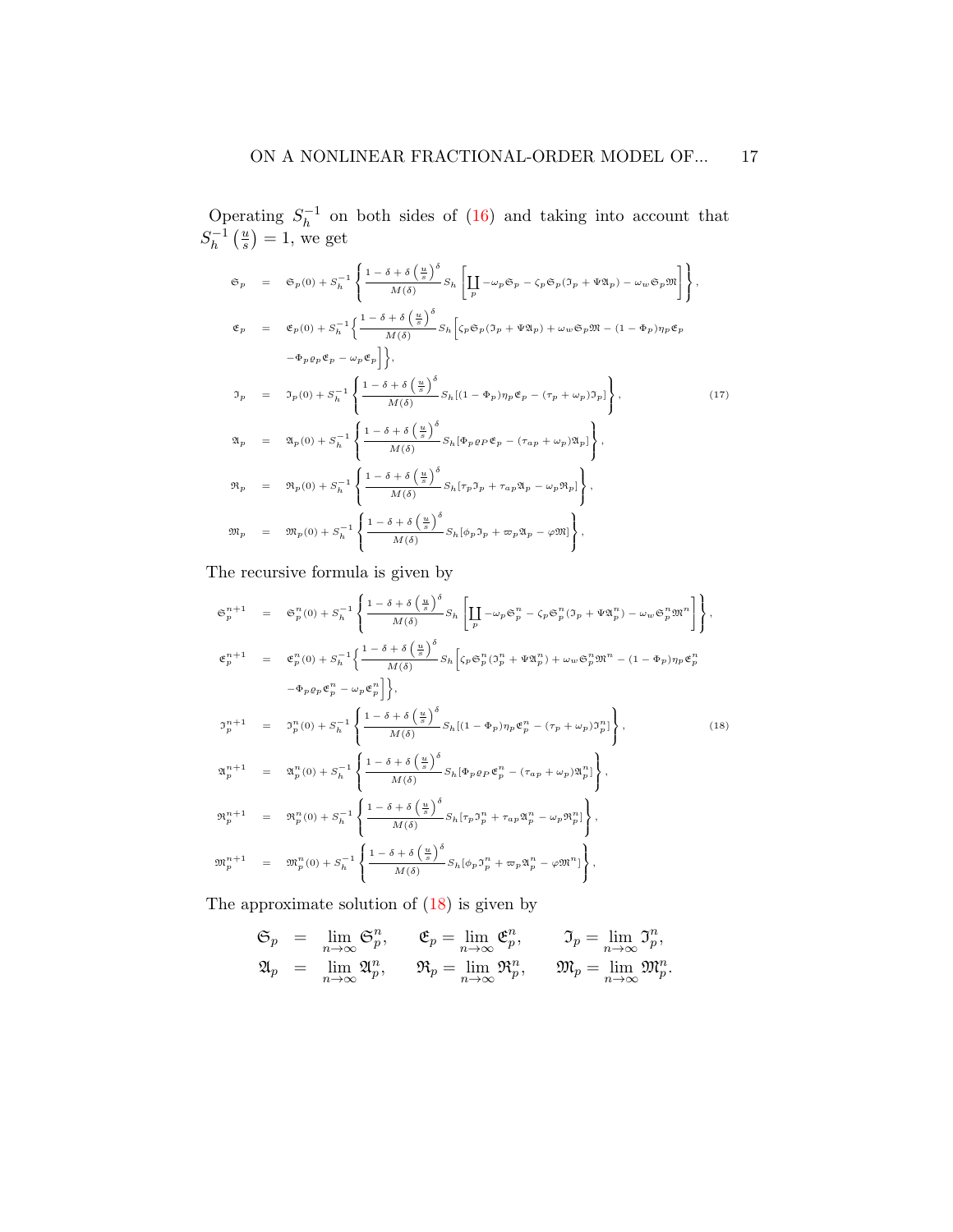### 7 Stability Analysis and Iterative Solution

Consider a Banach space X together with norm  $||x|| = \max_{t \in [a,b]} |x(t)|, x \in \mathcal{X}$ and  $\mathcal F$  a self map on  $\mathcal X$ . The recursive procedure is  $S_{n+1} = h(\mathcal{F}, S_n).$  (19)

<span id="page-17-0"></span>The set of fixed points  $Fix(\mathcal{F})$  of  $\mathcal F$  is nonempty and  $S_n$  converges to a point of  $Fix(\mathcal{F})$ . Choose a sequence  $(f_n)$  in X and  $e_n = ||f_{n+1} - f(x)||$  $h(\mathcal{F}, S_n)$ . The recursive procedure [\(19\)](#page-17-0) is F-stable if  $\lim_{n\to\infty} e_n = 0$ . We suppose that the sequence  $(f_n)$  is bounded above, else it will diverge. Under these conditions,  $S_{n+1} = \mathcal{F}S_n$  is Picard's iteration as described in [\[38\]](#page-30-2), implies it is  $\mathcal{F}\text{-stable}$ .

<span id="page-17-1"></span>**Theorem 7.1.** Let  $(X, \|\cdot\|)$  be a Banach space and F be a self map on  $\mathcal X$  satisfying

$$
\|\mathcal{F}_x - \mathcal{F}_y\| \le R\|x - \mathcal{F}_x\| + r\|x - y\| \tag{20}
$$

for all  $x, y \in \mathcal{X}$ , where  $R \geq 0$  and  $0 \leq r < 1$ . Then F is Picard F-stable. **Theorem 7.2.** A self map  $\mathcal F$  given by

$$
\mathcal{F}(\mathfrak{S}_{p}^{n}(t)) = \mathfrak{S}_{p}^{n+1}(t)
$$
\n
$$
= \mathfrak{S}_{p}^{n}(t) + S_{h}^{-1} \left\{ \frac{1 - \delta + \delta\left(\frac{u}{s}\right)^{\delta}}{M(\delta)} S_{h} \left[ \prod_{p} -\omega_{p} \mathfrak{S}_{p}^{n} - \zeta_{p} \mathfrak{S}_{p}^{n} (\mathfrak{I}_{p}^{n} + \Psi \mathfrak{A}_{p}^{n}) - \omega_{w} \mathfrak{S}_{p}^{n} \mathfrak{M}^{n} \right] \right\}
$$
\n
$$
\mathcal{F}(\mathfrak{C}_{p}^{n}(t)) = \mathfrak{C}_{p}^{n+1}(t)
$$
\n
$$
= \mathfrak{C}_{p}^{n}(t) + S_{h}^{-1} \left\{ \frac{1 - \delta + \delta\left(\frac{u}{s}\right)^{\delta}}{M(\delta)} S_{h} \left[ \zeta_{p} \mathfrak{S}_{p}^{n} (\mathfrak{I}_{p}^{n} + \Psi \mathfrak{A}_{p}^{n}) + \omega_{w} \mathfrak{S}_{p}^{n} \mathfrak{M}^{n} - (1 - \Phi_{p}) \eta_{p} \mathfrak{C}_{p}^{n} - \Phi_{p} \rho_{p} \mathfrak{C}_{p}^{n} - \omega_{p} \mathfrak{C}_{p}^{n} \right] \right\}
$$
\n
$$
\mathcal{F}(\mathfrak{I}_{p}^{n}(t)) = \mathfrak{I}_{p}^{n+1}(t)
$$
\n
$$
= \mathfrak{I}_{p}^{n}(t) + S_{h}^{-1} \left\{ \frac{1 - \delta + \delta\left(\frac{u}{s}\right)^{\delta}}{M(\delta)} S_{h} \left[ (1 - \Phi_{p}) \eta_{p} \mathfrak{C}_{p}^{n} - (\tau_{p} + \omega_{p}) \mathfrak{I}_{p}^{n} \right] \right\}
$$
\n
$$
\mathcal{F}(\mathfrak{A}_{p}^{n}(t)) = \mathfrak{A}_{p}^{n+1}(t)
$$
\n
$$
= \mathfrak{A}_{p}^{n}(t) + S_{h}^{-1} \left\{ \frac{1 - \delta + \delta\left(\frac{u}{s}\right)^{\delta}}{M(\delta)}
$$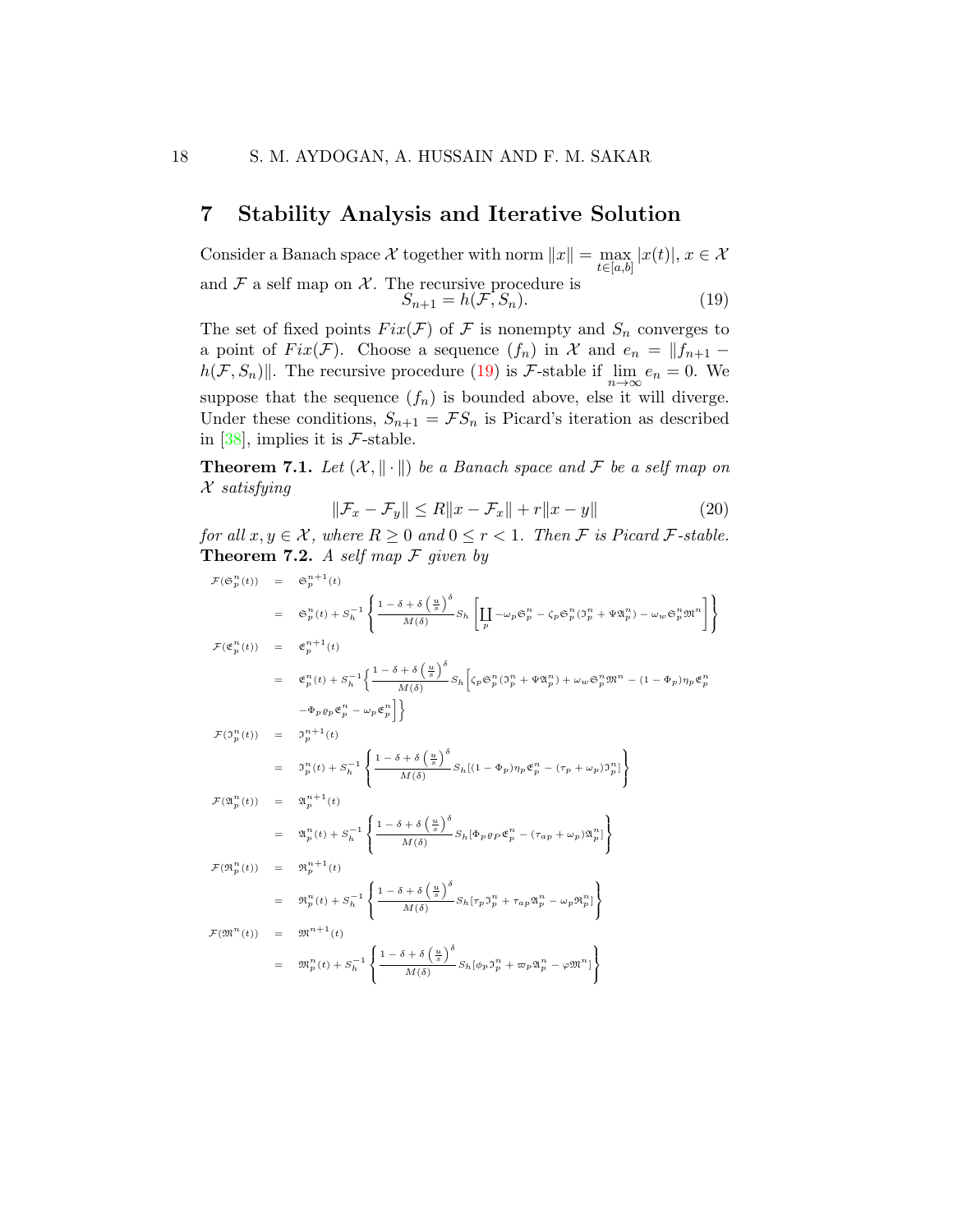is F-stable in  $H^1(a, b)$  if the following conditions holds:

$$
\begin{cases} 1 - \omega_p f_1(\kappa) - \frac{\zeta_p}{\mathfrak{N}_p} (L_1 + L_3' + \Psi L_1 + \Psi L_4') f_2(\kappa) - \omega_w (L_1 + L_6') \} f_3(\kappa) < 1 \\ 1 + \frac{\zeta_p}{\mathfrak{N}_p} (L_1 + L_3' + \psi L_1 + \psi L_4') f_4(\kappa) + \omega_w (L_1 + L_6') f_5(\kappa) - \{ (1 - \Phi_p) \eta_p + \Phi_p \varrho_p + \omega_p \} f_6(\kappa) < 1 \\ 1 + (1 - \Phi_p) \eta_p f_7(\kappa) - (\tau_p + \omega_p) f_8(\kappa) < 1 \\ 1 + \Phi_p \varrho_p f_9(\kappa) - (\tau_{ap} + \omega_p) f_{10}(\kappa) < 1 \\ 1 + \tau_p f_{11}(\kappa) + \tau_{ap} f_{12}(\kappa) - \omega_p f_{13}(\kappa) < 1 \\ 1 + \phi_p f_{14}(\kappa) + \varpi_p f_{15}(\kappa) - \varphi_p(\kappa) f_{16}(\kappa) < 1. \end{cases}
$$

**Proof.** We first show that F has a fixed point. For  $m, n \in \mathbb{N}$ , we have

 $\mathfrak{f}$ J

$$
\begin{split} &\mathcal{F}(\mathfrak{S}_{p}^{n}(t))-\mathcal{F}(\mathfrak{S}_{p}^{m}(t))\\ &=\mathfrak{S}_{p}^{n}(t)-\mathfrak{S}_{p}^{m}(t)+S_{h}^{-1}\left\{\frac{1-\delta+\delta\left(\frac{u}{s}\right)^{\delta}}{M(\delta)}S_{h}\left[\prod_{p}-\omega_{p}\mathfrak{S}_{p}^{n}-\zeta_{p}\mathfrak{S}_{p}^{n}(\mathfrak{I}_{p}^{n}+\Psi\mathfrak{A}_{p}^{n})-\omega_{w}\mathfrak{S}_{p}^{n}\mathfrak{M}^{n}\right]\right.\\ &\left.-S_{h}^{-1}\left\{\frac{1-\delta+\delta\left(\frac{u}{s}\right)^{\delta}}{M(\delta)}S_{h}\left[\prod_{p}-\omega_{p}\mathfrak{S}_{p}^{m}-\zeta_{p}\mathfrak{S}_{p}^{m}(\mathfrak{I}_{p}^{m}+\Psi\mathfrak{A}_{p}^{m})-\omega_{w}\mathfrak{S}_{p}^{m}\mathfrak{M}^{m}\right]\right\}\\ &\mathcal{F}(\mathfrak{E}_{p}^{n}(t))-\mathcal{F}(\mathfrak{E}_{p}^{m}(t))\\ &=\mathfrak{E}_{p}^{n}(t)-\mathfrak{E}_{p}^{m}(t)+S_{h}^{-1}\left\{\frac{1-\delta+\delta\left(\frac{u}{s}\right)^{\delta}}{M(\delta)}S_{h}\left[\zeta_{p}\mathfrak{S}_{p}^{n}(\mathfrak{I}_{p}^{n}+\Psi\mathfrak{A}_{p}^{n})+\omega_{w}\mathfrak{S}_{p}^{n}\mathfrak{M}^{n}-(1-\Phi_{p})\eta_{p}\mathfrak{E}_{p}^{n}\right.\right.\\ &\left.-\Phi_{p}\varrho_{p}\mathfrak{E}_{p}^{n}-\omega_{p}\mathfrak{E}_{p}^{m}\right]\right\}\\ &\left.-S_{h}^{-1}\left\{\frac{1-\delta+\delta\left(\frac{u}{s}\right)^{\delta}}{M(\delta)}S_{h}\left[\zeta_{p}\mathfrak{S}_{p}^{m}(\mathfrak{I}_{p}^{m}+\Psi\mathfrak{A}_{p}^{m})+\omega_{w}\mathfrak{S}_{p}^{m}\mathfrak{M}^{m}-(1-\Phi_{p})\eta_{p}\mathfrak{E}_{p}^{m}\right.\right.\\ &\left.\left.-\Phi_{p}\varrho_{p
$$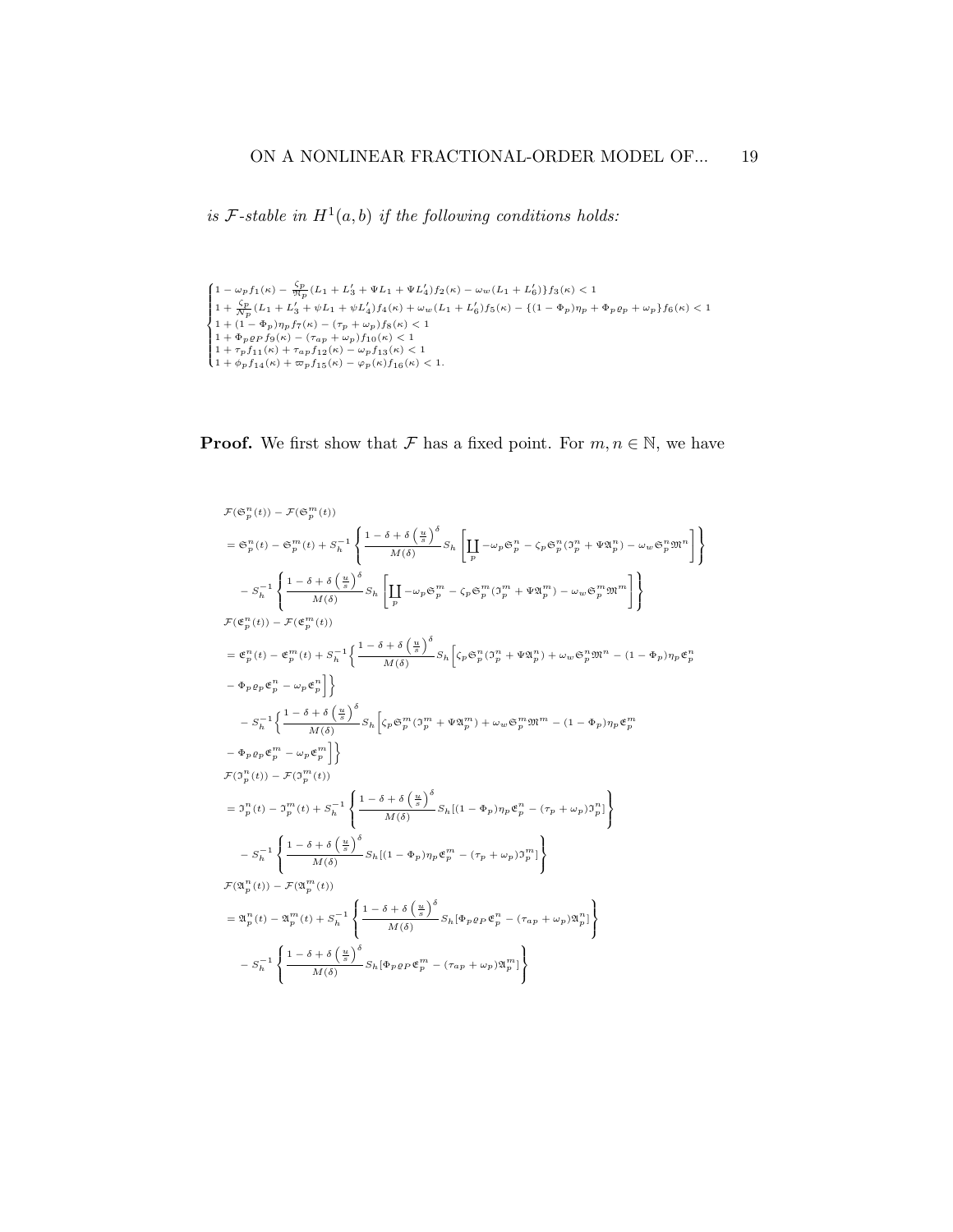$$
\begin{split} &\mathcal{F}(\mathfrak{R}_{p}^{n}(t))-\mathcal{F}(\mathfrak{R}_{p}^{m}(t))\\ &=\mathfrak{R}_{p}^{n}(t)-\mathfrak{R}_{p}^{m}(t)+S_{h}^{-1}\left\{\frac{1-\delta+\delta\left(\frac{u}{s}\right)^{\delta}}{M(\delta)}S_{h}[\tau_{p}\mathfrak{I}_{p}^{n}+\tau_{a p}\mathfrak{A}_{p}^{n}-\omega_{p}\mathfrak{R}_{p}^{n}]\right\}\\ &-S_{h}^{-1}\left\{\frac{1-\delta+\delta\left(\frac{u}{s}\right)^{\delta}}{M(\delta)}S_{h}[\tau_{p}\mathfrak{I}_{p}^{m}+\tau_{a p}\mathfrak{A}_{p}^{m}-\omega_{p}\mathfrak{R}_{p}^{m}]\right\}\\ &\mathcal{F}(\mathfrak{M}^{n}(t))-\mathcal{F}(\mathfrak{M}^{m}(t))\\ &=\mathfrak{M}_{p}^{n}(t)-\mathfrak{M}_{p}^{m}(t)+S_{h}^{-1}\left\{\frac{1-\delta+\delta\left(\frac{u}{s}\right)^{\delta}}{M(\delta)}S_{h}[\phi_{p}\mathfrak{I}_{p}^{n}+\varpi_{p}\mathfrak{A}_{p}^{n}-\varphi\mathfrak{M}^{n}]\right\}\\ &-S_{h}^{-1}\left\{\frac{1-\delta+\delta\left(\frac{u}{s}\right)^{\delta}}{M(\delta)}S_{h}[\phi_{p}\mathfrak{I}_{p}^{m}+\varpi_{p}\mathfrak{A}_{p}^{m}-\varphi\mathfrak{M}^{n}]\right\}\\ \end{split}
$$

Taking norm, we have

<span id="page-19-1"></span>
$$
\|\mathcal{F}(\mathfrak{S}_{p}^{n}(t)) - \mathcal{F}(\mathfrak{S}_{p}^{m}(t))\|
$$
\n
$$
\leq \|\mathfrak{S}_{p}^{n}(t) - \mathfrak{S}_{p}^{m}(t)\| + \|S_{h}^{-1}\left\{\frac{1-\delta+\delta\left(\frac{u}{s}\right)^{\delta}}{M(\delta)}S_{h}\left[\prod_{p} -\omega_{p}\mathfrak{S}_{p}^{n} - \zeta_{p}\mathfrak{S}_{p}^{n}(\mathfrak{I}_{p}^{n} + \Psi\mathfrak{A}_{p}^{n}) - \omega_{w}\mathfrak{S}_{p}^{n}\mathfrak{M}^{n}\right]\right\}
$$
\n
$$
-S_{h}^{-1}\left\{\frac{1-\delta+\delta\left(\frac{u}{s}\right)^{\delta}}{M(\delta)}S_{h}\left[\prod_{p} -\omega_{p}\mathfrak{S}_{p}^{m} - \zeta_{p}\mathfrak{S}_{p}^{m}(\mathfrak{I}_{p}^{m} + \Psi\mathfrak{A}_{p}^{m}) - \omega_{w}\mathfrak{S}_{p}^{m}\mathfrak{M}^{m}\right]\right\}\|
$$
\n
$$
\leq \|\mathfrak{S}_{p}^{n}(t) - \mathfrak{S}_{p}^{m}(t)\| + S_{h}^{-1}\left\{\frac{1-\delta+\delta\left(\frac{u}{s}\right)^{\delta}}{M(\delta)}S_{h}\left[-\|\omega_{p}(\mathfrak{S}_{p}^{n} - \mathfrak{S}_{p}^{m})\| - \|\zeta_{p}\mathfrak{S}_{p}^{n}(\mathfrak{I}_{p}^{n} - \mathfrak{I}_{p}^{m})\| - \|\zeta_{p}\mathfrak{S}_{p}^{n}(\mathfrak{I}_{p}^{n} - \mathfrak{I}_{p}^{m})\| - \|\omega_{w}\mathfrak{S}_{p}^{m}(\mathfrak{S}_{p}^{n} - \mathfrak{S}_{p}^{m})\| - \|\omega_{w}\mathfrak{S}_{p}^{m}(\mathfrak{M}_{p}^{n} - \mathfrak{S}_{p}^{m})\| - \|\omega_{w}\mathfrak{S}_{p}^{n}(\mathfrak{M}^{n} - \mathfrak{M}^{m})\| - \|\omega_{w}\mathfrak{S}_{p}^{n}(\mathfrak{M}^{n} - \mathfrak{M}^{m})\
$$

Due to similar functioning of both solutions, we have

<span id="page-19-0"></span>
$$
\begin{aligned}\n\|\mathfrak{S}_p^n(t) - \mathfrak{S}_p^m(t)\| &\cong \|\mathfrak{E}_p^n(t) - \mathfrak{E}_p^m(t)\| \\
&\cong \|\mathfrak{I}_p^n(t) - \mathfrak{I}_p^m(t)\| \\
&\cong \|\mathfrak{A}_p^n(t) - \mathfrak{A}_p^m(t)\| \\
&\cong \|\mathfrak{R}_p^n(t) - \mathfrak{R}_p^m(t)\| \\
&\cong \|\mathfrak{M}^n(t) - \mathfrak{M}^m(t)\|.\n\end{aligned}
$$
\n(22)

Replacing  $(22)$  in  $(21)$ , we get

<span id="page-19-2"></span>
$$
\|\mathcal{F}(\mathfrak{S}_p^n(t)) - \mathcal{F}(\mathfrak{S}_p^m(t))\|
$$
  
\n
$$
\leq \|\mathfrak{S}_p^n(t) - \mathfrak{S}_p^m(t)\| + S_h^{-1} \Big\{ \frac{1 - \delta + \delta \left(\frac{u}{s}\right)^{\delta}}{M(\delta)} S_h \Big[ -\|\omega_p(\mathfrak{S}_p^n - \mathfrak{S}_p^m)\| - \|\zeta_p \mathfrak{S}_p^n(\mathfrak{S}_p^n - \mathfrak{S}_p^m)\|
$$
  
\n
$$
- \|\zeta_p \mathfrak{I}_p^m(\mathfrak{S}_p^n - \mathfrak{S}_p^m)\| - \|\Psi \zeta_p \mathfrak{S}_p^n(\mathfrak{S}_p^n - \mathfrak{S}_p^m)\| - \|\Psi \zeta_p \mathfrak{A}_p^m(\mathfrak{S}_p^n - \mathfrak{S}_p^m)\| - \|\omega_w \mathfrak{S}_p^n(\mathfrak{S}^n - \mathfrak{S}^m)\|
$$
  
\n
$$
- \|\omega_w \mathfrak{M}^m(\mathfrak{S}_p^n - \mathfrak{S}_p^m)\| \Big\}. \tag{23}
$$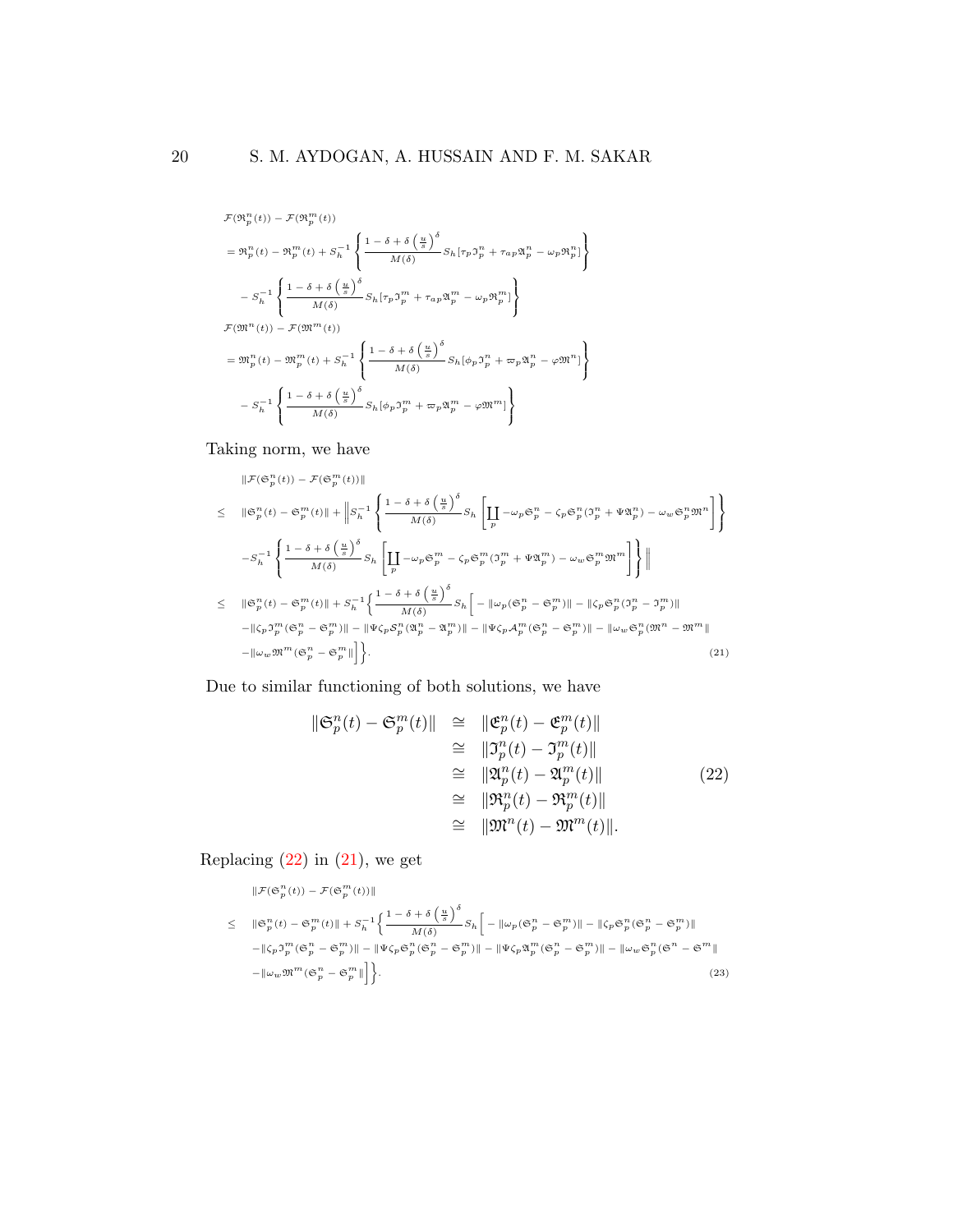The sequences  $\mathfrak{S}_p^n, \mathfrak{I}_p^m, \mathfrak{A}_p^m, \mathfrak{M}^m$  are bounded being convergent, so there exist  $L_1, L'_3, L'_4, L'_6$  for all t such that

$$
\|\mathfrak{S}_p^n\| < L_1, \|\mathfrak{I}_p^m\| < L_3', \|\mathfrak{A}_p^m\| < L_4', \|\mathfrak{M}^m\| < L_6'.
$$

Together with this, [\(23\)](#page-19-2) become

<span id="page-20-0"></span>
$$
\begin{aligned} &\|\mathcal{F}(\mathfrak{S}_p^n(t)) - \mathcal{F}(\mathfrak{S}_p^m(t))\| \\ &\leq \quad \{1 - \omega_p f_1(\kappa) - \zeta_p(L_1 + L_3' + \Psi L_1 + \Psi L_4') f_2(\kappa) - \omega_w(L_1 + L_6')\} f_3(\kappa) \|\mathfrak{S}_p^n - \mathfrak{S}_p^m\|4 \end{aligned}
$$

where  $f_i$  are the functions obtained by  $S_h^{-1}$ h  $\int \frac{1-\delta+\delta(\frac{u}{s})^{\delta}}{s}$  $\frac{\delta + \delta\left(\frac{u}{s}\right)^{\delta}}{M(\delta)} S_h[\cdot]$ . In a similar fashion, we can have

$$
\|\mathcal{F}(\mathfrak{E}_p^n(t)) - \mathcal{F}(\mathfrak{E}_p^m(t))\| \leq \left[1 + \zeta_p(L_1 + L_3' + \Psi L_1 + \Psi L_4')f_4(\kappa) + \omega_w(L_1 + L_6')f_5(\kappa) - \left\{(1 - \Phi_p)\eta_p + \Phi_p\varrho_p + \omega_p\right\}f_6(\kappa)\right] \|\mathfrak{E}_p^n - \mathfrak{E}_p^m\| \tag{25}
$$

 $\|\mathcal{F}(\mathfrak{I}_{p}^{n}(t)) - \mathcal{F}(\mathfrak{I}_{p}^{m}(t))\| \leq \{1 + (1 - \Phi_{p})\eta_{p}f_{7}(\kappa) - (\tau_{p} + \omega_{p})f_{8}(\kappa)\}\|\mathfrak{I}_{p}^{n} - \mathfrak{I}_{p}^{m}$  $(26)$ 

$$
\|\mathcal{F}(\mathfrak{A}_p^n(t)) - \mathcal{F}(\mathfrak{A}_p^m(t))\| \leq \{1 + \Phi_p \varrho_p f_9(\kappa) - (\tau_{ap} + \omega_p) f_{10}(\kappa)\} \|\mathfrak{A}_p^n - \mathfrak{A}_p^m\|
$$
 (27)

 $\|\mathcal{F}(\mathfrak{R}_p^n(t)) - \mathcal{F}(\mathfrak{R}_p^m(t))\|$   $\leq$   $\{1 + \tau_p f_{11}(\kappa) + \tau_{ap} f_{12}(\kappa) - \omega_p f_{13}(\kappa)\} \|\mathfrak{R}_p^n - \mathfrak{R}_p^m$  $(28)$ 

<span id="page-20-1"></span>
$$
\|\mathcal{F}(\mathfrak{M}^n(t)) - \mathcal{F}(\mathfrak{M}^m(t))\| \leq \{1 + \phi_p f_{14}(\kappa) + \varpi_p f_{15}(\kappa) - \varphi_p(\kappa) f_{16}(\kappa)\}\|\mathfrak{M}^n - \mathfrak{M}^m\|,
$$
 (29)

where

 $\begin{cases} 1 - w_p f_1(\kappa) - \zeta_p(L_1 + L_3' + \Psi L_1 + \Psi L_4') f_2(\kappa) - w_w (L_1 + L_6') \} f_3(\kappa) < 1 \\ 1 + \zeta_p(L_1 + L_3' + \Psi L_1 + \Psi L_4') f_4(\kappa) + w_w (L_1 + L_6') f_5(\kappa) - \{(1 - \Phi_p) \eta_p + \Phi_p \varrho_p + \omega_p\} f_6(\kappa) < 1 \\ 1 + (1 - \Phi_p) \eta_p f_7(\kappa) - (\tau_p + \omega_p) f_8(\kappa) < 1 \end{cases}$  $1 + \tau_p f_{11}(\kappa) + \tau_{ap} f_{12}(\kappa) - \omega_p f_{13}(\kappa) < 1$ <br> $1 + \phi_p f_{14}(\kappa) + \varpi_p f_{15}(\kappa) - \varphi_p(\kappa) f_{16}(\kappa) < 1.$  $1 + (1 - \Phi_p) \eta_p f_7(\kappa) - (\tau_p + \omega_p) f_8(\kappa) < 1$  $1 + \Phi_p \varrho_P f_9(\kappa) - (\tau_{ap} + \omega_p) f_{10}(\kappa) < 1$  $1 + \tau_p f_{11}(\kappa) + \tau_{ap} f_{12}(\kappa) - \omega_p f_{13}(\kappa) < 1$ 

Hence,  $\mathcal F$  possesses a fixed point. Thus to prove that the assumptions of Theorem [7.1](#page-17-1) are satisfied by  $\mathcal F$ , we assume inequalities [\(24\)](#page-20-0)-[\(29\)](#page-20-1) holds, denote  $r = (0, 0, 0, 0, 0, 0)$  and

```
R = \begin{cases} \end{cases}\begin{aligned} &\left(1-\omega_{p}f_{1}(\kappa)-\zeta_{p}(L_{1}+L_{3}'+\Psi L_{1}+\Psi L_{4}')f_{2}(\kappa)-\omega_{w}(L_{1}+L_{6}')\}f_{3}(\kappa)<1\right.\\ &\left.1+\zeta_{p}(L_{1}+L_{3}'+\Psi L_{1}+\Psi L_{4}')f_{4}(\kappa)+\omega_{w}(L_{1}+L_{6}')f_{5}(\kappa)-\{(1-\Phi_{p})\eta_{p}+\Phi_{p}\varrho_{p}+\omega_{p}\}f_{6}(\kappa)<1\right. \end{aligned}\overline{\mathcal{L}}1 + (1 - \Phi_p) \eta_p f_7(\kappa) - (\tau_p + \omega_p) f_8(\kappa) < 11 + \Phi_p \varrho_P f_9(\kappa) - (\tau_{ap} + \omega_p) f_{10}(\kappa) < 11 + \tau_p f_{11}(\kappa) + \tau_{ap} f_{12}(\kappa) - \omega_p f_{13}(\kappa) < 11 + \phi_p f_{14}(\kappa) + \varpi_p f_{15}(\kappa) - \varphi_p(\kappa) f_{16}(\kappa) < 1.
```
Hence all the conditions of Theorem [7.1](#page-17-1) are satisfied, therefor  $\mathcal F$  is Picard  $\mathcal{F}$ -stable.  $\Box$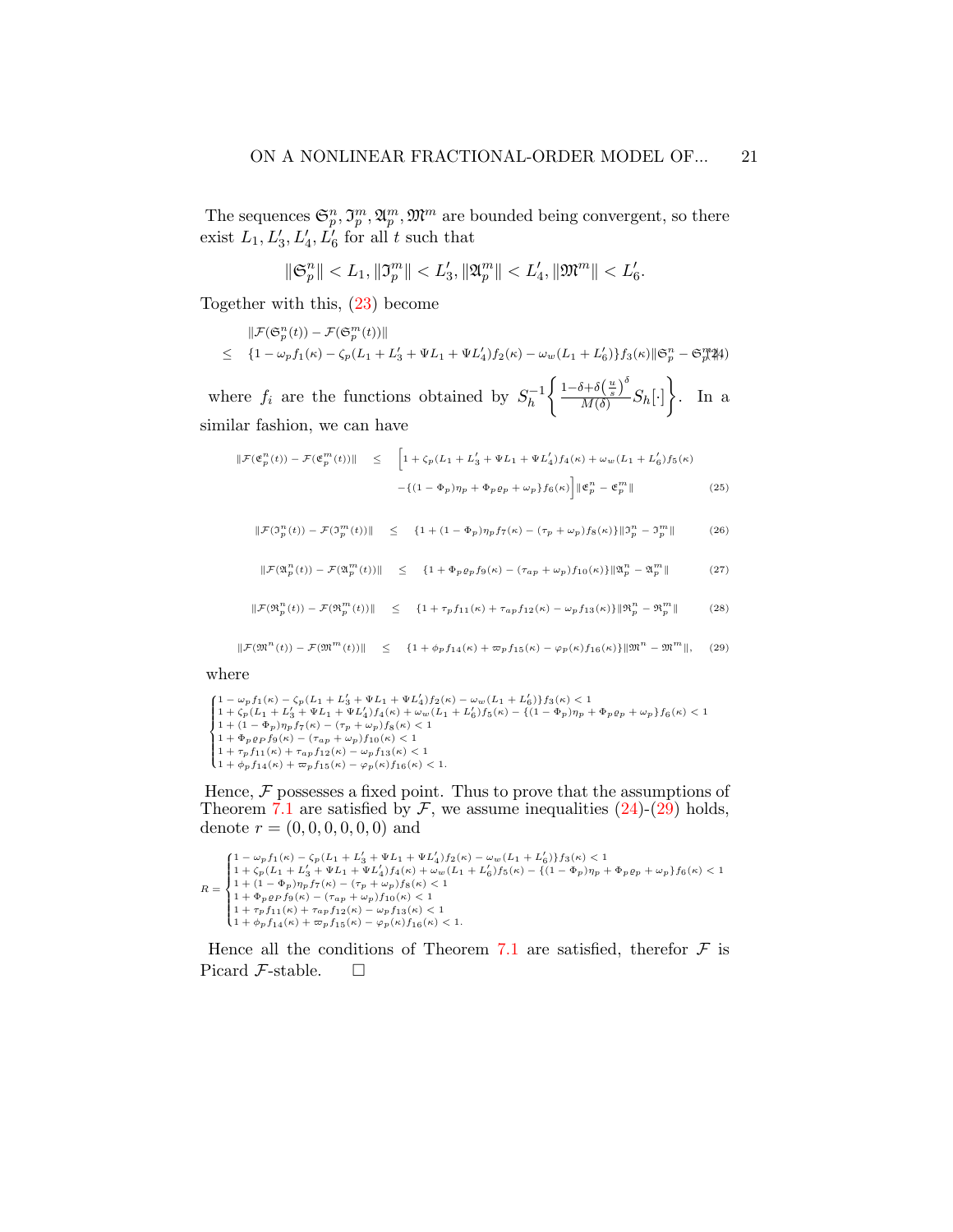### 8 Numerical Results

In this section, using the three-step Adams method, we solve the system of equations [\(2\)](#page-4-1) and present an approximate solution and perform a simulation for forecasting of transmission of COVID-19 in Iran.

#### 8.1 Numerical Method

Using the Adams-Bashforth scheme, we present a numerical solution for the COVID-19 transmission model [\(2\)](#page-4-1). Owolabi and Atangana introduced the three-step Adams-Bashforth scheme with the Atangana-Baleanu-Caputo fractional derivative  $[30]$ , we use this method to find three step Adams-Bashforth scheme for fractional order system [\(2\)](#page-4-1).

Consider the fractional differential equation with the Atangana-Baleanu-Caputo fractional derivative

$$
^{ABC}D_t^{\delta}z(t) = f(t, z(t)), \quad 0 < \delta < 1.
$$
 (30)

Using the fundamental calculus theorem, we get

$$
z(t) - z(0) = \frac{(1 - \delta)}{AB(\delta)} f(t, z(t)) + \frac{\delta}{AB(\delta)\Gamma(\delta)} \int_0^t (t - \tau)^{\delta - 1} f(\tau, z(\tau)) d\tau.
$$
\n(31)

By discretize the time interval  $[0,t]$  in steps of h, we obtain the sequence  $t_0 = 0, t_{m+1} = t_m + h, m = 0, 1, 2, ..., n-1, t_n = t$ . By replacing  $t =$  $t_{m+1}$  and  $t = t_m$  in above equation and computing the difference of the resulting equations, we obtain

$$
z(t_{m+1}) - z(t_m) = \frac{(1-\delta)}{AB(\delta)} [f(t_m, x(t_m)) - f(t_{m-1}, x(t_{m-1}))] + \frac{\delta}{AB(\delta)\Gamma(\delta)}
$$

$$
\times \int_0^{t_{m+1}} (t_{m+1} - \tau)^{\delta-1} f(\tau, z(\tau)) d\tau - \frac{\delta}{AB(\delta)\Gamma(\delta)} \int_0^{t_m} (t_m - \tau)^{\delta-1} f(\tau, z(\tau)) d\tau.
$$

By putting  $t_m = mh$  and  $t_{m+1} = (m+1)h$  and  $z(t_m) = z_m$ ,  $z(t_{m+1}) =$  $z_{m+1}$ , we simplify the last equation as follows

$$
z_{m+1} = z_m + f(t_m, z_m) \left\{ \frac{1 - \delta}{AB(\delta)} - \frac{\delta}{AB(\delta)\Gamma(\delta)} h^{\delta} \left[ \frac{2(m+1)^{\delta}}{\delta} - \frac{(m+1)^{\delta+1}}{\delta+1} \right] \right\}
$$

$$
- \frac{\delta}{AB(\delta)\Gamma(\delta)} h^{\delta} \left[ \frac{m^{\delta}}{\delta} - \frac{m^{\delta+1}}{\delta+1} \right] + f(t_{m-1}, z_{m-1}) \left\{ \frac{\delta - 1}{AB(\delta)} - \frac{\delta}{AB(\delta)\Gamma(\delta)} h^{\delta} \right\}
$$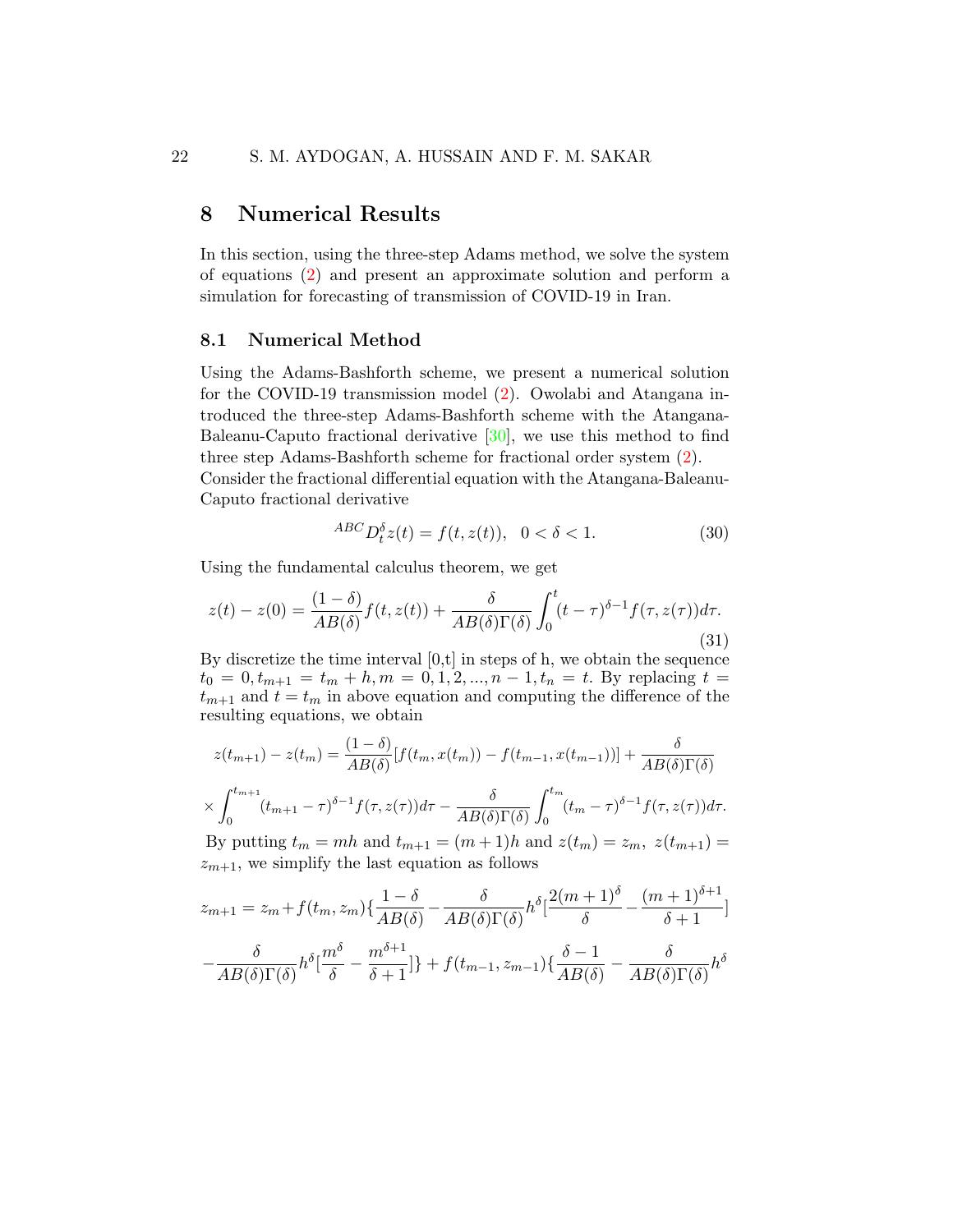$$
\times [\frac{(m+1)^{\delta}}{\delta}-\frac{(m+1)^{\delta+1}}{\delta+1}+\frac{m^{\delta+1}}{AB(\delta)\Gamma(\delta)h}]\}.
$$

Using this method, we can obtain the solution of the system [\(2\)](#page-4-1) as follows

$$
\mathfrak{S}_{p,m+1} = \mathfrak{S}_{p,m} + f(t_m, \mathfrak{S}_{p,m}) \{ \frac{1-\delta}{AB(\delta)} - \frac{\delta}{AB(\delta)\Gamma(\delta)} h^{\delta} [\frac{2(m+1)^{\delta}}{\delta} - \frac{(m+1)^{\delta+1}}{AB(\delta)\Gamma(\delta)} h^{\delta} ] \}
$$
  
\n
$$
- \frac{\delta}{AB(\delta)\Gamma(\delta)} h^{\delta} [\frac{m^{\delta}}{\delta} - \frac{m^{\delta+1}}{\delta+1}] \} + f(t_{m-1}, \mathfrak{S}_{p,m-1}) \{ \frac{\delta-1}{AB(\delta)} - \frac{\delta}{AB(\delta)\Gamma(\delta)} h^{\delta} \}
$$
  
\n
$$
\times [\frac{(m+1)^{\delta}}{\delta} - \frac{(m+1)^{\delta+1}}{\delta+1} + \frac{m^{\delta+1}}{AB(\delta)\Gamma(\delta)} h^{\delta} ] \}
$$
  
\n
$$
\mathfrak{E}_{p,m+1} = \mathfrak{E}_{p,m} + f(t_m, \mathfrak{E}_{p,m}) \{ \frac{1-\delta}{AB(\delta)} - \frac{\delta}{AB(\delta)\Gamma(\delta)} h^{\delta} [\frac{2(m+1)^{\delta}}{\delta} - \frac{(m+1)^{\delta+1}}{\delta+1} ]
$$
  
\n
$$
- \frac{\delta}{AB(\delta)\Gamma(\delta)} h^{\delta} [\frac{m^{\delta}}{\delta} - \frac{m^{\delta+1}}{\delta+1}] \} + f(t_{m-1}, \mathfrak{E}_{p,m-1}) \{ \frac{\delta-1}{AB(\delta)} - \frac{\delta}{AB(\delta)\Gamma(\delta)} h^{\delta} \}
$$
  
\n
$$
\times [\frac{(m+1)^{\delta}}{\delta} - \frac{(m+1)^{\delta+1}}{\delta+1} + \frac{m^{\delta+1}}{AB(\delta)\Gamma(\delta)} h^{\delta}] \}
$$
  
\n
$$
\mathfrak{I}_{p,m+1} = \mathfrak{I}_{p,m} + f(t_m, \mathfrak{I}_{p,m}) \{ \frac{1-\delta}{AB(\delta)} - \frac{\delta}{AB(\delta)\Gamma(\delta)} h^{\delta} [\frac{2(m+1)^{\delta}}{\delta} - \frac{(m+1)^{\delta+1}}{\delta+1} ]
$$
  
\n
$$
- \frac{\delta}{AB(\delta)\Gamma(\delta)} h^{\delta} [\frac{m^{\delta}}{\delta} - \frac{m^{\delta+1
$$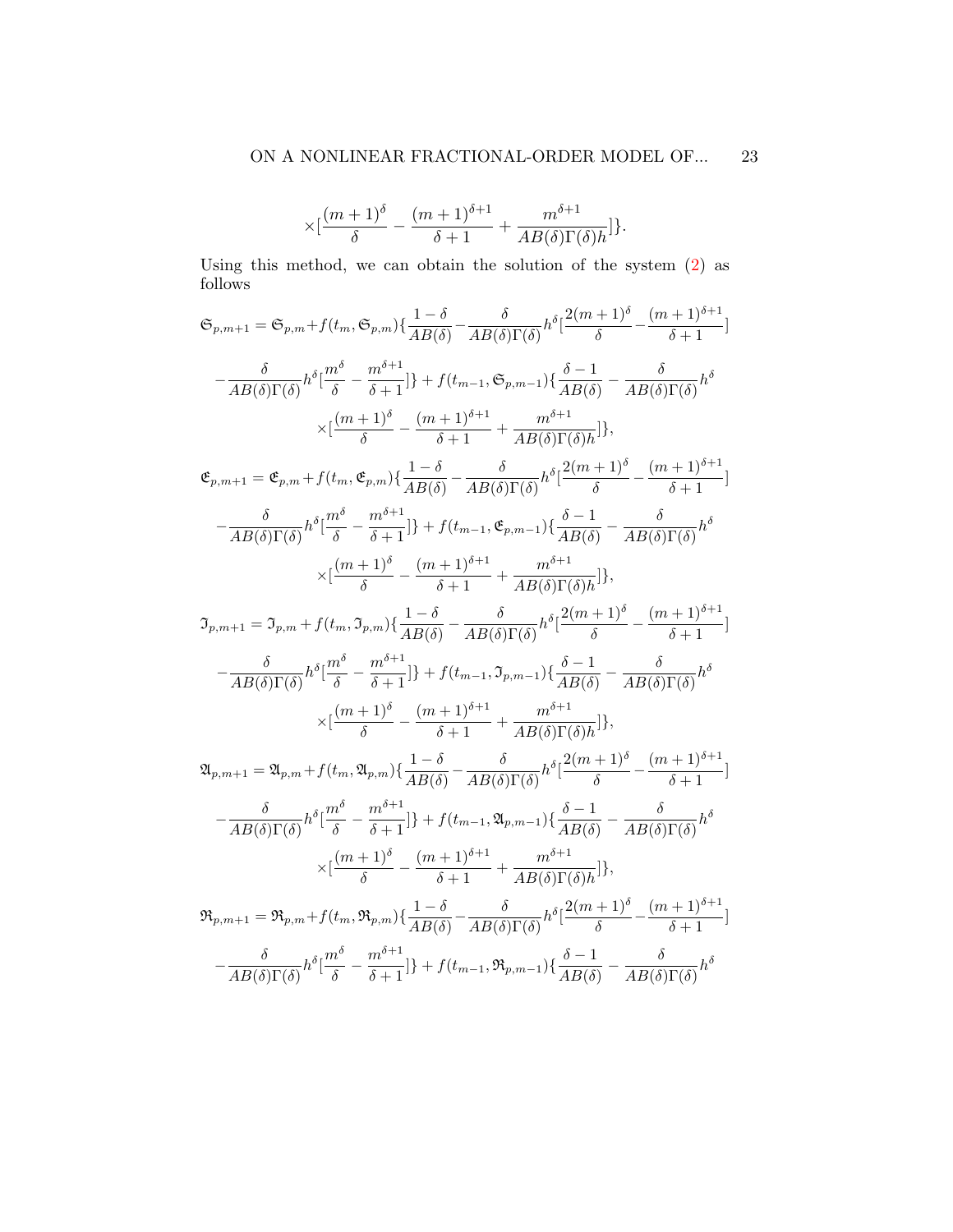$$
\times \left[\frac{(m+1)^{\delta}}{\delta} - \frac{(m+1)^{\delta+1}}{\delta+1} + \frac{m^{\delta+1}}{AB(\delta)\Gamma(\delta)h}\right],
$$
  

$$
M_{m+1} = M_m + f(t_m, M_m) \left\{ \frac{1-\delta}{AB(\delta)} - \frac{\delta}{AB(\delta)\Gamma(\delta)} h^{\delta} \left[ \frac{2(m+1)^{\delta}}{\delta} - \frac{(m+1)^{\delta+1}}{\delta+1} \right] - \frac{\delta}{AB(\delta)\Gamma(\delta)} h^{\delta} \left[ \frac{m^{\delta}}{\delta} - \frac{m^{\delta+1}}{\delta+1} \right] \right\} + f(t_{m-1}, M_{m-1}) \left\{ \frac{\delta-1}{AB(\delta)} - \frac{\delta}{AB(\delta)\Gamma(\delta)} h^{\delta} - \frac{(m+1)^{\delta}}{\delta} - \frac{(m+1)^{\delta+1}}{\delta+1} + \frac{m^{\delta+1}}{AB(\delta)\Gamma(\delta)h} \right\}.
$$

#### 8.2 Simulation

In Indonesia, a new wave of the release of Covid 19 has started and the number of patients is increasing, so we present a numerical simulation to predict the release of Covid 19 in this country. To this end we assumed  $\rho = 0.99$ , some parameters are estimated, and the rest parameters are fitted by the least curve fitting technique. According to report of WHO, The total population of the Indonesia in 25-June 2021 is  $N = 276351443$ , the birth rate for the Indonesia in 2020 was 17.45 births per 1000 people, and the death rate was 6.6 per 1000 people. Thus for every day, we have  $\Lambda = \frac{n \times N}{365} = 13211.87$  and  $m = \frac{0.0066}{365} = 0.0000180821$ . Given that in Indonesia, have no connection with the reservoir , so we considered  $\beta_w = 0, \mu = 0, \mu' = 0$ . For the fitting, we use the information provided by the World Health Organization for COVID-19. The fitted curve and the reported cases of COVID-19 in 2021 at the Indonesia from 18 May to 23 June 2021 are plotted in Figure (1), so that every part is 3 days. Using this method, we obtain the parameters as follows

$$
\Lambda = 13211.87, m = 18.0821 \times 10^{-6}, \beta_p = 2.4 \times 10^{-6}, \kappa = 0.001, \delta = 0.05,
$$
  

$$
\omega = 1.1 \times 10^{-4}, \omega' = 3.4 \times 10^{-4}, \gamma = 0.03, \gamma' = 0.07, \epsilon = 0.01
$$

In Figures (2)-(4), we plotted the results of the system of COVID-19 transmission  $(2)$ . As you can see in Figure  $(2)-(4)$ , the variables have different results in different amounts of  $\delta$  but exhibit the same behavior. Figure (2) shows that two months after the virus is released, almost the entire population is at risk for the disease. Figure (3) shows that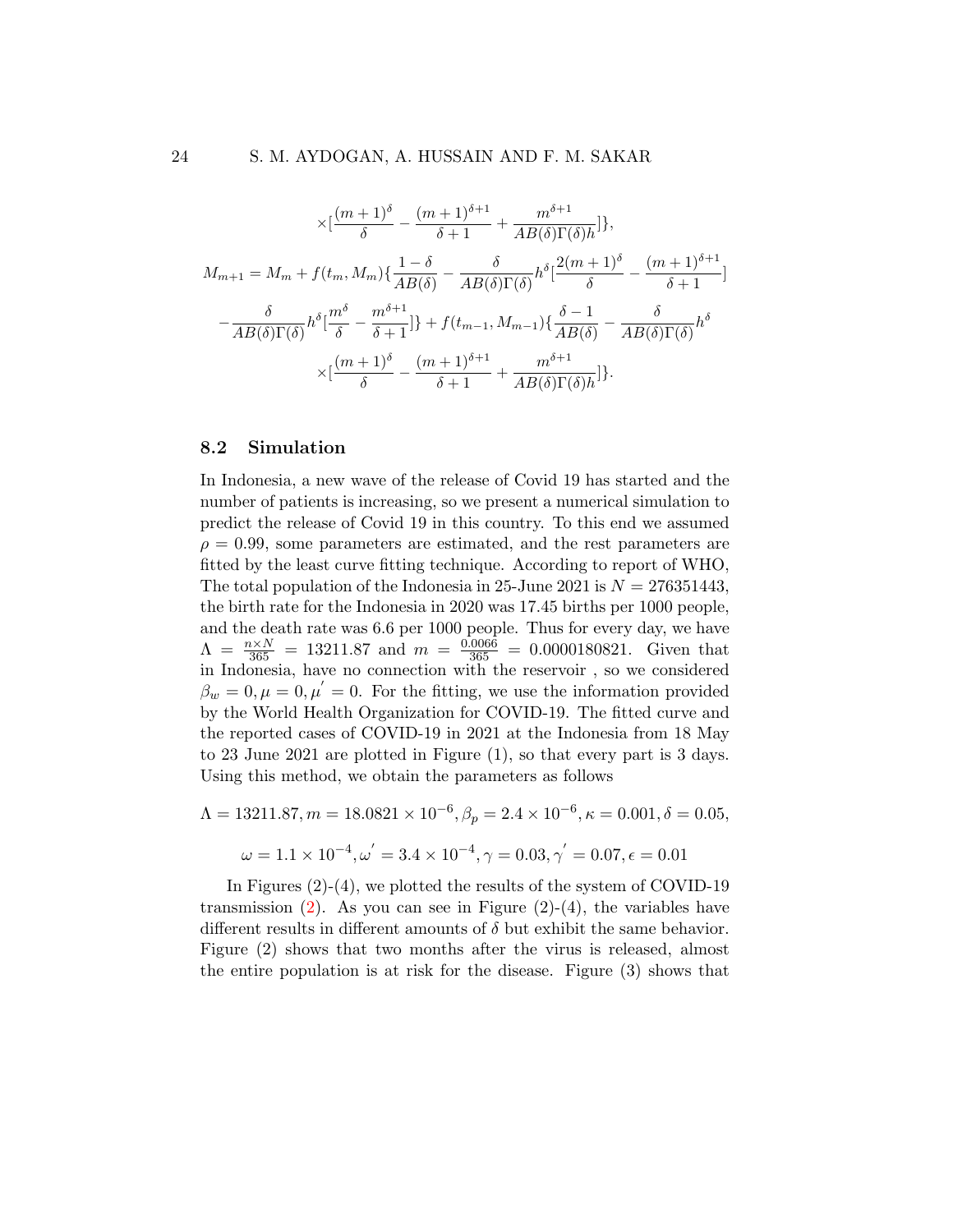

Figure 1: The fitted curve and the reported cases of COVID-19 in the Indonesia from 18 May to 23 June 2021.

the number of people with COVID-19 increases until 300 days. Also, the forecast is that the number of infected people could rise to 800,000. Figure (4) shows that the number of people who have recovered or died also increases over time and the number of virus in reservoir decreases.



**Figure 2:** Plots of  $\mathfrak{S}_p$  and  $\mathfrak{E}_p$  for different values of  $\delta = 0.95, 0.9, 0.85, 0.8$ .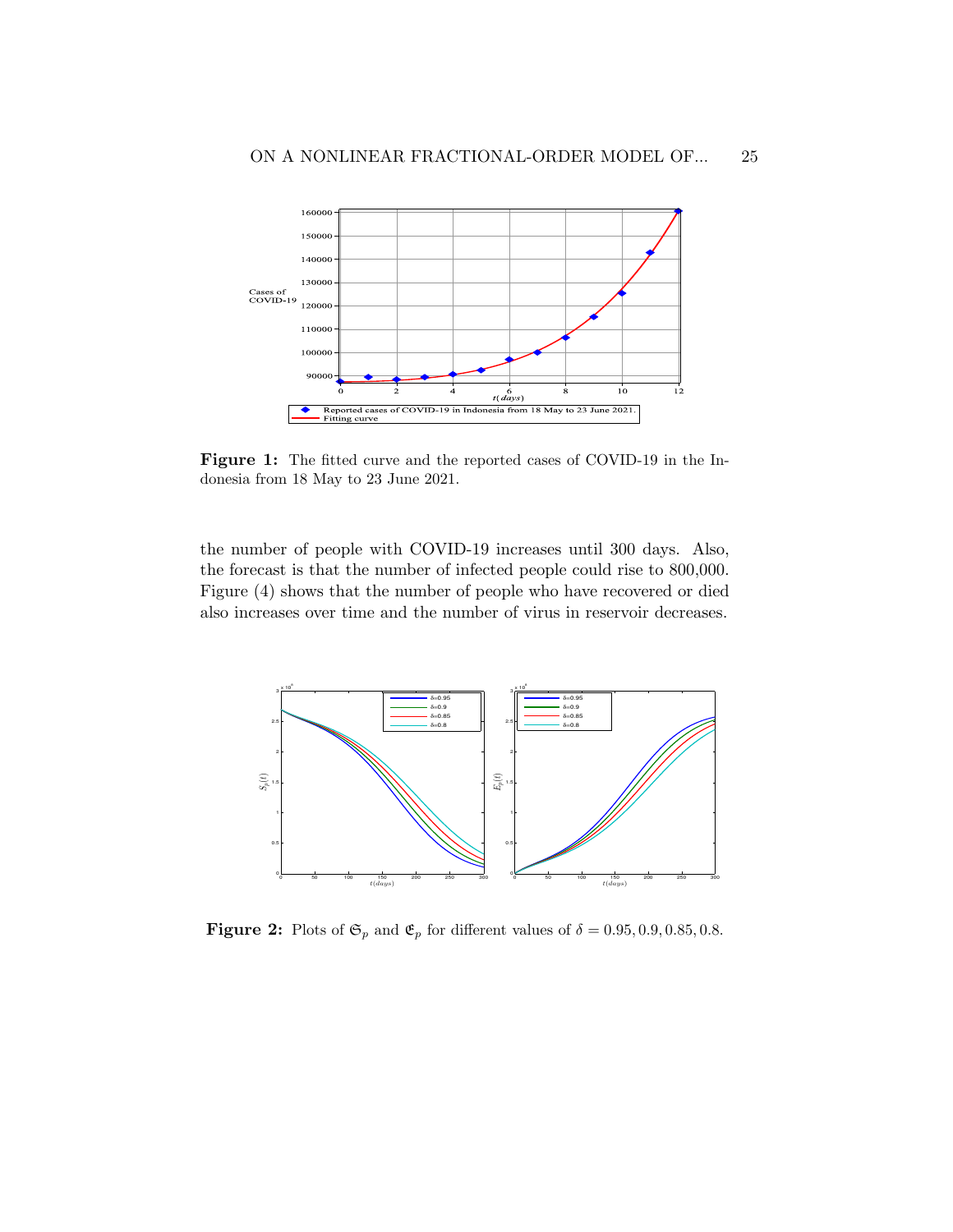

**Figure 3:** Plots of  $\mathfrak{I}_p$  and  $\mathfrak{A}_p$  for different values of  $\delta = 0.95, 0.9, 0.85, 0.8$ .



**Figure 4:** Plots of  $\mathfrak{R}_p$  and  $M(t)$  for different values of  $\delta = 0.95, 0.9, 0.85, 0.8$ .

## 9 Conclusion

In this paper, considering fractional order derivative due to Atangana and Baleanu we have studied mathematical model of COVID-19 transmission. We presented the existence and uniqueness of the related fractional differential equation of the model utilizing Schaefer's and Banach fixed point theorems respectively. Making use of Shehu transform and Picard iterative procedure, we presented iterative solutions and proved the stability of iterative method. Also, the equilibrium points of the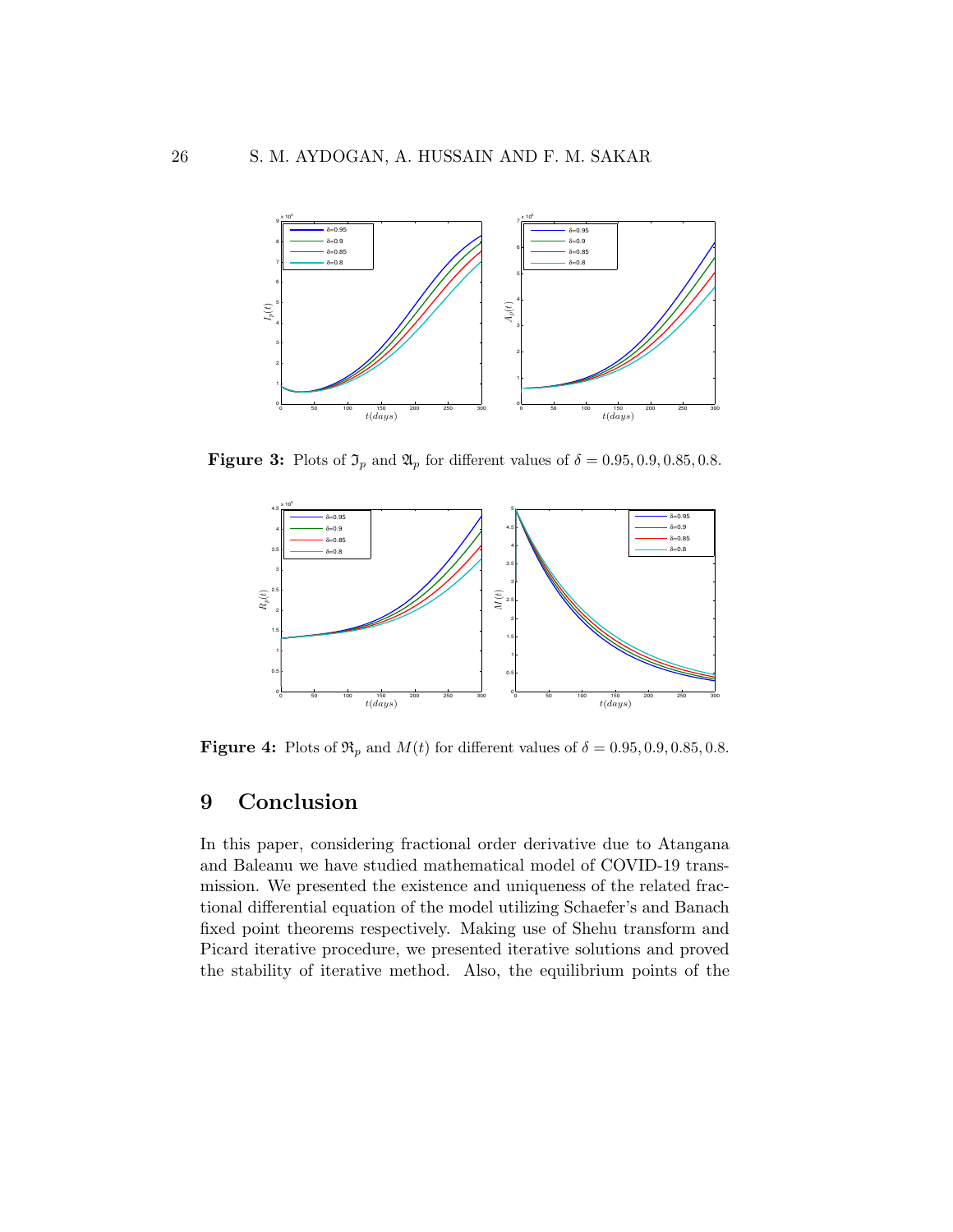system and its stability conditions are determined.The resulting differential system is solved using two-step Adams-Bashforth method, and we have obtained approximate solutions. A simulation of COVID-19 transmission based of real data in Indonesia is presented.

#### Acknowledgements

The first author was supported by Istanbul Technical University. The second author was supported by University of Sargodha. The third author was supported by Dicle University. The author express her gratitude to dear unknown three referees for their very helpful suggestions which improved basically the final version of this paper.

### References

- <span id="page-26-3"></span>[1] A. Alsaedi, J, . Nieto, V. Venktesh, Fractional electrical circuits, Adv. Mech. Eng.,  $7(12)$ ,  $(2015)$  1–7.
- <span id="page-26-0"></span>[2] I. Area, H. Batarfi, J. Losada, J. J. Nieto, W. Shammakh, A. Torres, On a fractional order Ebola epidemic model, Adv. Differ. Equ., (2015) 2015:278.
- <span id="page-26-4"></span>[3] A. Atangana, D. Baleanu, New fractional derivatives with nonlocal and non-singular kernel: Theory and application to heat transfer model, Therm. Sci., 20(2) (2016) 763–769.
- <span id="page-26-5"></span>[4] A. Atangana, B. S. T. Alkahtani, Analysis of the Keller-Segel model with a fractional derivative without singular kernel,  $Entropy, 17(6)$ (2015) 4439–4453.
- <span id="page-26-1"></span>[5] D. Baleanu, S. Etemad, Sh. Rezapour, A hybrid Caputo fractional modeling for thermostat with hybrid boundary value conditions, Bound. Value Probl., (2020) 2020:64.
- <span id="page-26-2"></span>[6] D. Baleanu, A. Jajarmi, H. Mohammadi, Sh. Rezapour, A new study on the mathematical modelling of human liver with Caputo-Fabrizio fractional derivative, Chaos, Solitons and Fractals, 134 (2020) 109705.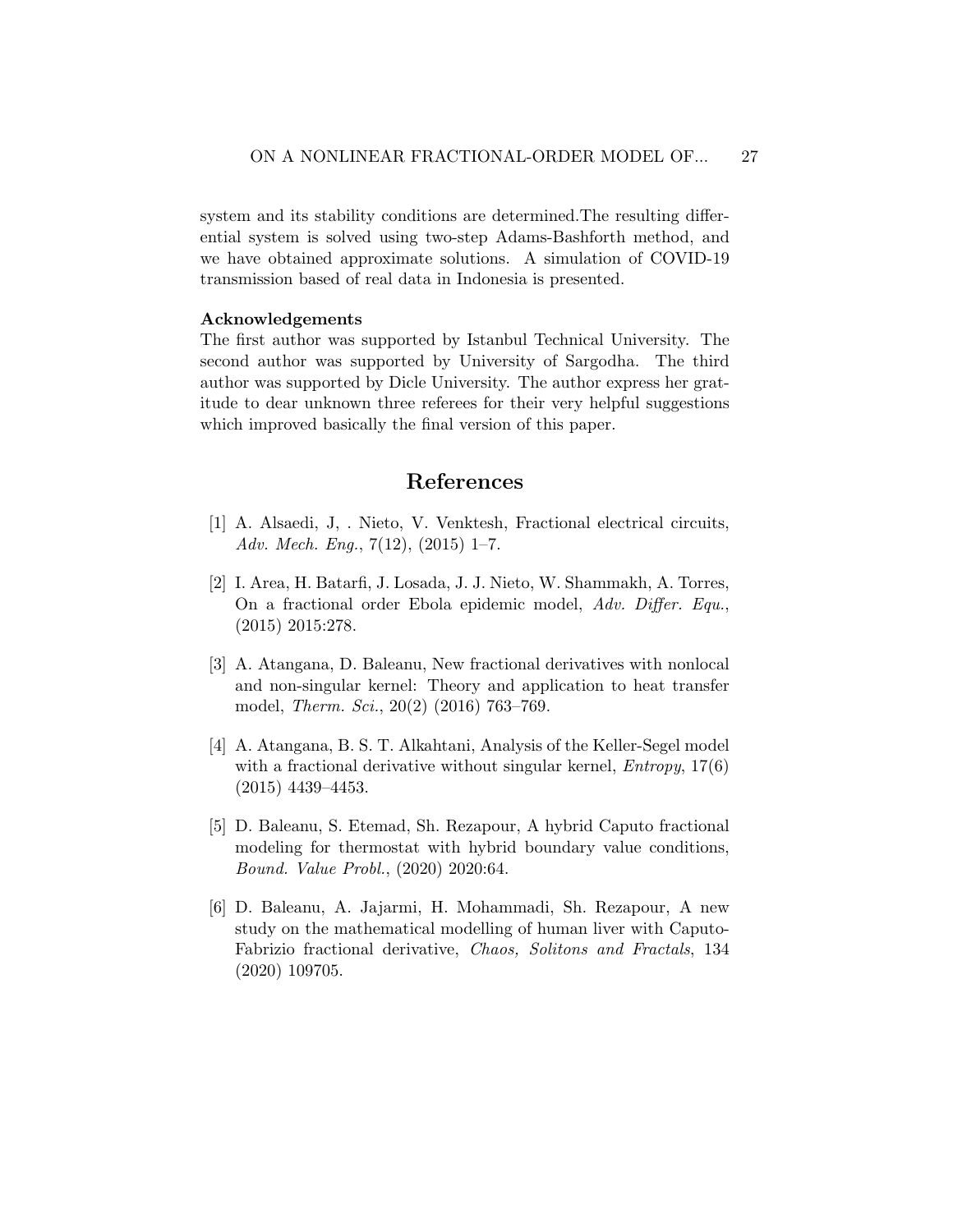- <span id="page-27-2"></span>[7] D. Baleanu, A. Jajarmi, S. S. Sajjadi, D. Mozyrska, A new fractional model and optimal control of a tumor-immune surveillance with non-singular derivative operator *Chaos Interdiscip. J. Nonlin*ear Sci., 29 $(8)$   $(2019)$  083127.
- <span id="page-27-6"></span>[8] D. Baleanu, H. Mohammadi, Sh. Rezapour, A fractional differential equation model for the COVID-19 transmission by using the Caputo Fabrizio derivative, Adv. Diff. Equ., (2020) 2020:299.
- <span id="page-27-8"></span>[9] A. Bokharia, D. Baleanu, R. Belgacema, Application of Shehu transform to Atangana-Baleanu derivatives, J. Math. Computer  $Sci., 20 (2020) 101-107.$
- <span id="page-27-1"></span>[10] M. Caputo, M.Fabrizio, A new definition of fractional derivative without singular kernel, Prog. Fract. Differ. Appl., 1(2) (2015) 73– 85.
- <span id="page-27-9"></span>[11] T. Chen, J. Rui, Q Wang, Z. Zhao, J. Cui, L. Yin, A mathematical model for simulating the phase-based transmissibility of a novel Coronavirus, Infec. Diseases Pove., 9 (2020) 24.
- <span id="page-27-0"></span>[12] K. Diethelm, The Analysis of Fractional Differential Equations, Lecture Notes in Mathematics, Springer-Verlag, Berlin (2010).
- <span id="page-27-7"></span>[13] S. Djilali, B. Ghanbari, Coronavirus pandemic: A predictive analysis of the peak outbreak epidemic in South Africa, Turkey, and Brazil, Chaos, Solit. Fract., 138 (2020) 109971.
- <span id="page-27-3"></span>[14] B. Ghanbari, J. F. Gomez-Aguilar, Analysis of two avian influenza epidemic mod- els involving fractal-fractional derivatives with power and Mittag-Leffler memories, *Chaos Interdiscip. J. Non*linear Sci., 29(12) (2019) 123113.
- <span id="page-27-4"></span>[15] B. Ghanbari, S. Kumar, R. Kumar, A study of behavior for immune and tumor cells in immunogenetic tumor model with non-singular fractional derivative, Chaos, Solit. Fract., 133 (2020) 109619.
- <span id="page-27-5"></span>[16] A. Jajarmi, S. Arshad, D. Baleanu, A new fractional modelling and control strategy for the outbreak of dengue fever, Physica A, 535 (2019) 122524.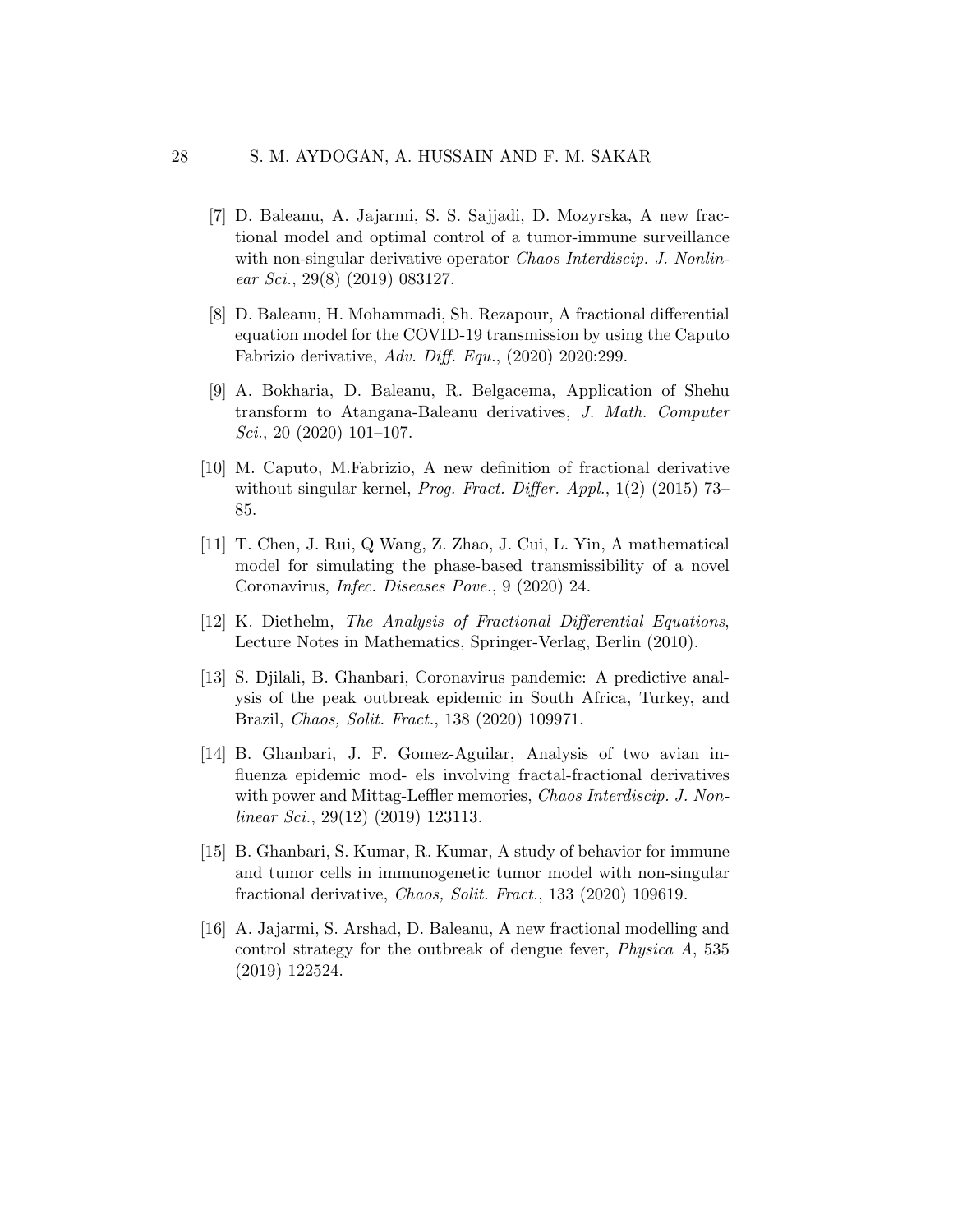- <span id="page-28-5"></span>[17] A. Jajarmi, B. Ghanbari, D. Baleanu, A new and efficient numerical method for the fractional modelling and optimal control of diabetes and tuberculosis co-existence, Chaos Interdiscip. J. Nonlinear Sci., 29(9) (2019) 093111.
- <span id="page-28-0"></span>[18] A. A. Kilbas, H. M. Srivastava, J. J. Trujillo, Theory and Applications of Fractional Differential Equations, North-Holland Mathematics Studies, Elsevier, Amsterdam (2006).
- <span id="page-28-2"></span>[19] D. Kumar, J. Singh, M. Al Qurashi, D. Baleanu, Analysis of logistic equation pertaining to a new fractional derivative with non-singular kernel, Adv. Mech. Eng.,  $9(2)$   $(2017)$  1–8.
- <span id="page-28-1"></span>[20] D. Kumar, J. Singh, D. Baleanu, Numerical computation of a fractional model of differential-difference equation, J. Comput. Nonlinear Dyn.,  $11(6)$  (2016), 061004.
- <span id="page-28-3"></span>[21] J. Singh, D. Kumar, D. Baleanu, New aspects of fractional Biswas-Milovic model with Mittag-Leffler law, Math. Model. Nat. Phenom., 14(3) (2019) 303.
- <span id="page-28-6"></span>[22] D. Kumar, J. Singh D. Baleanu, A new numerical algorithm for fractional Fitzhugh-Nagumo equation arising in transmission of nerve impulses, Nonlinear Dyn., 91(1) (2018) 307–317.
- <span id="page-28-7"></span>[23] Q. Lin, S. Zhao, D. Gao, Y. Lou, S. Yang, S. S. Musa, M. H. Wang, Y. Cai, W. Wang, L. Yang, D. He, A conceptual model for the Coronavirus disease 2019 (COVID-19) outbreak in Wuhan, China with individual reaction and governmental action, Inter. J. Infectious Diseases, 93 (2020) 211–216.
- <span id="page-28-4"></span>[24] J. Losada, J. J. Nieto, Properties of a new fractional derivative without singular kernel, *Prog. Fract. Differ. Appl.*, 1(2) (2016) 87– 92.
- <span id="page-28-8"></span>[25] S. Maitama, W. Zhao, New Integral Transform: Shehu Transform a Generalization of Sumudu and Laplace Transform for solving differential equations, Int. J. Anal. Appl., 17 (2019) 167–190.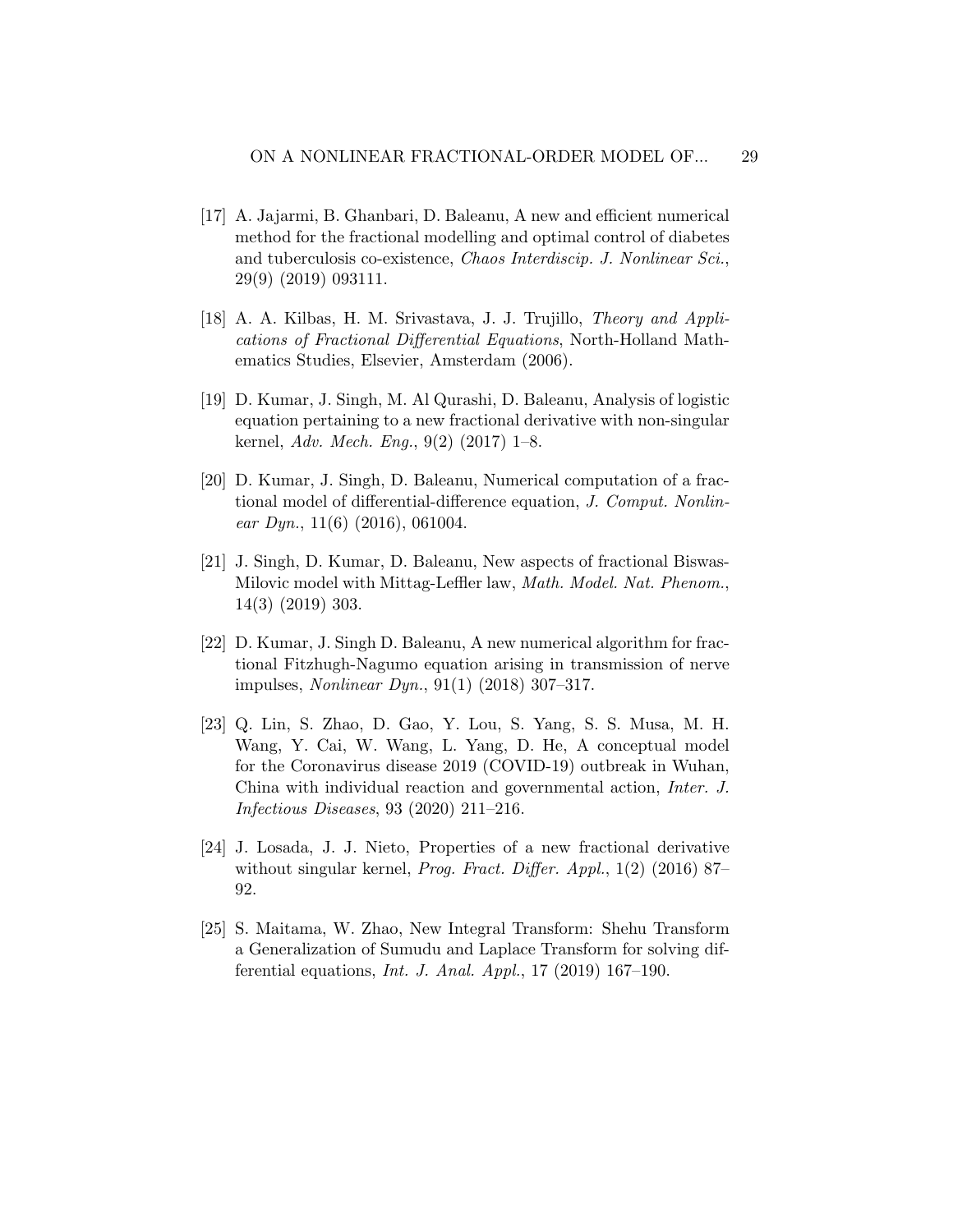- <span id="page-29-7"></span>[26] G. Martelloni, G. Martelloni, Modelling the downhill of the Sars-Cov-2 in Italy and a universal forecast of the epidemic in the world, Chaos, Solit. Fract., 139 (2020) 110064.
- <span id="page-29-0"></span>[27] K. S. Miller, B. Ross, An Introduction to the Fractional Calculus and Fractional Differential Equations, John Wiley, New York (1993).
- <span id="page-29-1"></span>[28] H. Mohammadi, S. Kumar, Sh. Rezapour, S. Etemad, A theoretical study of the Caputo Fabrizio fractional modeling for hearing loss due to Mumps virus with optimal control, Chaos, Solitons and Fractals, 144 (2020) 110668.
- <span id="page-29-5"></span>[29] K. M. Owolabi, A. Atangana, Analysis and application of new fractional Adams-Bashforth scheme with Caputo-Fabrizio derivative, Chaos, Solit. and Fract., 105 (2017) 111–119.
- <span id="page-29-9"></span>[30] K. M. Owolabi, A. Atangana, On the formulation of Adams-Bashforth scheme with Atangana-Baleanu-Caputo fractional derivative to model chaotic problems, Chaos, 29 (2019) 023111.
- <span id="page-29-6"></span>[31] N. D. Phuong, F. M. Sakar, S. Etemad, Sh. Rezpour, A novel fractional structure of a multi-order quantum multi-integro-differential problem, Adv. Diff. Equ. 2020 2020:633.
- <span id="page-29-2"></span>[32] I. Podlubny, Fractional Differential Equations, Academic Press, San Diego (1999).
- <span id="page-29-3"></span>[33] Sh. Rezapour, H. Mohammadi, A. Jajarmi, A new mathematical model for Zika virus transmission, Adv. Differ. Equ.,  $(2020)$ 2020:589.
- <span id="page-29-8"></span>[34] Sh. Rezapour, H. Mohammadi, M. E. Samei, SEIR epidemic model for COVID-19 transmission by Caputo derivative of fractional order, Adv. Diff. Equ., (2020) 2020:490.
- <span id="page-29-4"></span>[35] Sh. Rezapour, F. M. Sakar, S. M. Aydogan, E. Ravash, Some results on a system of multiterm fractional integro-differential equations, Turkish J. Math. 44 (2020) 2004–2020.